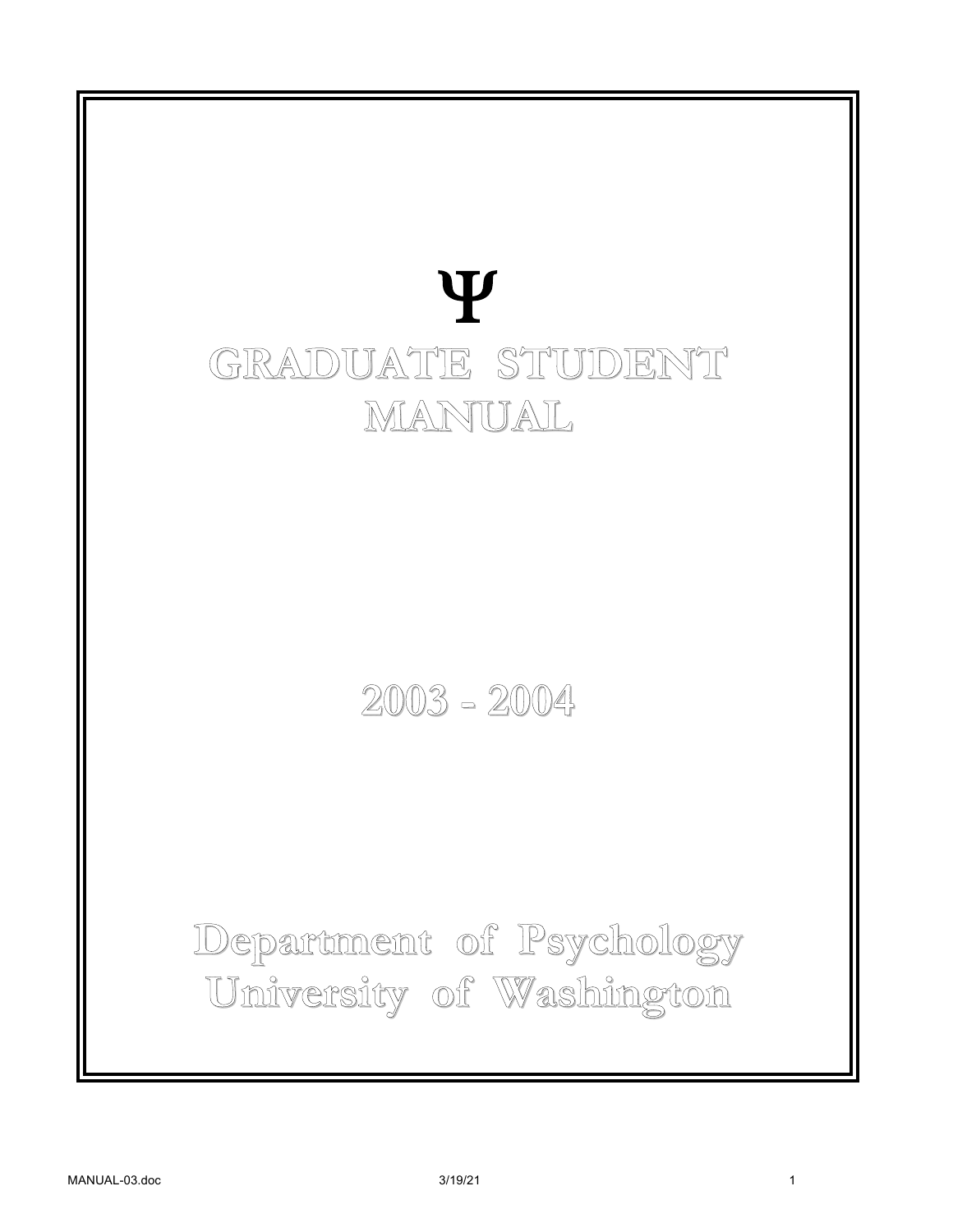The information in this Manual is designed to be a quick guide to all the information that you ought to know about procedures, polices, and miscellany of the Psychology Department and the UW Graduate School. Any University, Graduate School, and Departmental policies not included here have not, by that omission, ceased to exist. Consult the UW General Catalog for University rules and procedures for graduate requirements. Keep this guide as a reference throughout your program. You may receive revisions that should be added to this packet. If you think there is misleading or missing information, please make this known to the Director of Graduate Training or the Graduate Program Advisor.

This Manual is revised annually. Suggestions are welcome. Please send your suggestions to:

Sandi Dormont dormont@u.washington.edu Nancy Kenney nkenney@u.washington.edu Representatives of the Graduate Program Action Committee (GPAC): Heather Knapp hknapp@u.washington.edu Kristen Lindgren kpl9716@u.washington.edu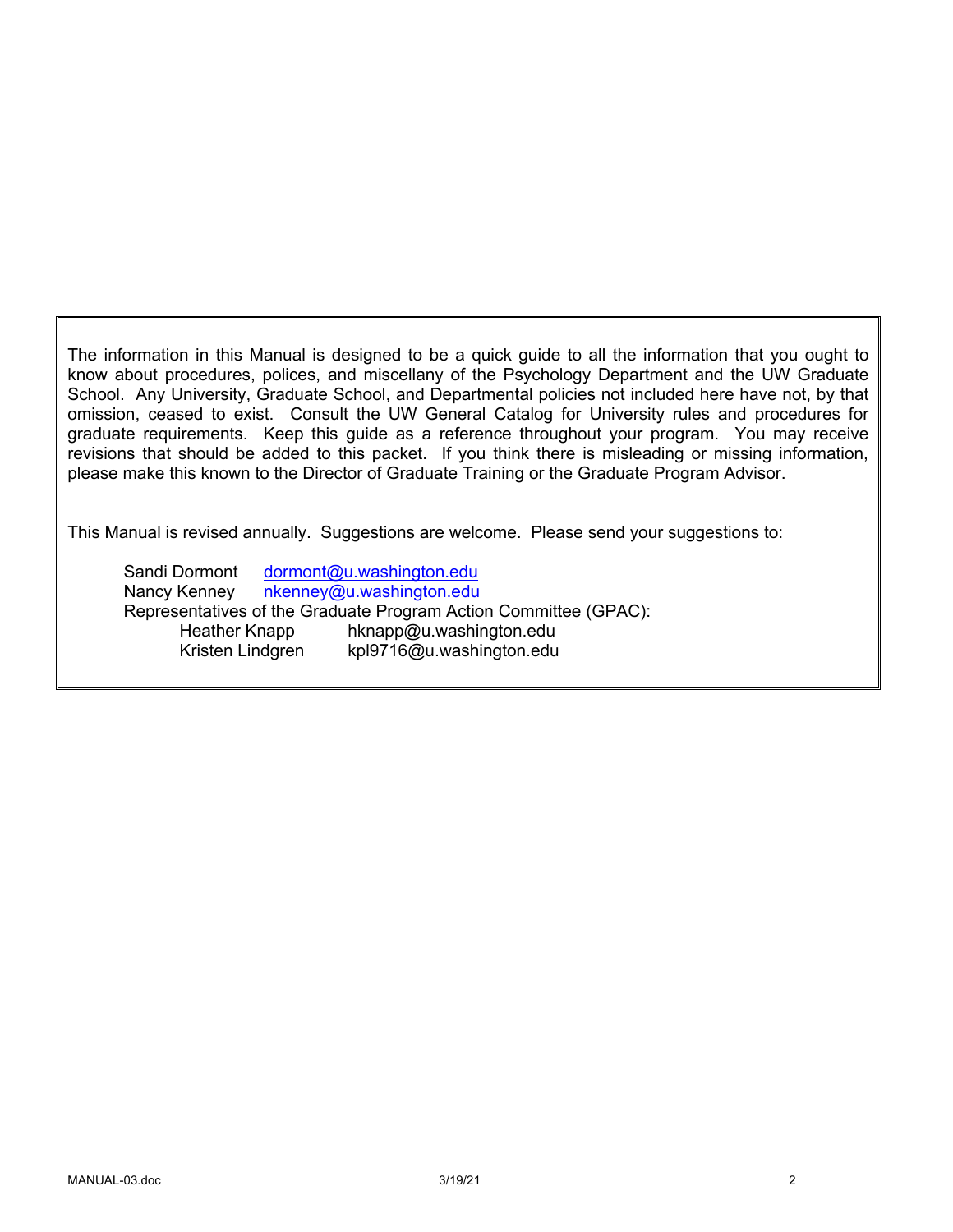## TABLE OF CONTENTS

| A. Basic Information for First Year Students<br>I.<br>Ш.<br>III.<br>IV.<br>V.                |  |
|----------------------------------------------------------------------------------------------|--|
| B. Progressing Through the Program<br>I.<br>II.<br>III.<br>IV.<br>V.<br>VI.<br>VII.<br>VIII. |  |
| C. Areas of Study and Area Course Requirements<br>L.<br>II.<br>III.                          |  |
| D. Policies and Procedures<br>Ι.<br>$\mathbf{II}$ .<br>III.<br>IV.<br>V.<br>VI.              |  |
| E. Funding and Money Matters<br>Ш.<br>Ш.<br>IV.                                              |  |
| F. Appendices<br>н.<br>Ш.                                                                    |  |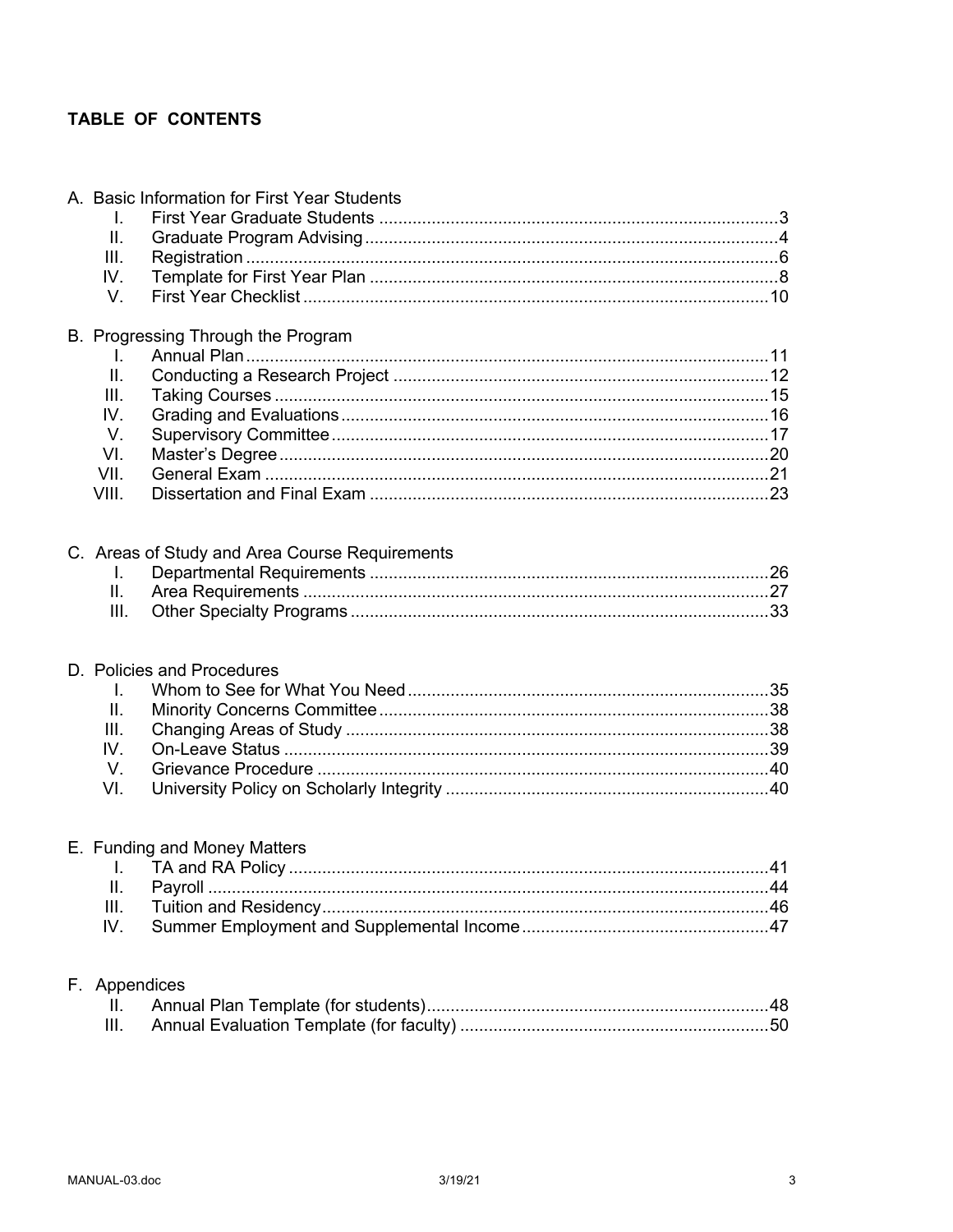## **A. Basic Information for First Year Students**

## **A. I. FIRST YEAR GRADUATE STUDENTS**

Welcome to the Psychology Department! This manual was written in an effort to guide you through your graduate program. Please read through the manual to get a clear picture of the procedures involved in completing the program. The first year of graduate school can be a difficult time. Many faculty members, advanced graduate students, and staff members are committed to helping new graduate students in their transition to graduate school. Please make use of these resources when the need arises. If you have questions not included in the manual, please contact Sandi Dormont in Guthrie 127 (dormont@u, 206- 543-9329), your advisor, another graduate student, or the Director of Graduate Training, Nancy Kenney.

- **1. Faculty Advisors.** You will have been assigned an advisor or advisors in your major area who will assist you with planning your program for the first year. Your advisor(s) will also supervise your research during the first year. Although many students continue with this advisor past their first year and/or make this person the chair of their Supervisory Committee, this is not required. You should feel free to pursue work with another faculty member if that should better fit your educational needs. (See Section A. II. Graduate Program Advising).
- **2. Orientation Week.** First year graduate students are expected to attend an orientation seminar during the week prior to the start of classes, Autumn Quarter. Normally, first year students are asked to register for this credit seminar, Psych 500 A, when registering for Autumn Quarter classes. Contact the Psychology Graduate Program Assistant at 206-543-9329 for details if you have not received information in the mail.
- **3. First Year Plan.** Early in Autumn quarter of the first year (preferably during Orientation Week), new students are to schedule a planning meeting with their advisor(s). After the meeting, the student is asked to prepare a written version of his/her goals, coursework, research, etc., for the upcoming year (the Plan). New plans are prepared in May of each year. In subsequent years, review of the year's Plan is part of the planning/evaluation meeting. See the template at the end of this section (A).
- **4. Course Requirements.** You should begin fulfilling departmental course requirements during the first year. In particular, you must complete courses to satisfy the statistics requirement by the end of the second year. You must also take part in Orientation Week and attend the Psychology Colloquium. Check with your area about specific requirements and see Section C.II. below.
- **5. First Year Research Project.** All first year students are required to conduct research during the year. This activity culminates in a formal presentation of your work at the annual Psychology Department Research Festival, held at the end of Spring Quarter. Clinical students present at the end of their second year in the program. All other students present at the end of their first year.
- **6. Annual Evaluations.** You will be evaluated at the end of each year by the faculty in your major area. The evaluation will be based on your accomplishments during the prior year and the Annual Plan for the coming year and will be reviewed by the Area and by the Graduate Training Committee. A letter providing feedback from the evaluation and any appropriate recommendations will be sent to you from your advisor(s). For more detailed feedback, you should talk with your advisor and/or the Area Representative on the Graduate Training Committee. (See Area Rep list in the course section (C) later in this manual.)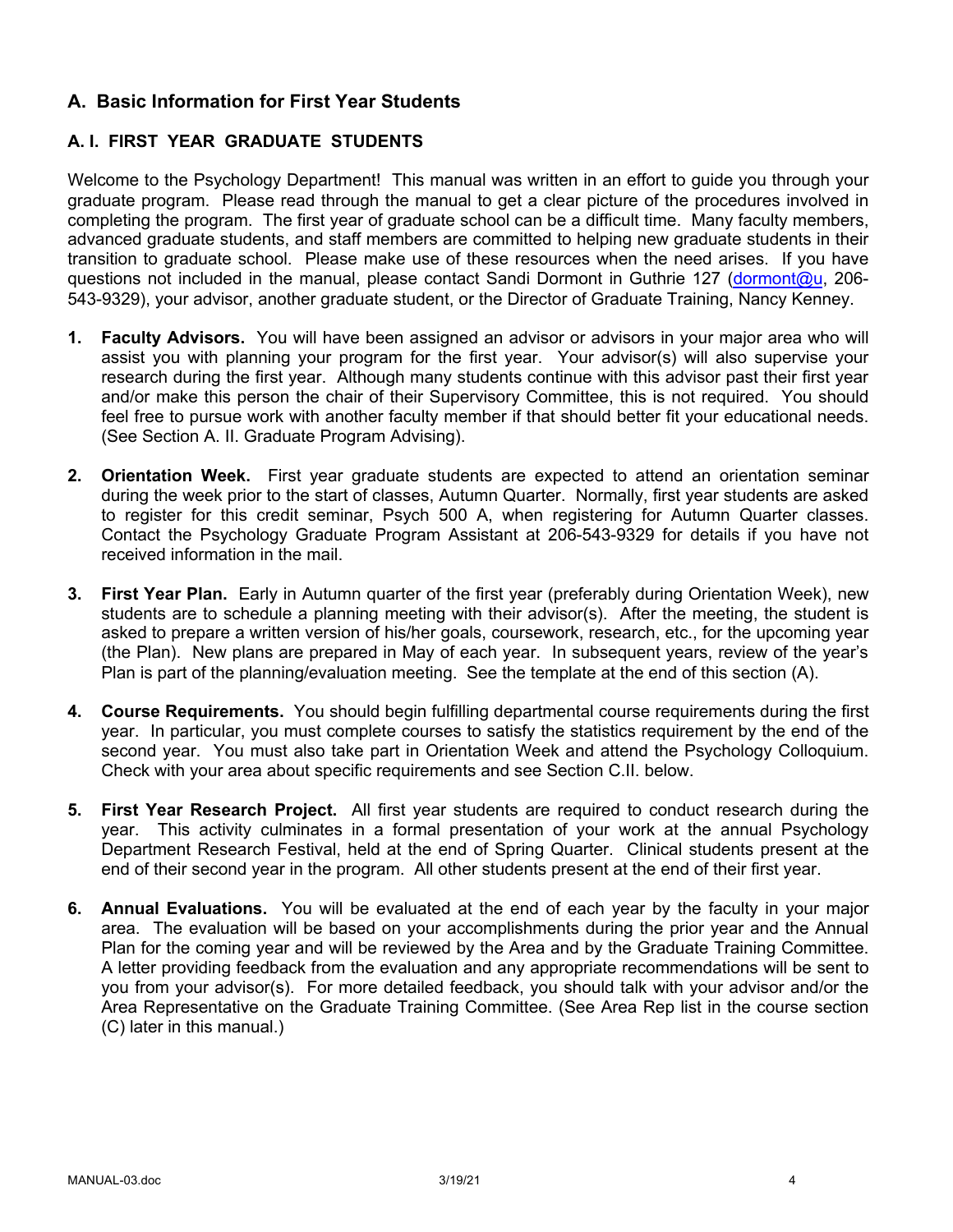- **7. Office Space.** Many students will have office space available through their advisors. If you do not, or would like to have space, some graduate student desk space is available in Johnson Annex (JHA). This space includes equipment for computer use and internet access, a ping-pong table, pool table, and a lounge with a refrigerator and microwave. Students are responsible for space assignments and upkeep in this area. Contact your Graduate Program Action Committee (GPAC).
- **8. E-Mail.** In order to sign up for a UW e-mail account, go to www.washington.edu/computing/uwnetid. Then select UW net id and password and follow the online instructions. If you have any questions, contact the computer center at Suzzallo (206-543-9158) or Odegaard (206-616-7173) libraries.

## **A. II. GRADUATE PROGRAM ADVISING**

### **Advisors/Co-Advisors**

Advisors work to help students with their goals and with their research. They also usually serve as the chair of the student's Supervisory Committee. Co-advisors are assigned to students to provide students with additional support. Students should feel free to approach their advisors and co-advisors with questions or concerns regarding their program. Though the advisors and co-advisors are assigned to students for the first year of the program, students may change these assignments. It is recommended that students who would like to change advisors or co-advisors discuss this possibility with their advisor or co-advisor. For a student perspective, consult with other graduate students, and/or the Psychology Graduate Program Action Committee. (See below, Section A.II.)

### *Graduate Training Committee –* **Chaired by Davida Teller** (G233, 206-543-2654)

e-mail:dteller@u.washington.edu)

The Graduate Training Committee is an appointed committee of the faculty. Faculty members of the Committee represent each of the sub-areas within the Psychology Department, and two graduate students attend the meetings to provide student input. The functions of the Committee are to:

- 1. Consider graduate training issues that relate to the entire department in order to make recommendations for departmental action. This would include such topics as departmental course requirements, research requirements, timing of general exams, etc.
- 2. Review and take action on requests from students for special considerations (e.g., waiver of requirements). See Petitions in section D.
- 3. Address grievances any student may have in regard to training issues or individual treatment within the department.
- 4. In collaboration with the Areas, review the progress of individual graduate students, recommend disciplinary actions when necessary (rare).
- 5. Keep abreast of changes in Graduate School policies in order to interpret them to students and faculty.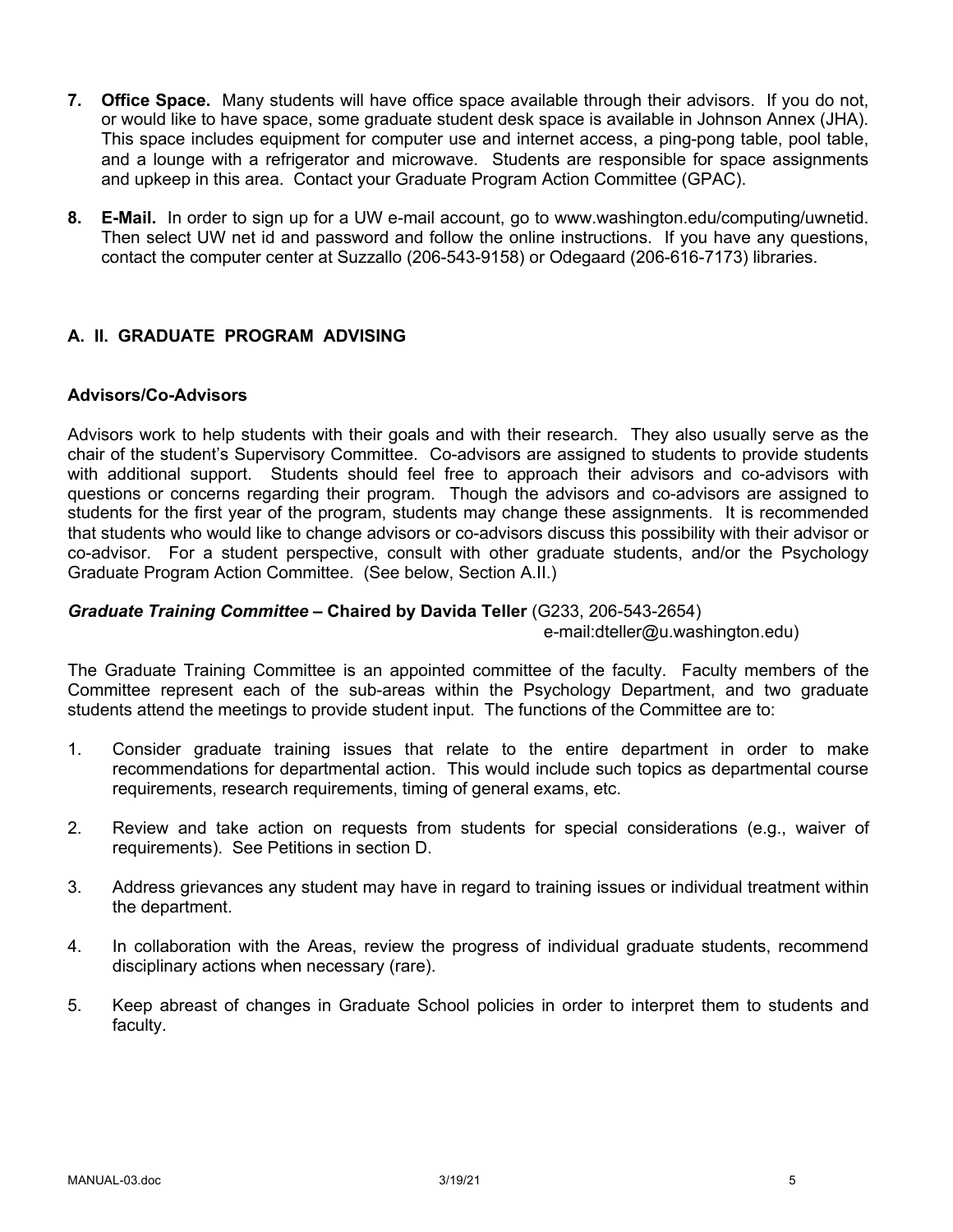### **Director of Graduate Training–Nancy Kenney** (G-306, 206-543-2563, nkenney@u.washington.edu)

The Director of Graduate Training (GPC) supervises the activities of the Graduate Program Office, is a member of the Graduate Training Committee, acts as liaison with the Graduate School, assigns teaching assistants in collaboration with the Graduate Program Assistant and the Associate Chair, and provides individual counseling and troubleshooting to graduate students. Academic advising, in general, is provided by you own advisor, though the GPC may be more knowledgeable and up-to-date on some policies and requirements. If in doubt, see the GPC, who can refer you to a more appropriate person, if necessary. (Also see the 'Whom to See' list in Section D.)

### **Graduate Program Assistant - Sandi Dormont** (G-127, 206-543-9329, dormont@u.washington.edu)

The Graduate Program Assistant (GPA) may be the most important of all these sources, as she is knowledgeable about the Graduate School and the University, and knows the procedures that you must follow along the way toward your degree.

Graduate Program Assistant activities of importance to you include:

- 1. Keeping an updated record of your student status, Supervisory Committee members, etc. Also, if given some idea of your time schedule for completing requirements, she can remind you of procedural details you must attend to.
- 2. Making official requests to the Graduate School for Supervisory Committee formation and changes.
- 3. Scheduling General and Final Examinations with the Graduate School.
- 4. Preparing and distributing General Exam / Final Exam warrants. (The term 'warrant' refers to the document signed by the supervisory committee stating that the student has passed the Master's, General or Final Exam.)
- 5. Handling appointment petitions to receive more than 50% funding for a quarter.
- 6. Coordinating TA assignments in collaboration with the GPC and Associate Chair, and handling TA budget questions.
- 7. Questions concerning University and departmental requirements.
- 8. Registration problems.

The Graduate Program Assistant also has many other responsibilities, including the time-consuming job of graduate admissions. So please be considerate of her time, especially in the months of December, January and February, when the input from graduate school applicants peaks.

### **Psychology Graduate Program Action Committee (GPAC)**

Founded in 1998, this committee represents all graduate students in the Psychology Department and serves as a liaison between students, faculty, and administration. **Membership is open to all psychology graduate students.** Students are invited to participate in this committee and are welcome to attend any meetings, to ask questions, or to raise issues pertaining to the Psychology Department. Contact Sandi Dormont (dormont@u.washington.edu) for more information. GPAC Representatives for this year are:

> Heather Knapp (hknapp@u.washington.edu Kristen Lindgren (kpl9716@u.washington.edu)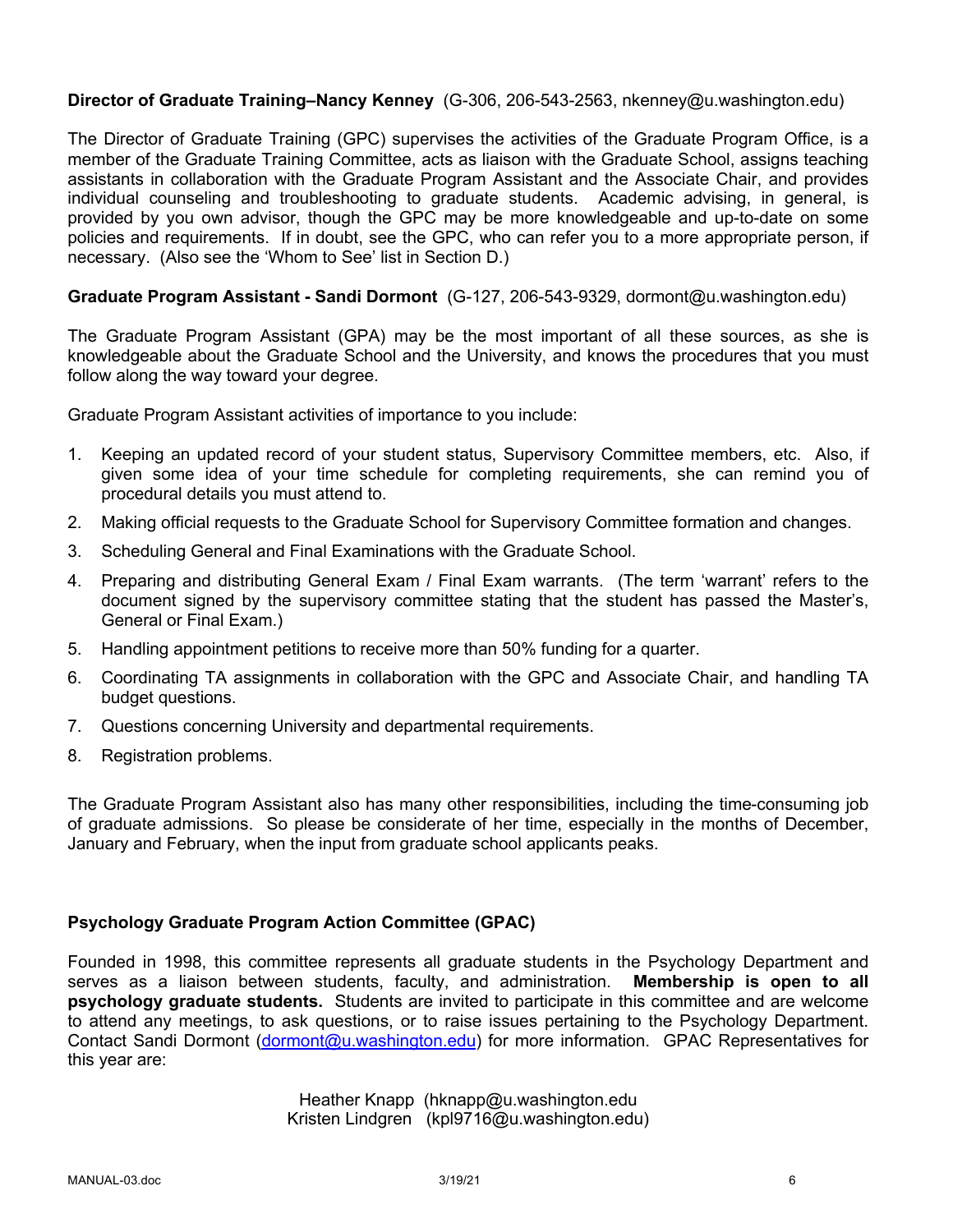### **A. III. REGISTRATION**

**Choose your courses**. Review the course requirements in Section C of this manual. A description of Psychology courses is found on the Psychology webpage (http://web.psych.washington.edu). In consultation with your advisor, make your Annual Plan and decide which courses to take. Also talk with other students or the instructor of the course.

**Look up courses in the Time Schedule**. Once you have decided upon the classes you want to take, look in the "Time Schedule" for the appropriate quarter to find out the days and times when these classes meet. The UW Time Schedule can be found on the UW website http://www.washington.edu/students/ timeschd/. The Psychology Department also prints its own time schedule each quarter (available in G-119A.) However, the most up-to-date changes can usually be found on the webpage.

**Entry Codes**. You should make note of the classes that need a "course entry code" or a "course permission card." The course entry code numbers are usually available from the instructor. If the course has variable credits, such as Psych 600, 700, or 800, the entry code numbers should be available in the main office of Guthrie (G-119A.) Course permission cards can be picked up at the main office. They need to be signed by the instructor of the course (or your advisor for independent research) and then exchanged for the course entry code number. If problems with entry codes occur during registration, you should contact the instructor or Laurie Johnson (206-543-1469, lik@u.washington.edu).

**During the academic year you must be registered for courses or petition for on-leave status. Failure to do so will result in being dropped from the University. (Exception: You do not need to go on-leave or register for Summer Quarter only.) If you have a teaching or research assistantship, please see the section of this manual entitled "Number of Credits" on the following page.**

### *Registration*

Registration must be done before the first day of classes to avoid a late fee. Changes in courses may be made no later than the Friday of the first week of classes to avoid a late fee. Registration is done on the web at: http://myuw.washington.edu. If you have questions, call Registration at 206-543-5927.

**Important**: Keep a file for yourself of all the courses you take, *including* seminars and independent studies. In this file enclose reading lists, syllabi, instructor name(s), and the quarter and year each course was taken. This file will be invaluable to you later; e.g., when you apply for licensing or teaching positions.

**10 Year Limit**: The count of years in the program begins during the Autumn Quarter following the student's admission. Quarters on leave or assigned off campus count as if the student has been in residence, i.e., "the clock keeps ticking." Quarters in clinical internships also count in the determination of the student's number of years in the program. In the unlikely event it becomes necessary to complete your program in more than ten years, you must submit a petition to the Dean of the Graduate School for permission to extend the 10-year limit. Forms for this are available in the Graduate Program Office (G-127). A common goal is to finish the program in 5 to 7 years.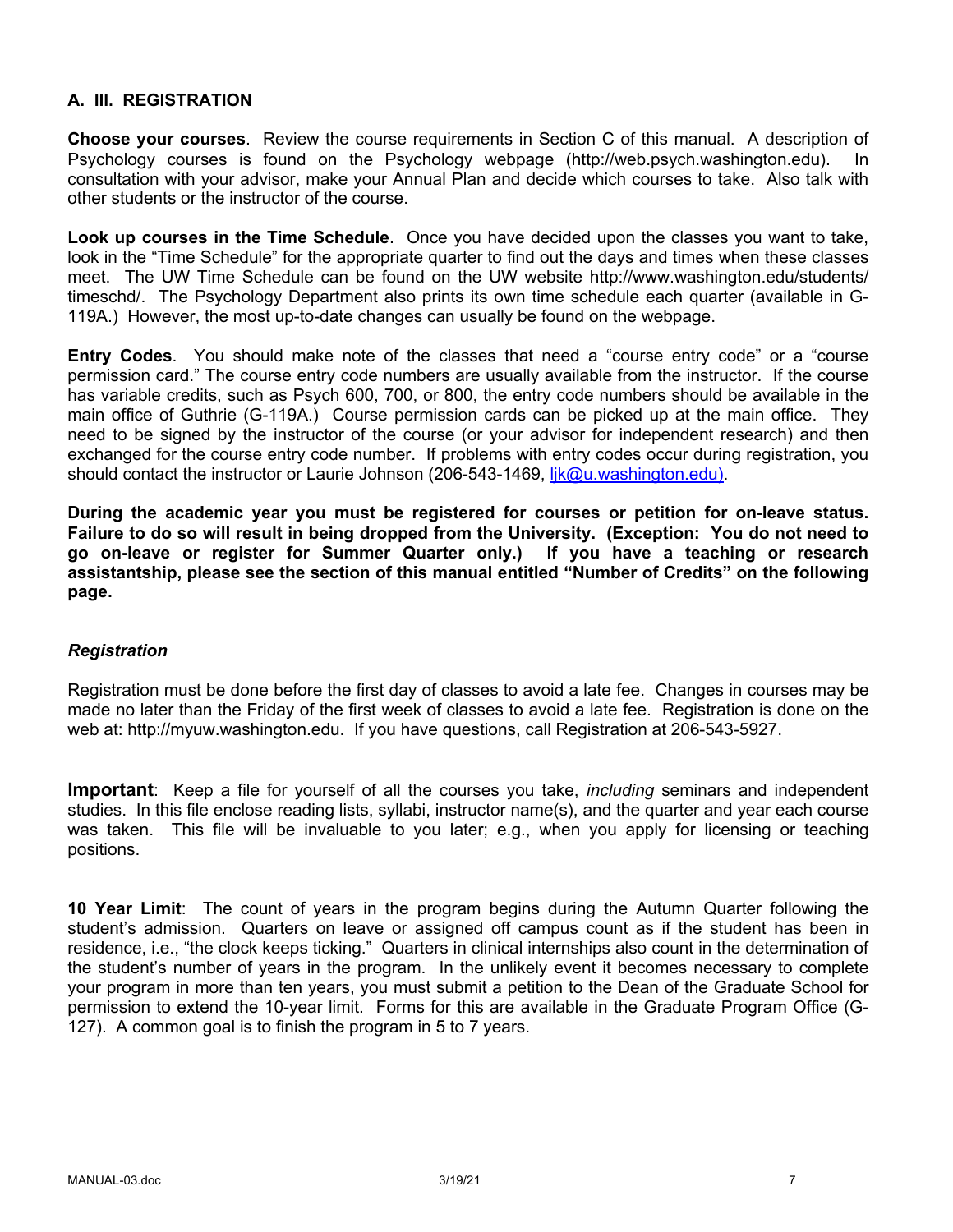### *Dropping and Adding Courses*

If you need to drop or add a course, be certain to do this no later than the Friday of the first week of the quarter to avoid a \$20 late registration fee. Dropping and adding courses may be done on the web at: http://myuw.washington.edu, or in person at Schmitz Hall. If you are changing classes in person at Schmitz Hall, you may be required to present an add/drop card, signed by the instructor(s). These cards are available from the Psychology Main Office, G-119A. If you add or drop classes after the first week of the quarter, take your add/drop card and \$20 to Schmitz Hall. You should note, that you are permitted **only ONE** drop after the second week of the quarter, per academic year – choose wisely!

### *Number of Credits*

TAs and RAs must register for a minimum of 10 credit hours for each quarter of their appointment. (2 credits for Summer Quarter.) These credits can include credit for Psych 600 (Independent Study/Research), Psych 700 (Master's Thesis), or Psych 800 (Doctoral Dissertation) with the number of credit hours commensurate with your time commitment to your research and individual study. Since you are virtually always conducting a program of independent study and research, you will generally register for several credits in one or more of these courses each quarter.

The tuition charge is the same for 7-18 credit hours. You will be charged additional tuition for credits in excess of 18. A minimum of 9 credits in Psych 700 is needed for the Master's degree. A minimum of 27 credits over at least 3 quarters in Psych 800 is needed for the Doctoral Degree (see Section B. VIII). There is no maximum number of credits for these courses.

| <b>REGISTRATION REQUIREMENTS</b>            | Academic Year | <b>Summer Quarter</b> |
|---------------------------------------------|---------------|-----------------------|
| <b>Full time Status</b>                     | $10 - 18$     | $10 - 18$             |
| Minimum Credits Required                    |               | በ*                    |
| Minimum Credits to maintain TA/RA           | 10            |                       |
| Minimum Credits to maintain Financial Aid** | 10            | $0*$ or 10            |

If registered during previous academic year (3 quarters)

Note: For Full time Financial Aid you need 10 CREDITS per quarter (including summer.) Please check with Student Financial Aid (Janet Cantelon, Assistant Director - 206-685-1371) for your particular situation: deferred status, satisfactory standing, Stafford Loans. etc.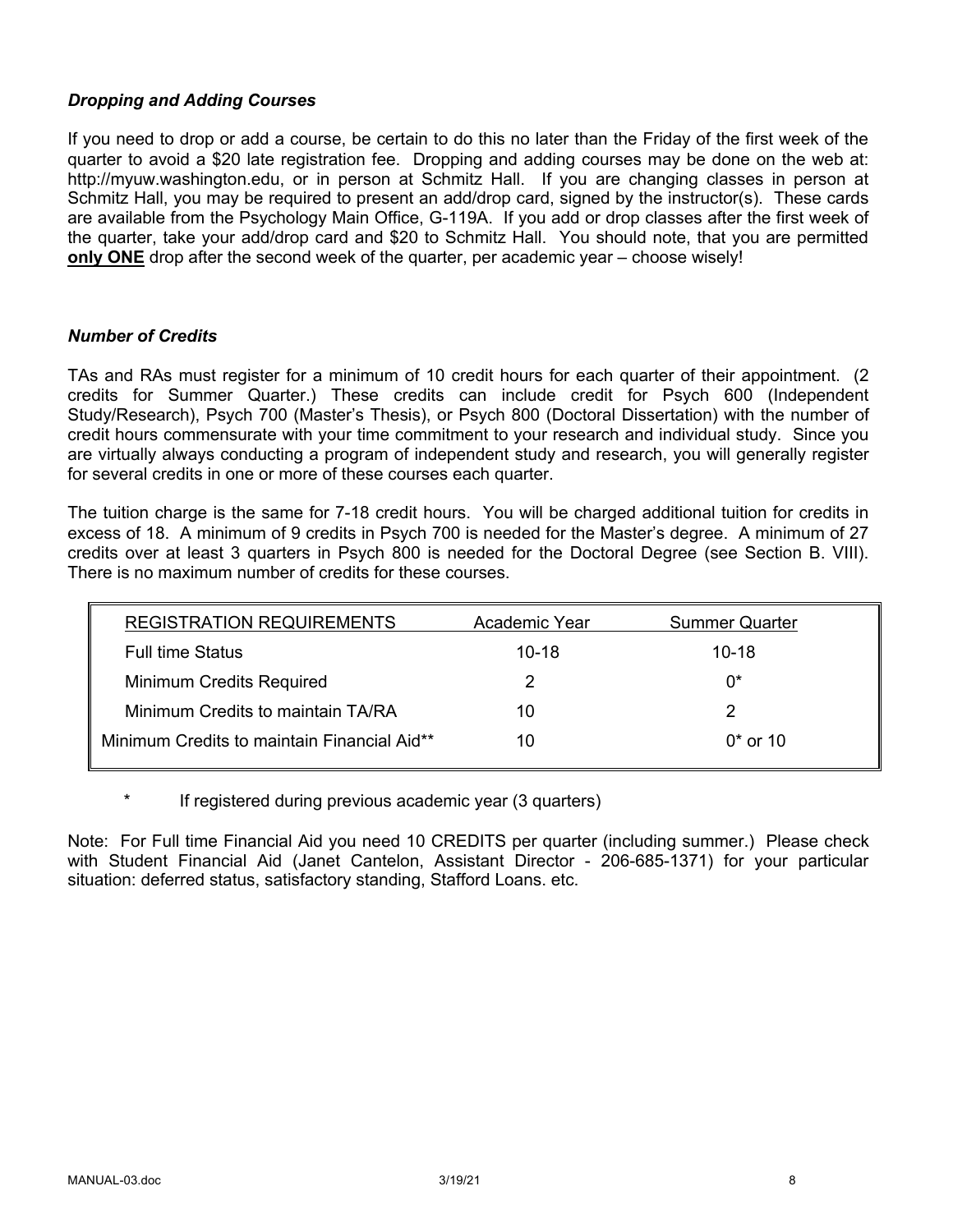### **A. IV. TEMPLATE FOR FIRST YEAR PLANNING MEETING**

The purpose of this template is to help new graduate students and their advisors prepare for a discussion of the student's plans for the first year. Be sure to schedule the meeting as soon as possible. Use this template to provoke your thinking, and jot down notes before the meeting. This is also the time to check in with your co-advisor and get his/her thoughts on your plan. A good time to do this is after talking with your advisor but before finalizing the written version of the plan. The final written version is due on Friday of the first week of classes.

### **Template for signatures:**

| [Type your name under this line]              |            |
|-----------------------------------------------|------------|
| [Type your advisor's name under this line]    | Advisor    |
| [Type your co-advisor's name under this line] | Co-Advisor |

### **1. Long-term goals**

- a. Where do your interests lie within Psychology? (Be as specific as you can.)
- b. What are your goals for the coming 10 year period (e.g., after graduate school, do you want to teach? Do research? Work in industry? Postdoc? Other? Undecided, keep XX range of options open?)
- c. What new skills/knowledge are most needed to take you toward your goals. Which of them can you acquire this year, and how?

### **2. Plans for the coming year**

- a. Research
	- I. Research projects to be initiated?
	- II. Any writing to be done?
	- III. Research presentations planned (e.g., Journal clubs? Research Festival?)
	- IV. Clinical students: What is a realistic research plan, given your heavy course load?
- b. Coursework (Check the time schedule for conflicts)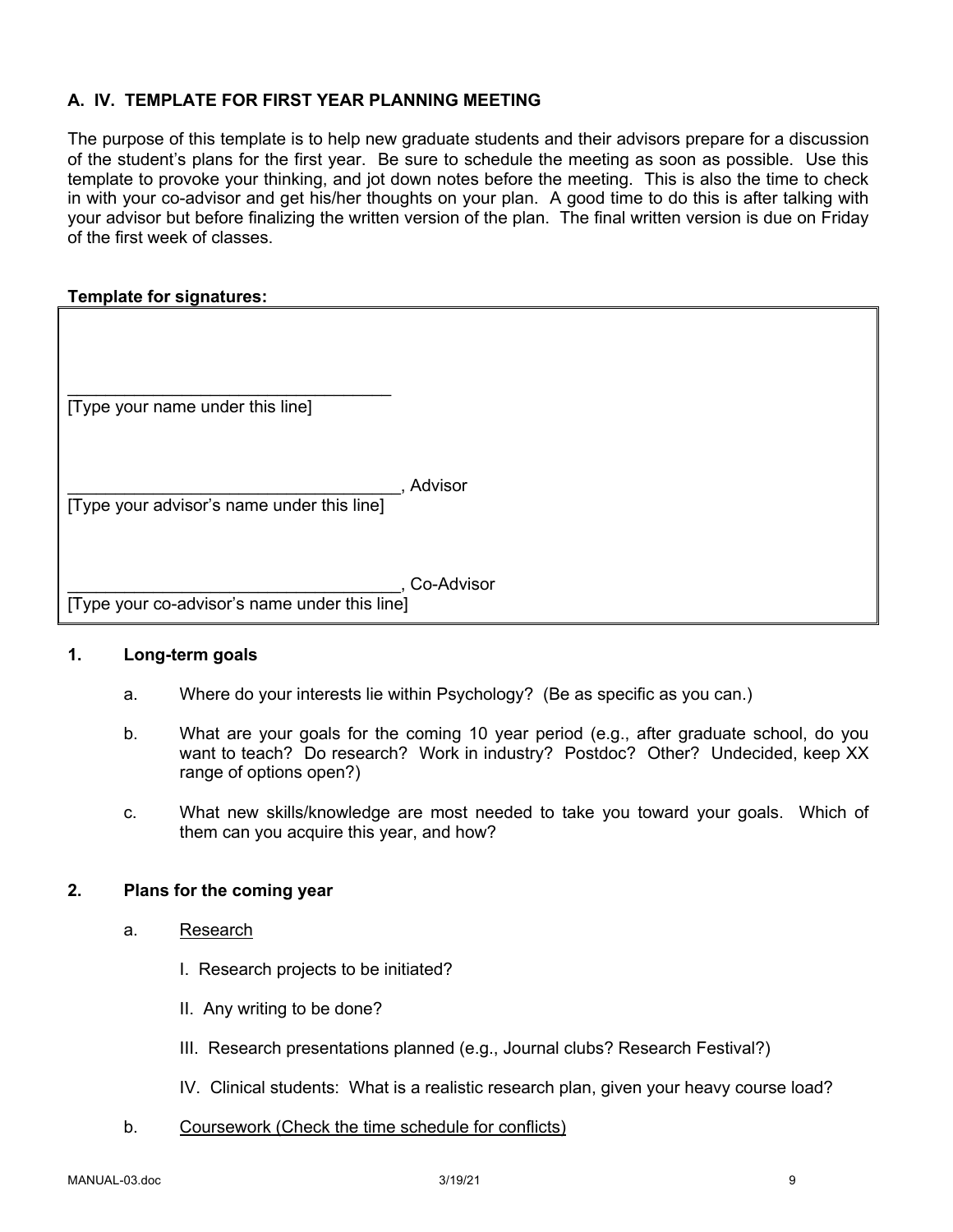- I. Required courses to be taken
- II. Other courses/seminars to be taken
- c. Development of teaching skills
	- I. Courses you hope to TA
	- II. Other teaching practice (e.g., Journal club presentations? Other?)
- d. Attendance at professional meetings? \$\$\$?
- e. Apply for outside funding (grants, fellowships)

### **3. Advisor and co-advisor**

- a. Given your goals, are you in the right research group with the right advisor?
- b. If you need to change, how and when could it be done gracefully?
- c. What about your co-advisor? Any change needed?
- d. Will any faculty sabbaticals/leaves interfere with your plans?

### **4. Writing up your first year plan**

After you have talked to you advisor, check in with your co-advisor for additional suggestions. Then draft a first year plan (say, 1-2 pages in length). Include spaces for three signatures (yours, your advisor's, and your co-advisor's), as shown below. Give the draft to your advisor for comments. When the plan is finished, get the three signatures. Make four copies, for yourself, your advisor, your co-advisor, and the Graduate Training Committee (give this one to Sandi Dormont). Nancy Kenney, the Director of Graduate Training, will review the plans for the Graduate Training Committee. Finished plans are due by Friday of the first week of classes (earlier is better).

\* \* \* \* \* \* \* \* \* \* \* \* \* \* \* \* \* \* \* \*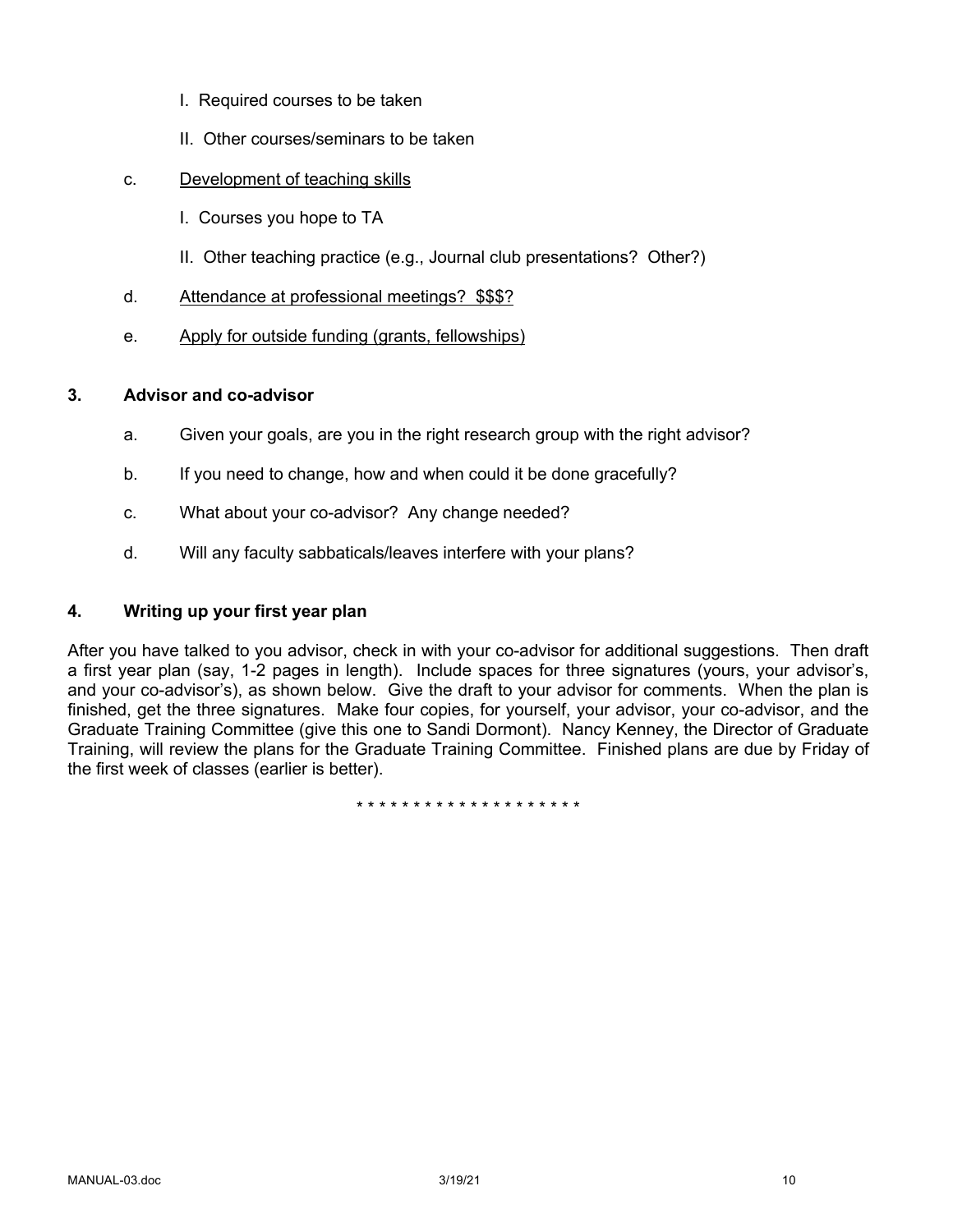# **First Year Checklist**

| Arrive in time to attend the Psychology Orientation Seminar and the UW TA/RA<br>Conferences                                                                                                                                                                                                                                             |  |  |  |
|-----------------------------------------------------------------------------------------------------------------------------------------------------------------------------------------------------------------------------------------------------------------------------------------------------------------------------------------|--|--|--|
| Prior to the beginning of classes, meet with your advisor to go over course requirements,<br>research plan, and TA/RA assignment                                                                                                                                                                                                        |  |  |  |
| Get Washington State driver's license                                                                                                                                                                                                                                                                                                   |  |  |  |
| Complete payroll, insurance, and tax paperwork with Brian Culver                                                                                                                                                                                                                                                                        |  |  |  |
| Get e-mail account, desk space, SPSS license                                                                                                                                                                                                                                                                                            |  |  |  |
| Acquire building keys                                                                                                                                                                                                                                                                                                                   |  |  |  |
| Pay student fees before the due date during the first month of the quarter                                                                                                                                                                                                                                                              |  |  |  |
| Talk with more advanced students to get their tips on the program                                                                                                                                                                                                                                                                       |  |  |  |
| Write your Annual Plan with your advisor (see Annual Plan Section B.I.) Turn in the final<br>version to your advisor by the end of the first week of classes                                                                                                                                                                            |  |  |  |
| Register for classes before the first day of classes, including:<br>Orientation seminar, statistics sequence, Colloquium Series<br>Masters credits during your 1 <sup>st</sup> and 2 <sup>nd</sup> year if you choose to get a Master's degree<br>(see Section B.VI.)                                                                   |  |  |  |
| Keep a file for yourself of all the courses you take, <i>including</i> seminars and independent<br>studies. In this file enclose reading lists, syllabi, instructor name(s), and the quarter and<br>year each course was taken. This file will be invaluable to you later, e.g. when you apply for<br>licensing or a teaching position. |  |  |  |
| Prepare for the first/second year project                                                                                                                                                                                                                                                                                               |  |  |  |
| Plan for summer funding                                                                                                                                                                                                                                                                                                                 |  |  |  |
| Review this manual for information that might be helpful                                                                                                                                                                                                                                                                                |  |  |  |
| Get to know the cafes on and off campus                                                                                                                                                                                                                                                                                                 |  |  |  |
| If any concerns arise, don't be shy. Talk to your advisor, co-advisor, another student, the<br>lead TA, the Psychology Graduate Student Action Committee, the Graduate Program<br>Assistant (Sandi Dormont), the Director of Graduate Training (Nancy Kenney), or anyone<br>else you think might be helpful.                            |  |  |  |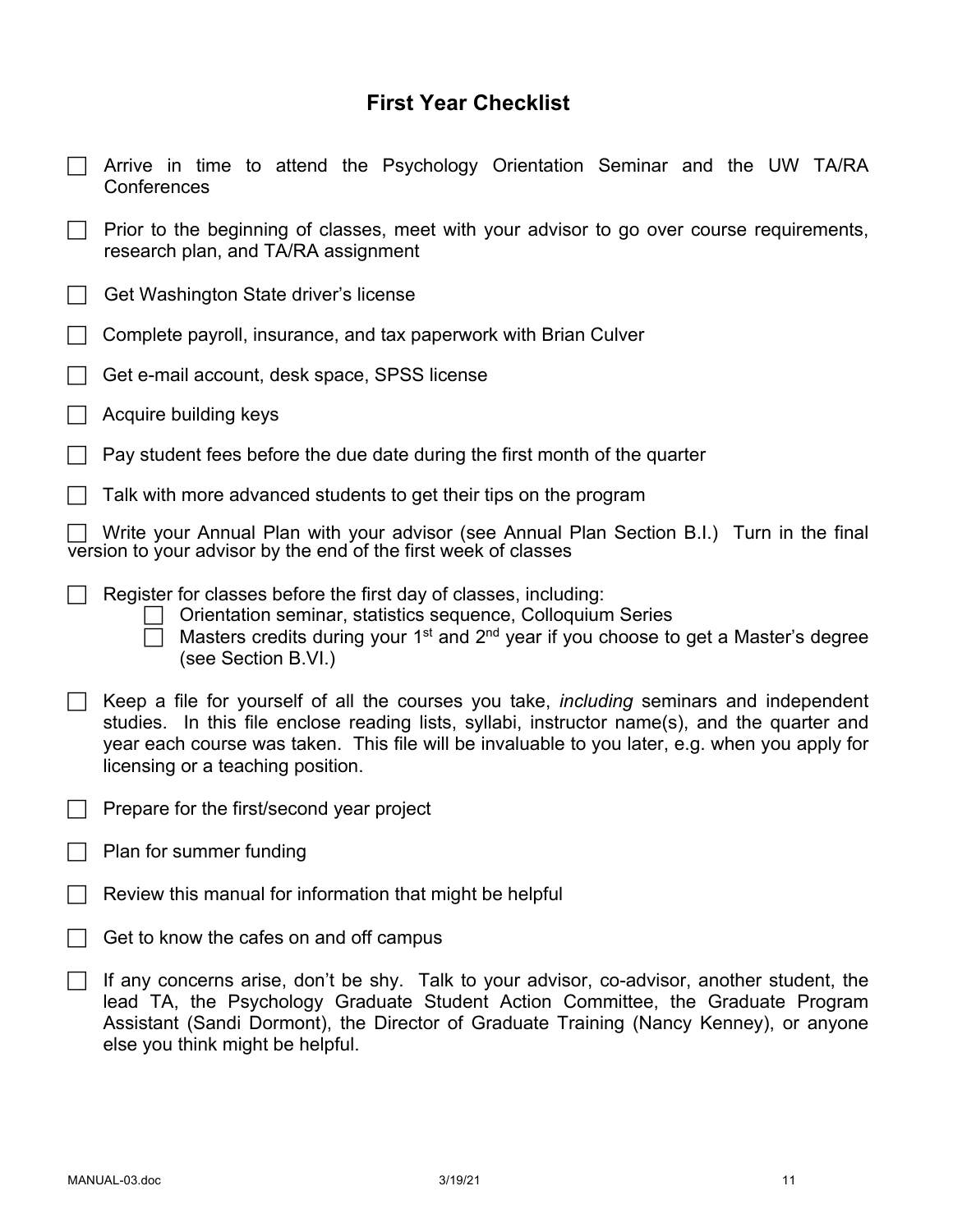## **B. PROGRESSING THROUGH THE PROGRAM**

### **B. I. ANNUAL PLAN**

All graduate students and their advisors are expected to participate in an annual planning and evaluation process. In 1999 and again in 2003, the faculty approved changes in the course requirements for our new graduate program. We also adopted a new Planning/Evaluation process. We are currently implementing the new planning process, which will undergo revision and improvement as needed.

*First Year Plan*. Each new graduate student should study the planning template at the end of the previous section (A. IV.) He/she should meet with his/her advisor(s) prior to the beginning of Autumn Quarter, and begin developing a plan for the first year of study. After the meeting, the student should prepare a draft of his/her first year plan, including goals, coursework, research, etc., for the upcoming year. The student and the advisor(s) should complete and sign the first year plan by the end of the first week of classes, and forward it to the Graduate Program Assistant (GPA, Sandi Dormont). She will forward the plan to the Director of Graduate Training (GPC, Nancy Kenney) for review from a graduate school perspective and thereafter place it in the student's file.

*Annual Plan*. Annual plans are prepared in May of each year. Templates will be distributed as a reminder around April 1. The student and advisor should meet in early April or May, and the final version of the plan should be in the advisor's hands by about the  $3<sup>rd</sup>$  week of May. The student's co-advisor and/or committee should be involved as appropriate. The advisor will then draft a feedback/evaluation letter to the student, and forward both the plan and the draft evaluation letter to the Graduate Training Committee (GTC) Area Rep by about June 1.

*Evaluation/Feedback Letters.* Areas will meet and review the plans and letters at the end of Spring Quarter. Other Area faculty members will suggest additions or modifications to the letter. Letters should be signed by the advisor and the GTC Area Rep, and sent to students directly by the Area. Students should receive their evaluation letters by about July 1.

Copies of the plans and letters will also be forwarded to Nancy Kenney (GPC), who will review them from a Graduate School Perspective. Problem cases will be considered by the Graduate Training Committee (GTC) at its meeting early in Summer Quarter. If needed, an additional letter advising the student of official actions by the GTC or the Graduate School will be sent to the student from the GTC. After review by the GTC, the plans and evaluations will be placed in the student's file.

Templates setting forth the topics that need to be covered for both the student plan and the faculty evaluation letter can be found at the back of this manual. Copies are also available from the Graduate Program Office, G-127. Topics include items such as goals, accomplishments, progress, development of skills in teaching and research, coursework, service, presentations, awards, and preparation of a *curriculum vitae* (resumé). (See appendices.)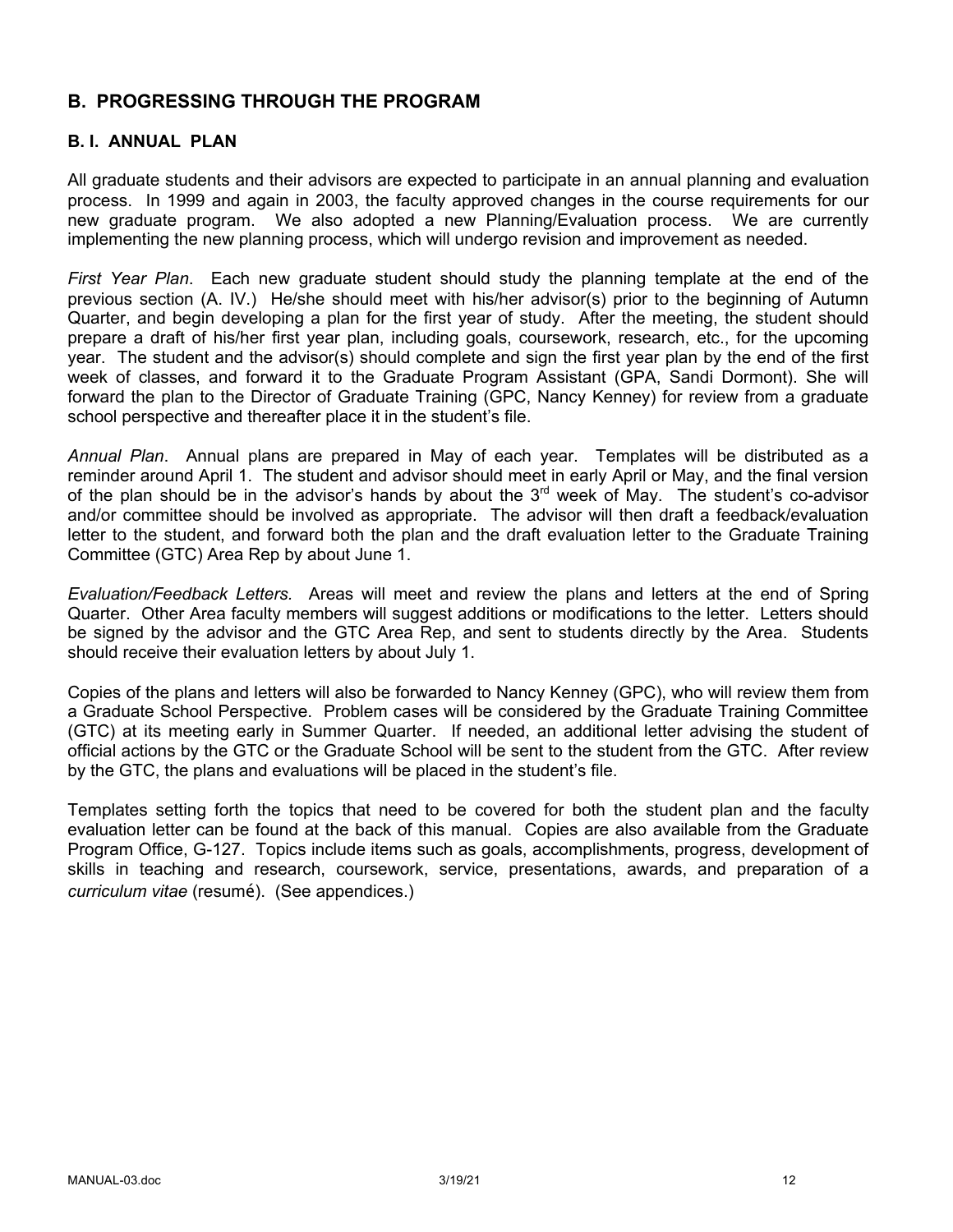### **B. II. CONDUCTING A RESEARCH PROJECT**

**1. General Considerations.** All students are expected to acquire research skills. All research must have a faculty sponsor, typically the student's advisor. A student's research experience begins in the first year of graduate school and should be an ongoing activity throughout his/her graduate career.

### **2. Acquisition of Research Participants (Subjects)**

*Animal Research* - Dean Malidore (CHL-112) coordinates the use of the department's supply of laboratory animals. (dmalid@u.washington.ed)

*Human Participants* - The department maintains a pool of human research participants each quarter in connection with various introductory classes. Frank Smoll (G-219) coordinates the use of these human research participants. Before each quarter begins, graduate students and faculty submit a request to the Subject Pool office for human research participants for that quarter. The Subject Pool Manager's office is located in G-122.

*Infant and Child Participants* - Contact Bonnie McTaggert (bmctag@u.washington.edu) in Speech and Hearing Sciences for information. You should also talk to your advisor about funding for the infant and child pool.

Human research participants are also obtained by survey methods, such as mailing and telephoning. ALL RESEARCH WITH HUMAN PARTICIPANTS MUST BE APPROVED BY THE DEPARMENT OR BY THE UNIVERSITY HUMAN SUBJECTS REVIEW COMMITTEE. (see below)

### **3. Human Subjects Review Committee.**

**Departmental Requirements.** All research using human participants must be reviewed and considered qualified for "certification of exemption" by the Department review committee chaired by Frank Smoll. Applications for committee review may be obtained in the Subject Pool office (G-122). Return the exemption application, signed by your faculty sponsor, to Frank Smoll's mailbox. Please allow at least one week for processing of the application.

**UW Requirements**. Projects not exempted by the Department require review by the University Human Subjects Review Committee. Instructions and guidelines for applying to the University committee are found in the boxes located just outside the Subject Pool office (G-122) and on the UW website. Please allow about 2 months for processing.

**4. Research Space.** The Department Chair and Assistant Chair(s) coordinate space for animal research. The research space reserved by the Psychology Department for group studies with human participants (large groups up to 15) is G-184. Contact the Administrator (Michele Jacobs, G-119) for more information and/or to make reservations for this research space. Also contact your advisor for further options.

A departmental lab for running human subjects utilizing computers is located in the Chemistry Library building, Room 210E. 9 to 10 PCs allow experimenters to run multiple subjects at one time. Some rules governing the use of the computer lab include:

- 1) The room is for use by faculty, graduate students, or personnel under their direct supervision.
- 2) The room must be scheduled at least one week in advance by contacting Michele Jacobs.
- 3) Schedules will be posted each Monday for two weeks. One schedule will be for the current week and one for the following week.
- 4) If you will not be using the room after you have scheduled it, please notify Michele Jacobs so it can be made available to others.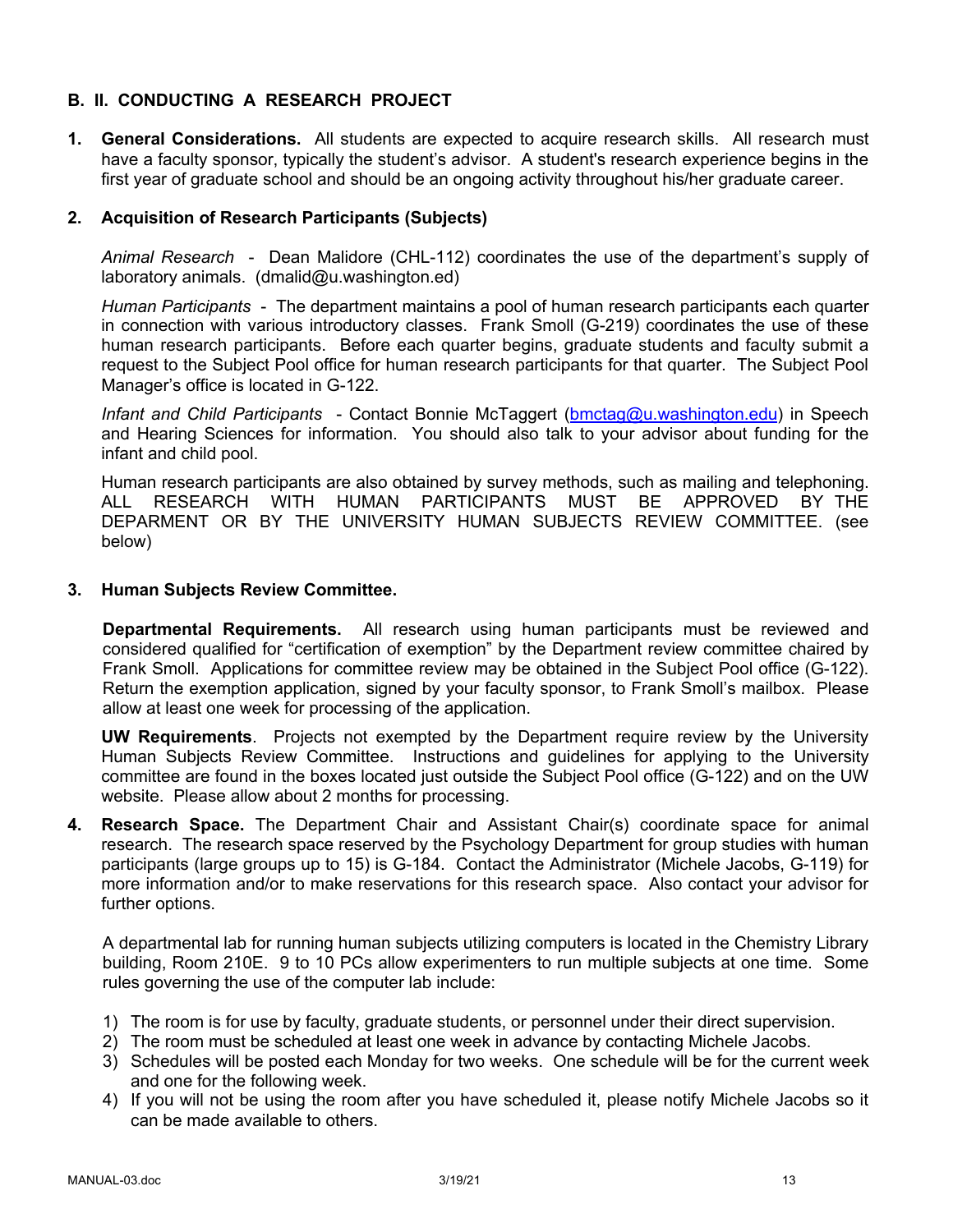- 5) The room should be scheduled in 30-minute increments. Please keep scheduling requests to 2 hours per day per person, or 10 hours per week. We will always attempt to accommodate requests for more time. Schedule only the time you know you will use.
- 6) The room is available from 8:00 AM to 7:00 PM, Monday through Friday.
- 7) If need be, two experimenters can share the room since it is divided into two sections. Please work with each other to make sure this is possible without disturbing each other's projects.
- 8) You must provide your own software and supplies.
- 9) When scheduling, please take into account set up and takedown time for your software. Also, please clean the room for the next person.
- **5. Equipment.** Small research equipment and audio-visual aids are available by contacting the Media Lab (G-53) or Rich Ball in the shop (G-26). The department orders new equipment on an annual basis. See the Administrator (G-119) for current inventory and future needs. The Office of Technical Support Services (G-26) also has equipment that may be borrowed for experimental research. A faculty member must sponsor equipment requests.
- **6. Financial Support for Research.** The department generally cannot provide funds for student research projects. Clerical support such as typing questionnaires and manuscripts or Xeroxing for unfunded projects is not available. You may apply for funds for equipment, supplies, subject payment, etc., for your dissertation. To be eligible, you must have reached Ph.C. status. This fund is not available for travel expenses. Application forms can be picked up from Phillip Burger and submitted to the Chair of the department.

If you are a research assistant on a grant, all grant-related work must be billed to the budget number on the grant. If your research is not funded by a faculty grant, you may write your own grant under sponsorship of a faculty member. For information on grants being offered, watch the Department Newsletter for agency requests for proposals, check the bulleting board outside the Graduate Program Office, see Phillip Burger, or discuss the possibility with your advisor. Graduate fellowships for research are also available. For information on such opportunities, watch the Newsletter, contact the Graduate Program Assistant in G-127, or visit the Grants and Funding Information Service (GFIS) office located in Suzzallo Library Reference & Research Services. The GFIS office has a computer system to locate fellowships in specific areas. (See information on-line at: http://www.lib.washington. edu/gfis)

### **7. Computer Facilities**

### Psychology Department Resources

Each graduate student has a faculty advisor and/or faculty person with whom he/she is doing research. The computer facilities of the faculty advisor/research colleague are generally shared with his/her graduate students.

### **Intradepartmental Resources (Guthrie)**

The Office of Technical Support Services (G-28, 206-543-8281) is responsible for computer maintenance, equipment, and software advice.

**CHEM LIB and JOHNSON ANNEX** - 2 MacIntosh (G3) computers, 3 computers with Windows, a Postscript laser printer for the MacIntosh and one for Windows, plus a color inkjet printer for Windows. All of these computers are connected to the Internet and to the departmental network.

**Room 53** (Media Lab) – 2 PCs and 2 MacIntosh computers with a b/w laser and a color printer. There is an array of web/image editing and presentation software available to graduate TA's and all faculty.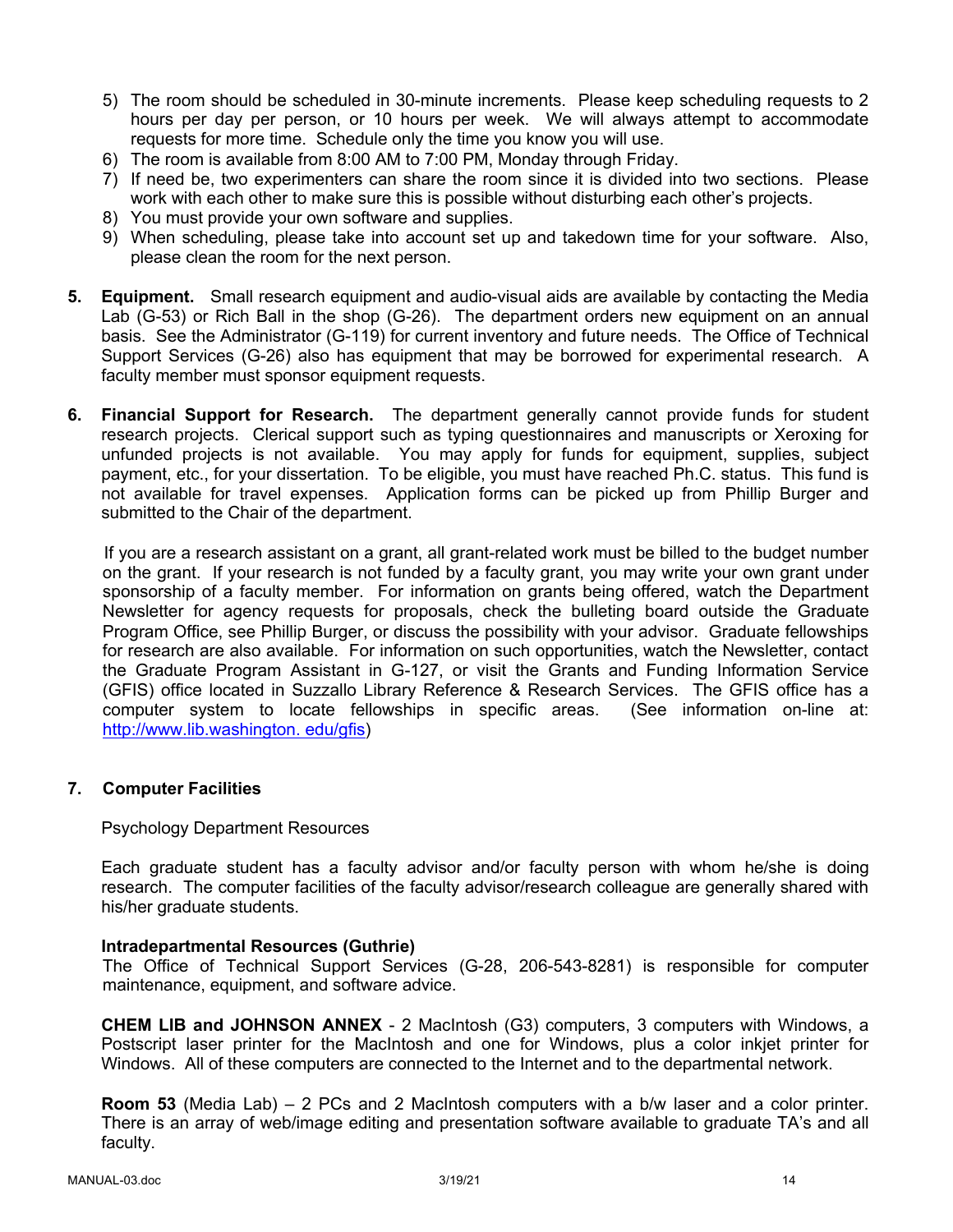Additional printers are located in room 119 (Main Office) – HP6 Laserjet connected to both a MacIntosh, and a Dell. For practical reasons, for now and the foreseeable future, the Department is supporting only Macs, IBM and compatibles. The department has standardized on Microsoft Word for word processing software for the Mac's and PCs. We offer Lotus 123 and MS Excel for spreadsheets, and MS Access for database software. For statistical analysis, we support Systat and SPSS. We recommend SPSS because it is used in the required statistics course sequence.

### **Extradepartmental Resources**

### **Center for Social Science Computation and Research (CSSCR)**

Phone: 206-543-8110

e-mail: CSSCR@u.washington.edu web: http://julius.csscr.washington.edu/

Students should familiarize themselves with this upper campus "computer center." It is located in Savery Hall and exists to help social scientists with using computers in their research. The Center has a large number of terminals and printers, as well as microcomputer teaching classrooms. The Center offers basic courses free of charge in computing, e.g., SPSS X, MS Windows, etc. Consultants are available to assist you. Normally a Psychology graduate student serves as one of the consultants. The Center also has a special facility for graduate students equipped with highpowered computers and statistical packages, such as SAS, M-Plus, etc. The Psychology Department is part of this center. Please use it!

### **Center for Teaching, Learning, & Technology (Catalyst)**

Odegaard Undergraduate Library (OUGL) room 230, 206-616-8154 e-mail: catalyst@u.washington.edu web: http://www.catalyst.washington.edu

### **Center for Instructional Development and Research (CIDR)**

422 Sieg Hall, 206 543-6588

e-mail: info@cidr.washington.edu web: http://depts.washington.edu/cidrweb/

**8. Undergraduate Research Assistants (499s**) The department requires Bachelor of Science, Psychology Majors to have some type of field or research experience. Undergraduate research assistants enroll in Psych 499 under the sponsorship of a faculty member. Often undergraduates help or work with graduate students. The Psychology Undergraduate Advising Office (G-114) manages the recruitment of undergraduate students for 499. Contact the Psychology Undergraduate Advising Office for further information or check the departmental website under undergraduate studies (http://web.psych.washington.edu/undergraduate/499.html).

*Concluding Comments*. Conducting good research requires substantial planning and ongoing administration. Your advisor and those listed above are available to aid you in your research endeavors. Research skills will play an important part in your graduate career, so get started early, plan well, and don't hesitate to ask for help.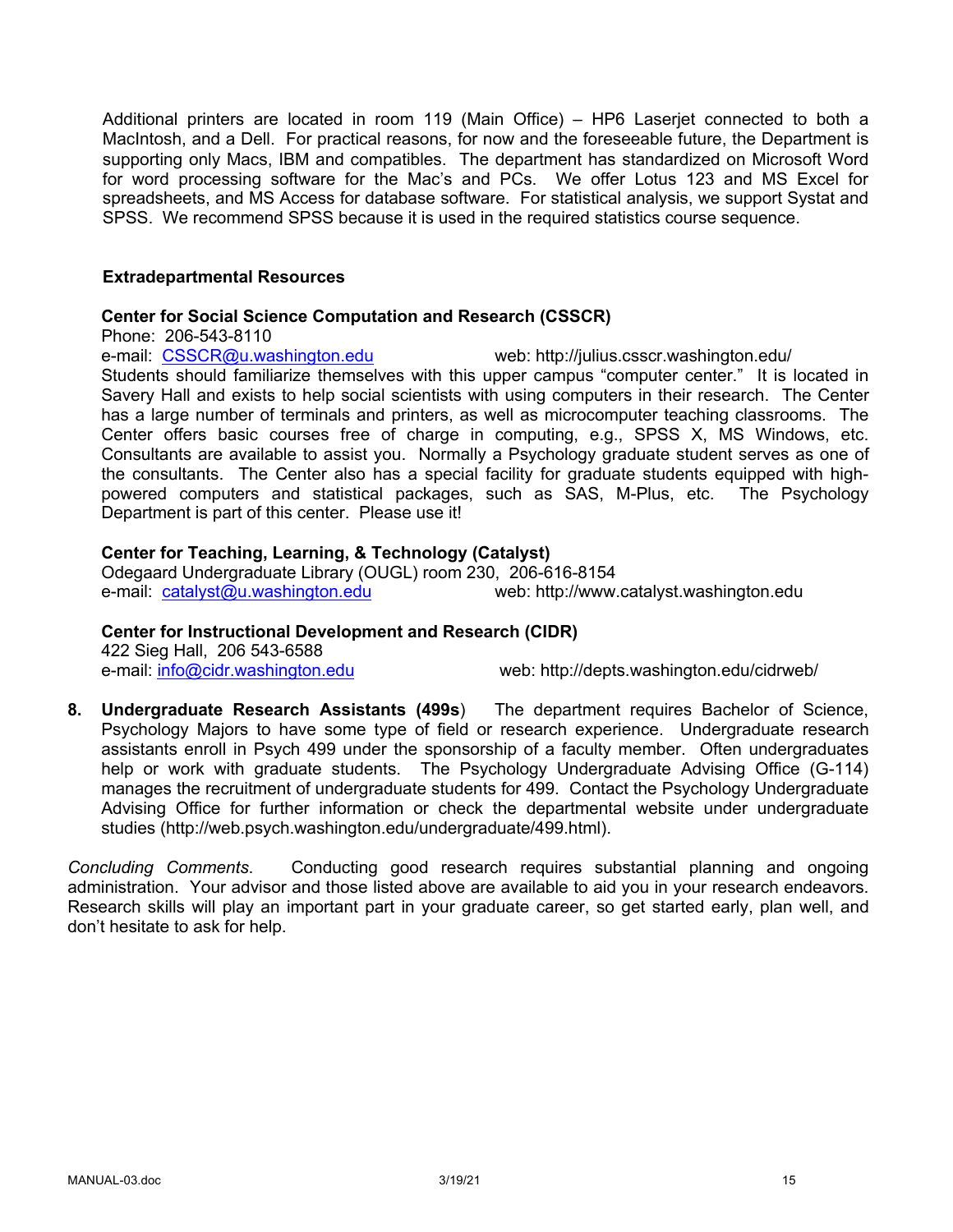### **B. III. TAKING COURSES**

1. *Philosophy.* The Graduate Program was revised in 1999 and again in 2003. The new program features individualized programs centered around preparing you to meet your own self-defined goals. In keeping with this intention, **your individual coursework should be chosen carefully as part of the annual planning process**. You will need to invest some time in searching out the optimal set of courses to meet your goals. Lists of courses taught in our Department are available in the undergraduate advisory office and at the back of this manual. Your advisor and advanced graduate students will be good sources of suggestions, especially for courses outside the Department.

Graduate School is not like undergraduate school in the sense that there is no set program to be completed. You should not be thinking "What do I need to do to pass this course?" but rather "What do I need to do to prepare myself in the best possible way for my career?"

2. *Required courses.* The Department and the Areas have adopted some minimal course requirements for graduate students (described in detail in Section C below.) In the non-clinical areas a minimum of about 10 courses is required (depending upon how you count). In the clinical areas a greater number of courses is required, and learning to do psychological testing and psychotherapy are additional goals.

Most of your required coursework should be completed in your first two years of graduate study (three years for students in the clinical areas), before you take your General Exam.

- *3. Role of the Supervisory Committee.* Your Supervisory Committee will review your coursework in relation to your goals, and may also suggest or require additional coursework. This is one of the reasons that it is to your advantage to form your Supervisory Committee as early as feasible in your second year.
- *4. Seminars.* As you progress through graduate school, seminars requiring your active participation should replace lecture-type courses. At more advanced levels of graduate study, there is a temptation for students to narrow their focus to the topics studied in their advisors' labs. To counteract this tendency, we strongly urge advanced graduate students to continue to take a couple of advanced seminars each year in a broader range of topics. Lists of Departmental seminars are available quarterly. Seminars outside the Department will also be very valuable, but must be sleuthed out on your own.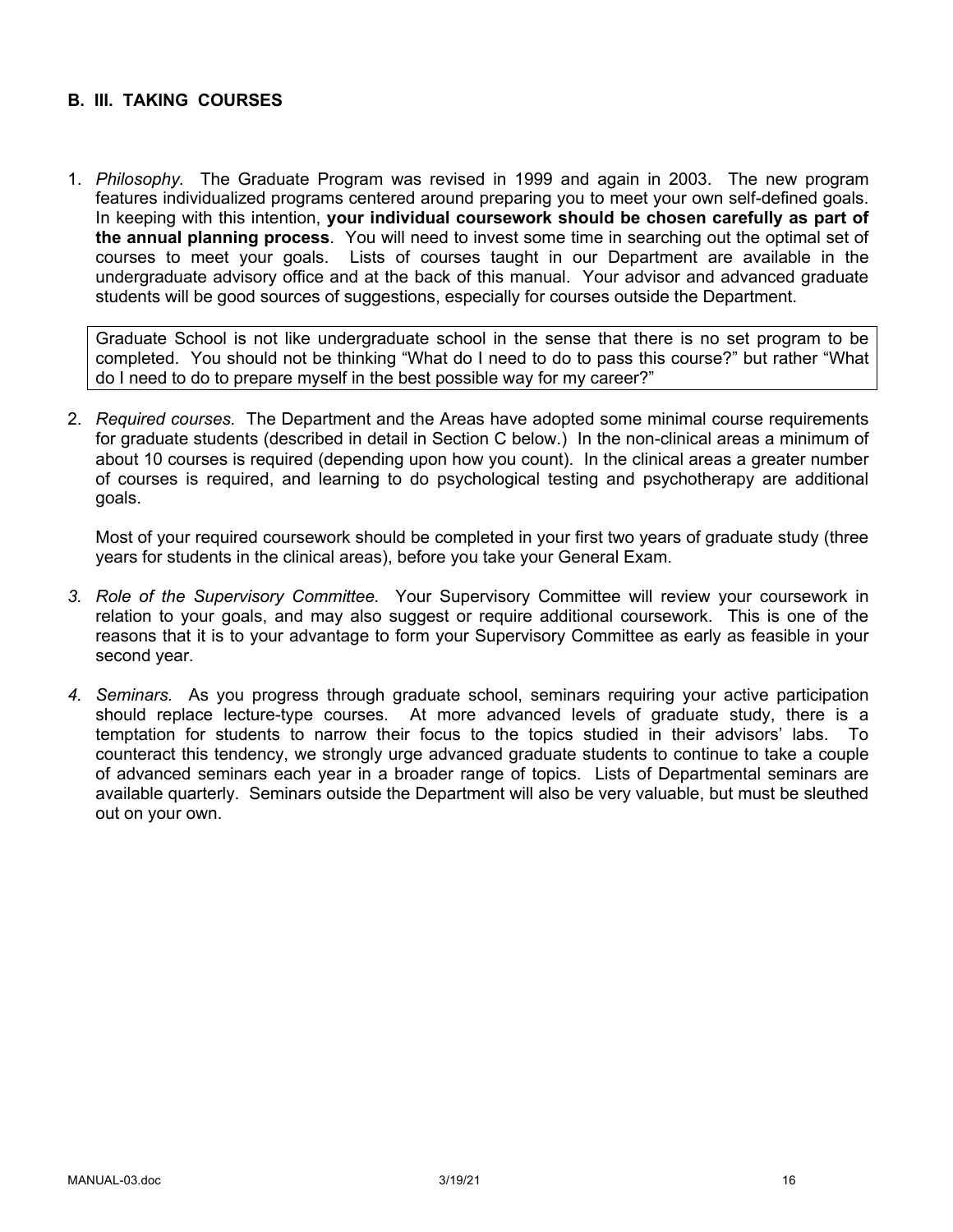### **B. IV. GRADING AND EVALUATIONS**

### **Grades**

- 1. All courses fulfilling departmental requirements (300, 400, and 500 level courses only) must be taken for a grade unless the course as a whole is offered on a Credit/No Credit basis. As stated by the Graduate School, a grade of 2.7 is the minimal satisfactory grade for a course to fulfill departmental requirements. In order to earn a graduate degree, you will need at least 18 graded credits (with grades above 2.7) and a minimum grade point average of 3.0.
- 2. Some courses will be offered as Credit/No Credit and designated as such in the University Time Schedule. These courses cannot be counted toward the 18 graded credits required for the completion of a graduate degree.
- 3. You may opt to take courses other than those fulfilling departmental requirements on a Credit/No Credit basis. You must make that designation when you register for the course. The instructor must give you a numerical grade that will be changed by the Registrar's Office for transcript purposes. Again, these credits will not be counted in the 18 graded credits required for graduation.
- 5. Two sections of each independent study/research course (498, 499, 597, 598, 599, 600, 700 & 800) are offered; section "A" for graded credit, section "B" for Credit/No Credit. You should discuss which section to take with the person sponsoring your work. Grades in these courses are not considered in calculating your grade point average.

600 is for independent research and should be used mainly during the first year. 700 is for the Master's degree (9 credits required) – thesis required 800 is for the Dissertation (27 credits required) and should be used as soon as your committee is formed and/or you have begun your own independent research

5. An "N" grade is given in independent study/research courses when a project continues over several quarters and will not be graded until its completion. You must maintain continuous registration in that course until a grade is given, and you must be consistent in registering for either the graded or the Credit/No Credit section.

### **Evaluation Procedures**

- 1. Your most important evaluations will be provided by your advisor and by your annual evaluation / feedback letter.
- 2. A copy of your transcript is received annually in the Graduate Office and is made a part of each student's file. If your quarterly or cumulative grade point average drops below 3.0, your name will appear on the "Low Scholarship List" sent by the Dean of the Graduate School to the Director of Graduate Training. The progress of those students will then be reviewed by the Graduate Training Committee at their next meeting (usually the 2nd week of the following quarter), and one of the five possible actions listed in Section 3 below may be taken.
- 3. In the unlikely event that your progress is less than satisfactory in any area of your program, you will receive feedback from the Director of Graduate Training, and in some cases, from the Dean of the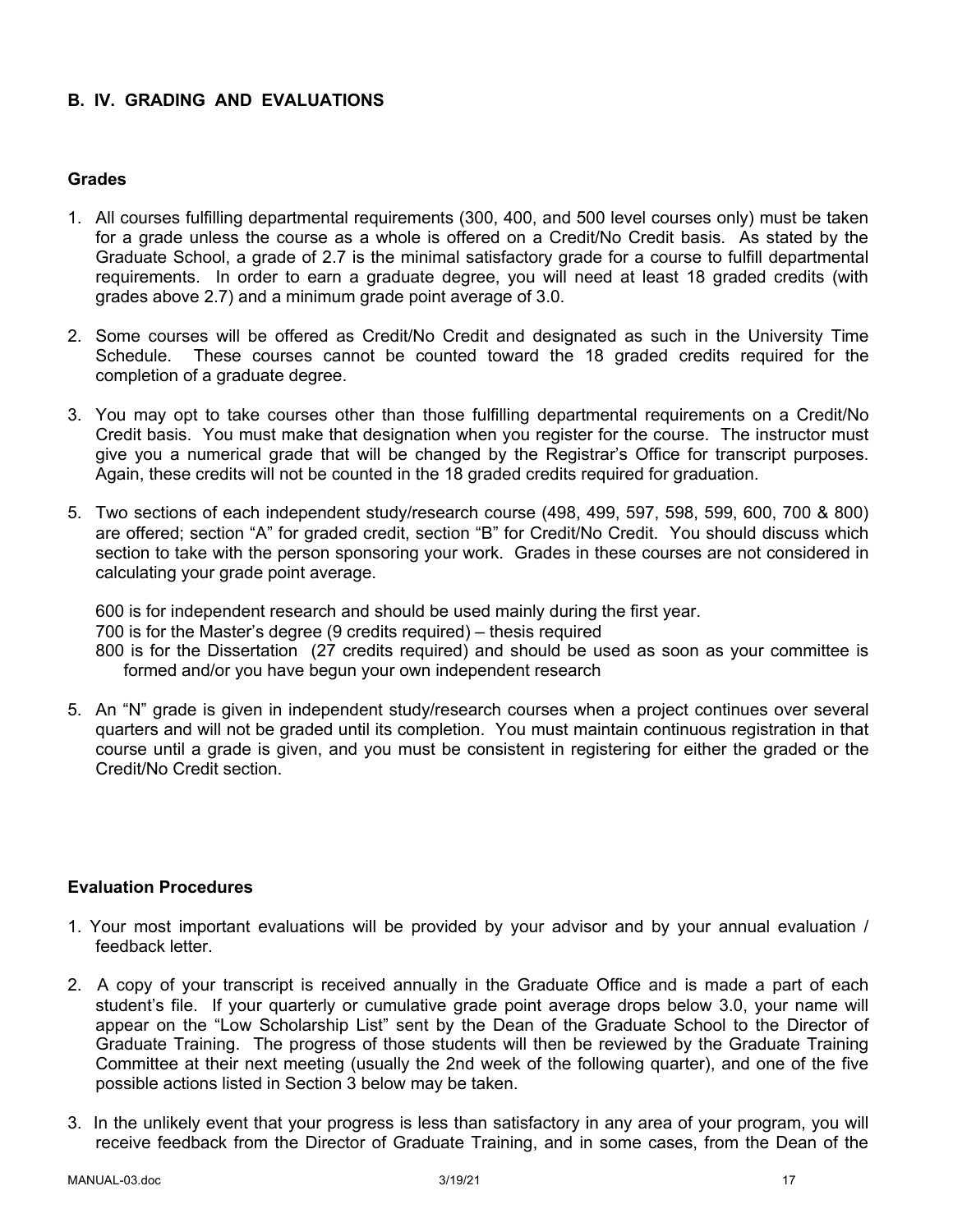Graduate School. There are five ways in which unsatisfactory progress can be communicated to a student. They are, in increasing order of seriousness:

- 1) a verbal warning from the student's advisor(s),
- 2) a written warning from the Director of Graduate Training ("Internal Watch list/Safety net"),
- 3) a change in the student's status to "Warn," (external/Graduate School)
- 4) a change in the student's status to "Probation," or (external/Graduate School)
- 5) a change in the student's status to "Final Probation." (external/Graduate School)

Procedures 1 and 2 are essentially "internal" warnings within the department, whereas procedures 3, 4, and 5 are actions taken by the Dean of the Graduate School.

"Probation" or "Final Probation" status results in a notation on your transcript and in a letter being sent to you by the Dean. Students in each of the three "external" categories (3, 4, and 5) will be informed in a letter from the Director of Graduate Training of the steps they must take to return their standing to that of a student in good standing. A student is not usually dropped from the University unless he/she has spent at least one quarter in the status of "Final Probation." Students in Probation or Final Probation status are less likely to receive assignments as teaching assistants (see "Policies for the Assignment of Teaching Assistants" in this manual).

- 4. At the request of any faculty member, Supervisory Committee, or individual student for him- or herself, the Graduate Training Committee will review the academic status of any graduate student and will make any appropriate recommendations.
- 5. You should receive your annual evaluation in the early summer. Should you have questions about your evaluation, see your advisor or the Director of Graduate Training.

## **B. V. SUPERVISORY COMMITTEE**

Your Supervisory Committee's roles are to guide you in the preparation of your graduate program, to conduct your General Examination, and to conduct your Final Examination.

- 1. *Composition of the Supervisory Committee*: You must set up a Supervisory Committee consisting of at least four and not more than seven members. This Committee must be officially formed at least four months prior to the time the warrant for the General Exam is presented to the Graduate School. It is advisable to have one or more members over the minimum number to assure a necessary quorum for meetings and examinations. The following are considerations for composition of the committee:
	- a) Members of the committee must be members of the appointed Graduate Faculty. One or two members may be appointed who are not on the Graduate Faculty, if the majority of the members are Psychology Graduate Faculty members, and if a CV is provided to the Graduate Program Advisor for the non-Graduate Faculty member. Not every faculty member is a member of the Graduate Faculty, although most are. Some new assistant professors, lecturers, and research associates are not. If in doubt, ask the person you are considering having your committee, check with the Psychology Graduate Program Office, or call the Graduate School's Student Services Office at 206-543-8720. You may also check the following website: http://www.grad.washington.edu/gradfac/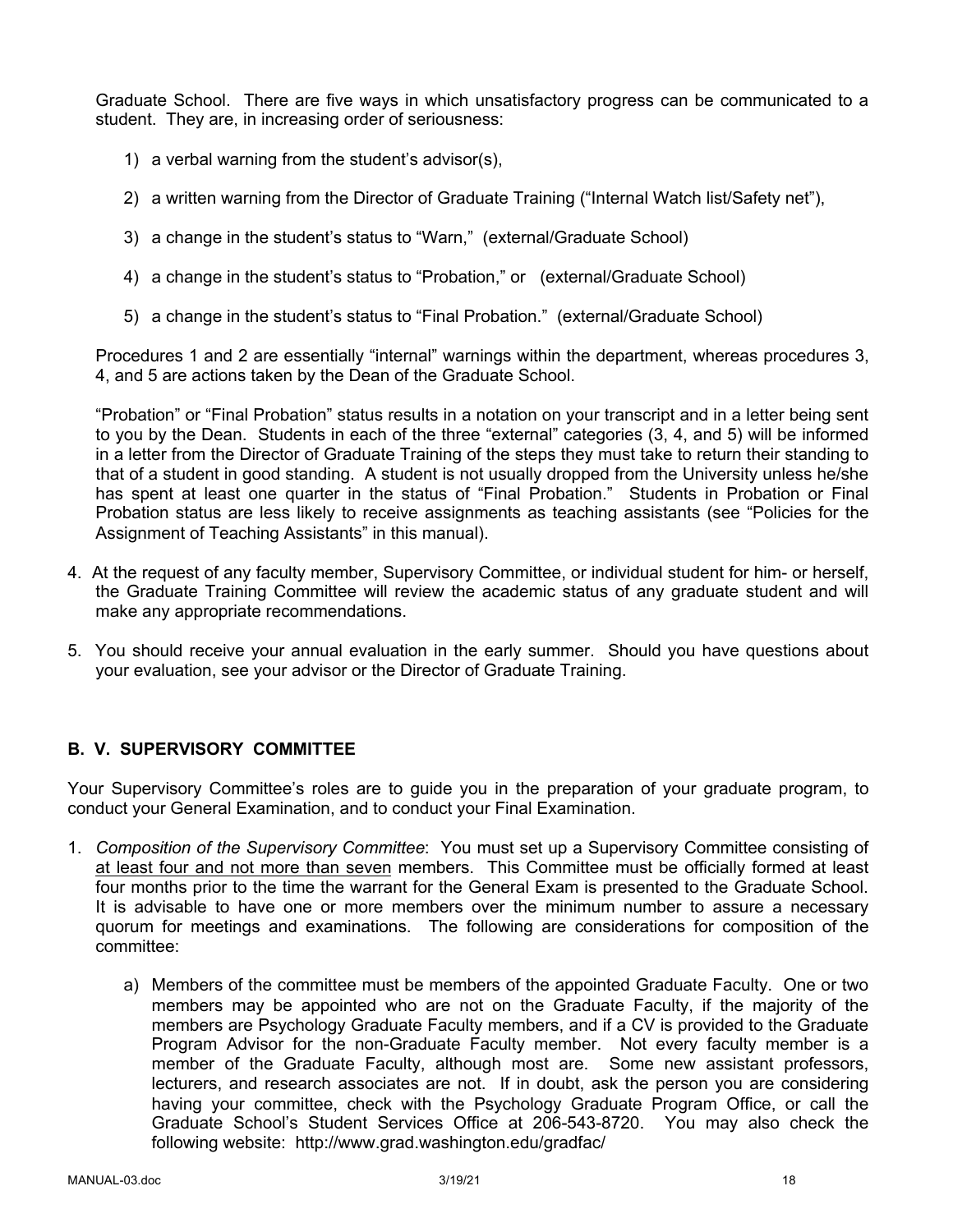- b) A majority of your members must be from your major area, e.g., Clinical, Behavioral Neuroscience, etc. Normally, at least three of your members are core faculty in the Psychology Department, but members of other departments are also eligible.
- 2. *When to Form Your Supervisory Committee*: Your supervisory committee should be formed either at the end of your first year or as early as feasible in your second year in the UW Ph.D. program. It is advisable to form this committee early so that your committee members can have a voice in the curriculum you follow in preparation for your General Examination (see "General Examination" section in this manual.)
- 3. *Procedures for the Formation of Your Supervisory Committee*:
	- a) Get an "Application for Ph.D. Supervisory Committee" form from the Graduate Program Office, G-127.
	- b) Discuss your committee with each potential member and get a signature on the form for each member who is willing to serve on the committee. An e-mail concurrence may be attached to the request form in lieu of a signature.
	- c) Return the form to the Graduate Program Office. The suggested Committee will be submitted to the Graduate School for approval. An e-mail notice of the formation of your committee will be sent to all members once the approval process is complete.
- 4. *Graduate School Representative (GSR)*: The Graduate School will appoint a Graduate School Representative who is from a field other than Psychology. The GSR represents the broad concerns of the Graduate School. The role of the GSR includes monitoring the conduct of the student's exams, resolving conflicts, and facilitating communications between committee members and the student. The GSR is charged with the additional responsibility of reporting directly to the Dean of the Graduate School on the content and quality of the General and Final Examinations. The main function of the GSR is to ensure that the process allows for fairness to all parties. **The GSR is a non-voting committee member**.
- 5. *Changing (Reconstituting) Your Committee*: Within reason, it is possible to change the members of your committee. For example, if your dissertation focus has changed, a different committee member may be more appropriate. The Graduate School will not honor requests to change the GSR if the reason for the change is a scheduling difficulty. If you and your advisor decide that a change is needed, follow the steps outlined below.
	- a) Get a "Request for Supervisory Committee Reconstitution" form from the Graduate Program Office, G-127.
	- b) Indicate the changes to be made, and your reasons for making these changes.
	- c) Get the signatures of any members who are being added to, or removed from, the committee. An e-mail concurrence may be attached to the request form in lieu of a signature.
	- d) Return the form to the Graduate Program Office. The suggested changes will be submitted to the Graduate School for approval. Approval of changes will be sent by e-mail to all committee members.
- 6. Meetings with your Supervisory Committee
	- a) As early in your second year as feasible, you should meet with your Supervisory Committee to plan the course work, reading, and other activity you will undertake in preparation for your General Examination, which is normally taken during the  $3<sup>rd</sup>$  year.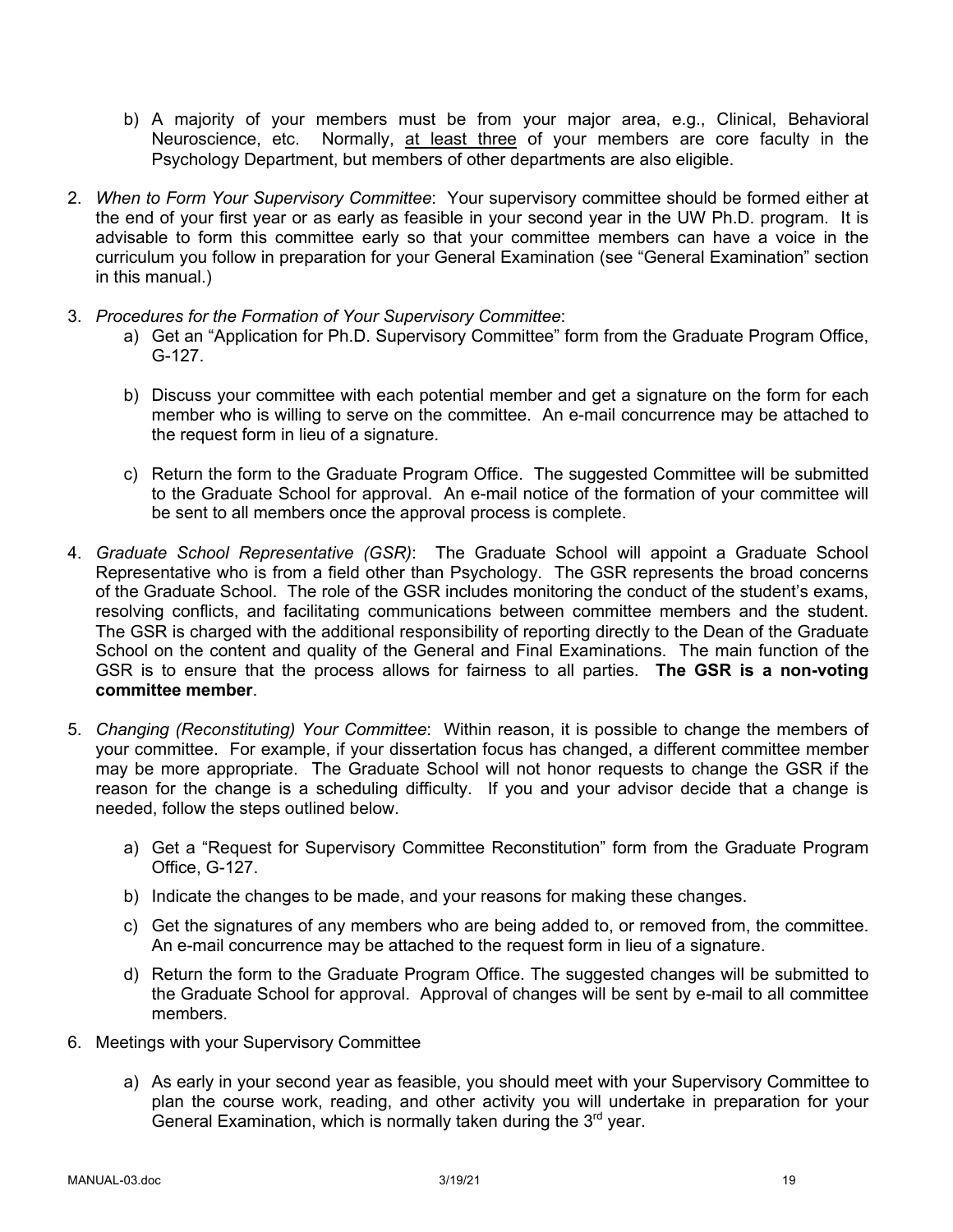- b) The committee (a minimum of 4, including the chair, the GSR, and any two other members of your supervisory committee) will meet for the oral portion of your General Examination.
- c) Normally, a meeting is held to approve your dissertation proposal. The GSR is not required at this meeting, only at the General and Final Oral examinations.
- d) The committee (a minimum of 4, including the chair, the GSR, and any two other members of your supervisory committee) will meet for your Final Examination, during which you will defend your dissertation.
- e) Other meetings may be scheduled as you, and the chair of your committee deem necessary.
- f) The GSR does not need to be present at routine supervisory meetings (e.g., to plan a course of study). The GSR is required to be present at the General Exam and at the oral defense of the Dissertation (Final Exam).

### READING COMMITTEE

The Reading Committee is a separate subset of your Supervisory Committee and must be appointed separately.

You should form your Reading Committee when you are close to defending your dissertation. The purpose of this committee is to read the dissertation and agree that you are ready to defend it in an oral examination. Choose any three members of your supervisory committee (not including the Graduate School Representative) who will agree to be on the committee. They will read the various drafts of your dissertation, make comments and suggestions for improvement, and finally sign the request to schedule the final exam along with all the other members of your committee. See the section on Final Examination for details on forming this committee.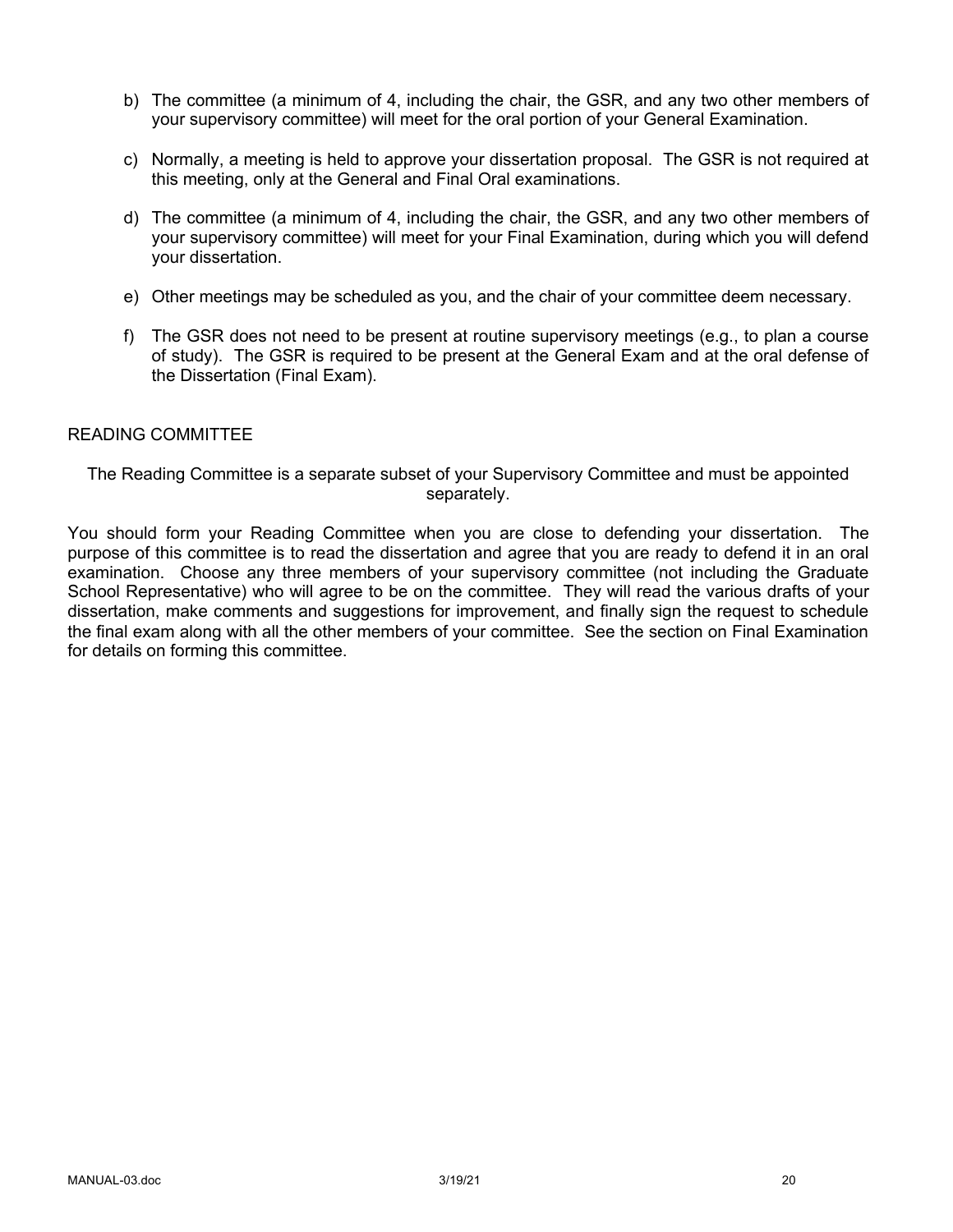### **B. VI. MASTER'S DEGREE**

The Psychology Department has an approved, *thesis only,* Master's Degree option that can be completed along the way toward the Ph.D. and is not a requirement of the Department. You may, however, set a requirement to include a master's degree in your Plan (see Annual Plan in Section A. IV, or appendices).

### **There is no non-thesis Master's Degree available to graduate students in the Psychology Department.**

In the quarter in which you expect to complete a Master's degree, you must submit an application to the Graduate School on-line at the following address: http://www.grad.washington.edu/stsv/mastapp.htm. You will be notified automatically if you meet the basic Graduate School requirements. If not, you will be notified of any contingencies to be met before a warrant may be issued or the degree is awarded. The printed warrant will be kept in your student file in Guthrie 127 until requested by you or your committee for signatures. Any two members of your supervisory committee, or your advisor and one other graduate faculty member, are required to sign the warrant for your Master's Degree. The signed warrant must be returned to the Graduate Program Advisor in Guthrie 127.

Your application is good for one quarter only. If you do not submit your thesis for the Master's degree by the last day of the approved quarter, you must re-apply.

### *Requirements for the Master's Degree*

- 1. A minimum of 36 credits, 9 of which must be thesis credits.
- 2. At least 18 of the 36 credits must be numbered 500 or above; at least 9 must be for course work, 9 must be for thesis (700).
- 3. Numerical grades in at least 18 credits of work at 300, 400, and 500 level courses at the UW, with a minimum grade point average of 3.0.
- 4. A thesis approved by your "Supervisory Committee", which consists of at least two members of the Psychology faculty. This is not necessarily the officially appointed Supervisory Committee discussed earlier. If you have not yet formed your official Supervisory Committee it is necessary only to have your advisor and one other Graduate Faculty member from the Psychology Department sign the warrant for your Master's Thesis.
- 5. A final Master's examination, either oral or written, may be required by your Supervisory Committee.
- 6. Any additional requirements as set by your advisor, your Supervisory Committee, the Graduate Training Committee, or as stated in your Plan.
- 7. Completion of all work for the Master's Degree within six years.
- 8. You must be registered at the University either full- or part-time in the quarter in which you complete the requirements for the degree.
- 9. Your signed warrant and completed thesis must be accepted by the Graduate School by the last day of the quarter in order for you to receive your degree that quarter. You are then eligible to participate in UW graduation ceremonies if you so desire.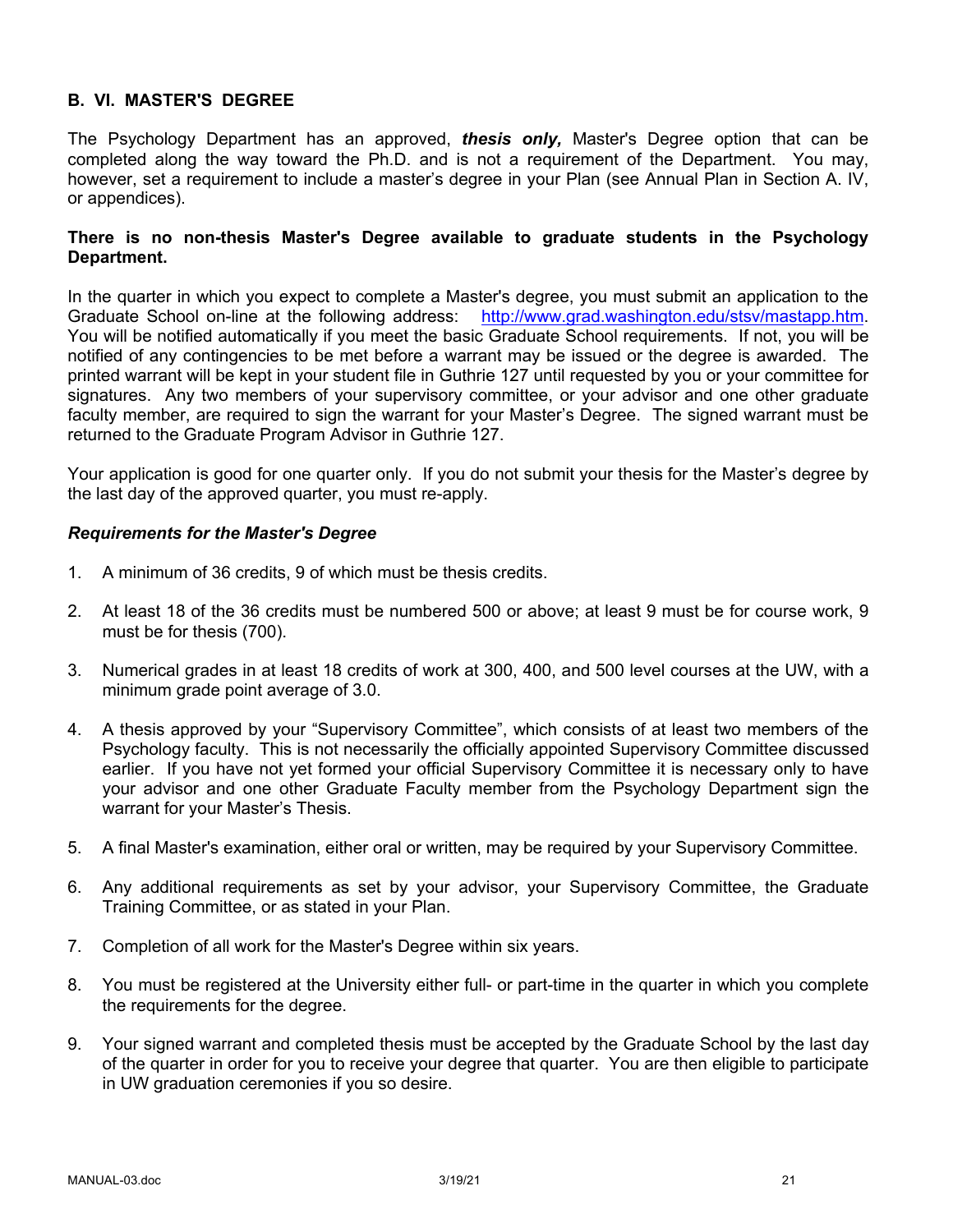### **B. VII. GENERAL EXAM**

- 1. The General Exam is a requirement of the Graduate School. The General Catalog states that you should take your General Exam when your background of study and preparation is sufficient to justify undertaking the examination. Although there may be more than one part to the examination, the only requirement from the Graduate School is an oral examination attended by at least four members of your committee, including the Chair and the GSR (see Section B. V. 4.). Your entire committee should be given the opportunity to participate in setting both the format and the content of your exam.
- 2. You must have completed two years of graduate study and be well along in your course requirements before you take the General Examination. The Graduate School requires that all coursework, including departmental requirements, be completed at this time. Exceptions may be granted with the signed approval of your advisor.
- 3. You must have formed a Supervisory Committee at least four months prior to taking your exam.
- 4. You must be registered at the UW for a minimum of 2 credits for the quarter in which you complete the General Examination.
- 5. You should plan to take the General Exam as early as feasible in the  $3<sup>rd</sup>$  year of study. Any student who has not passed the General Examination prior to the beginning of the fourth year of study may be recommended for Probation. If you have not passed the General Examination by the beginning of the third quarter of your fourth year, you may be recommended for Final Probation. (Exception: Students in the Clinical areas will have a nine-month extension of these deadlines.)
- 6. You must schedule the oral part of the examination. Arrange a date and time for the exam that is agreeable with all your committee members. The request form is available in the Graduate Program Office (G-127). Present the request for the General Examination, signed by you, your chairperson, and all members of the committee, to the Graduate Program Advisor so that it may be forwarded to the Graduate School at least three weeks before the date of the meeting. A warrant is then prepared by the Graduate School and sent to the GPA.
- 7. The approved warrant arrives in the Psychology Graduate Program office approximately one week before the General Exam date. Either you or your Supervisory Committee Chair will arrange to obtain the warrant on or before the exam day. The warrant is signed by all committee members present (minimum of four required) at the exam and returned to the Psychology Graduate Program Office.
- 8. Upon satisfactory completion of the General Examination, the warrant will be signed by the Supervisory Committee, returned to the Graduate Program Office, and filed with the Graduate School. If this is filed by the last day of the quarter you will be designated as a doctoral Candidate (Ph.C.) for that quarter. Otherwise you become a Candidate at the end of the following quarter.
- 9. If you do not pass, the exam must be rescheduled.
- 10. The General Examination and Final Examination may not be taken in the same quarter. You may take the General Examination one quarter and take the Final Exam the next.

### **Summary of Procedures for the General Examination**

1. Form your Supervisory Committee, preferably during Autumn Quarter of your second year of study at the UW. (See "Supervisory Committee" Section B. V.) Meet with your Supervisory Committee as early as feasible in your second year to plan the curriculum that will prepare you for your examination and to plan the format of the exam. The Graduate School requires at least four months between the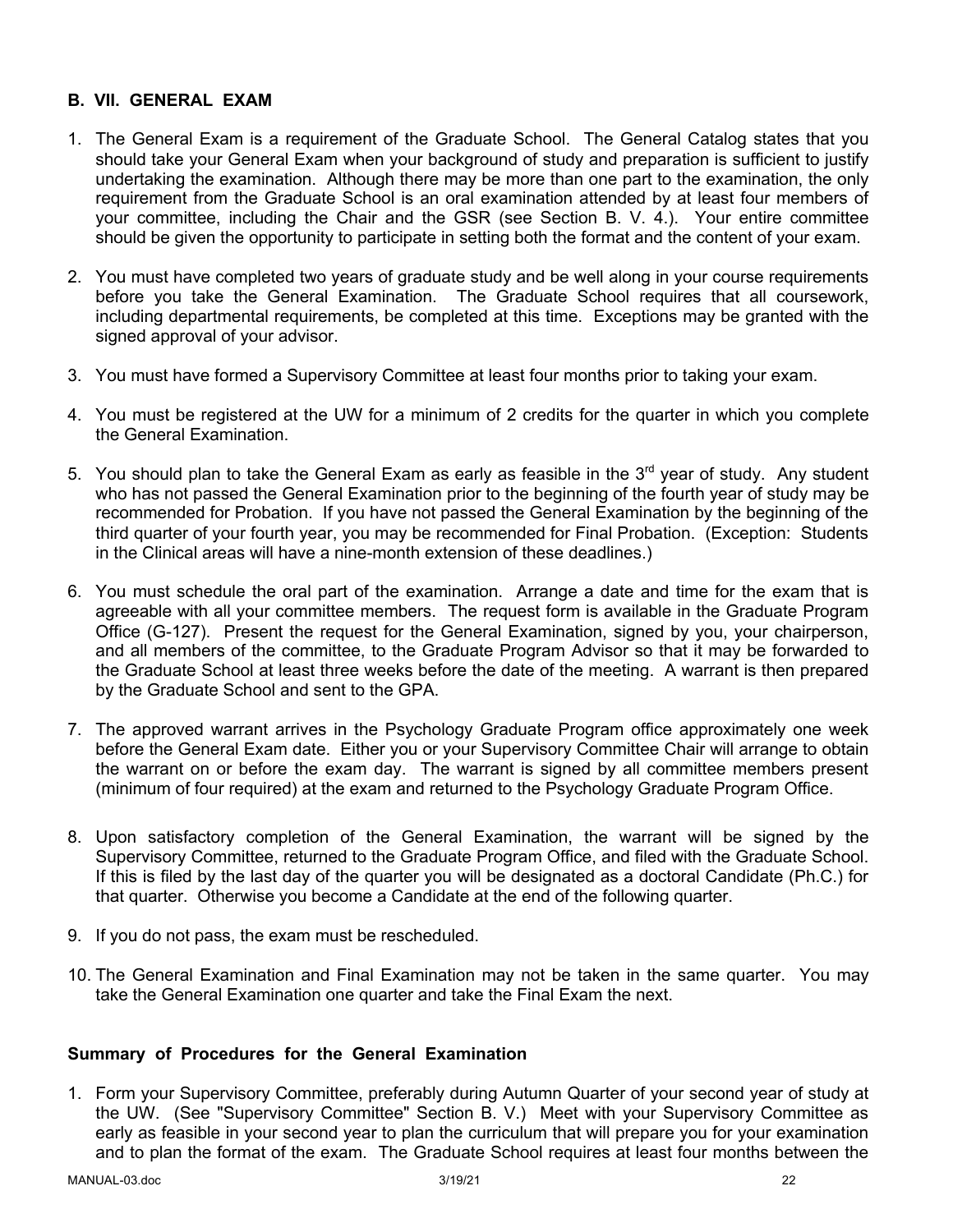time your committee is officially appointed by the Graduate School and the date of your oral General Examination.

- 2. General Exams take several forms. For example, a take-home essay exam or the preparation of a paper may precede the oral exam. Plan the format with your advisor and Supervisory Committee.
- 3. Fulfill all requirements that precede the scheduling of an oral General Examination. Complete the coursework questionnaire, obtained from the Graduate Program Office (G-127), showing that you have met all course requirements or, with your advisor's approval, will soon do so. Return this form to the Graduate Program Office **before** you request the scheduling of your exam.
- 4. After the preliminary stages have been completed satisfactorily, arrange a date and time for the oral exam that is agreeable with all your committee members. Reserve the date and time and a room with William Kaplan in the Psychology Departmental Office. Give the date and time arranged to the Graduate Program Assistant (Sandi Dormont, G-127) who will help you prepare and send the General Examination application to the Graduate School for official scheduling of the examination.

#### **5. THE GENERAL EXAMINATION REQUEST MUST BE SIGNED BY YOU AND ALL YOUR COMMITTEE MEMBERS, AND RECEIVED AT THE GRADUATE SCHOOL AT LEAST 21 CALENDAR DAYS BEFORE THE EXAM DATE. Plan ahead accordingly.**

6. On the day of the oral General Examination, you or your Chairperson should get the warrant from the Graduate Program Assistant (G-127) to take to the meeting, if the warrant has not already been placed in your Supervisory Chair's mailbox. After your Supervisory Committee has signed it, return the warrant to the Guthrie 127.

### **Clinical General Exam Requirements**

The Clinical and Child Clinical Areas have a fixed format and content for the general exam. Three things are required:

- 1. A written publication-quality empirical article conducted since beginning graduate school at the University of Washington on which the student has played a key role, both conceptually and analytically. This will usually be the student's second year project. However, in cases where the second year project is not publication worthy, another piece of work can be used to meet this requirement. The requirement is that students will have to actually send the article out to a peerreviewed journal.
- 2. A comprehensive written review of the literature on a topic relevant to clinical psychology of the student's choosing. This can either be presented as a Psychological Bulletin type paper or in the form of a dissertation proposal.
- 3. An oral defense of the literature review/dissertation proposal. This oral defense will usually include both a presentation by the student and a period of questioning from the committee.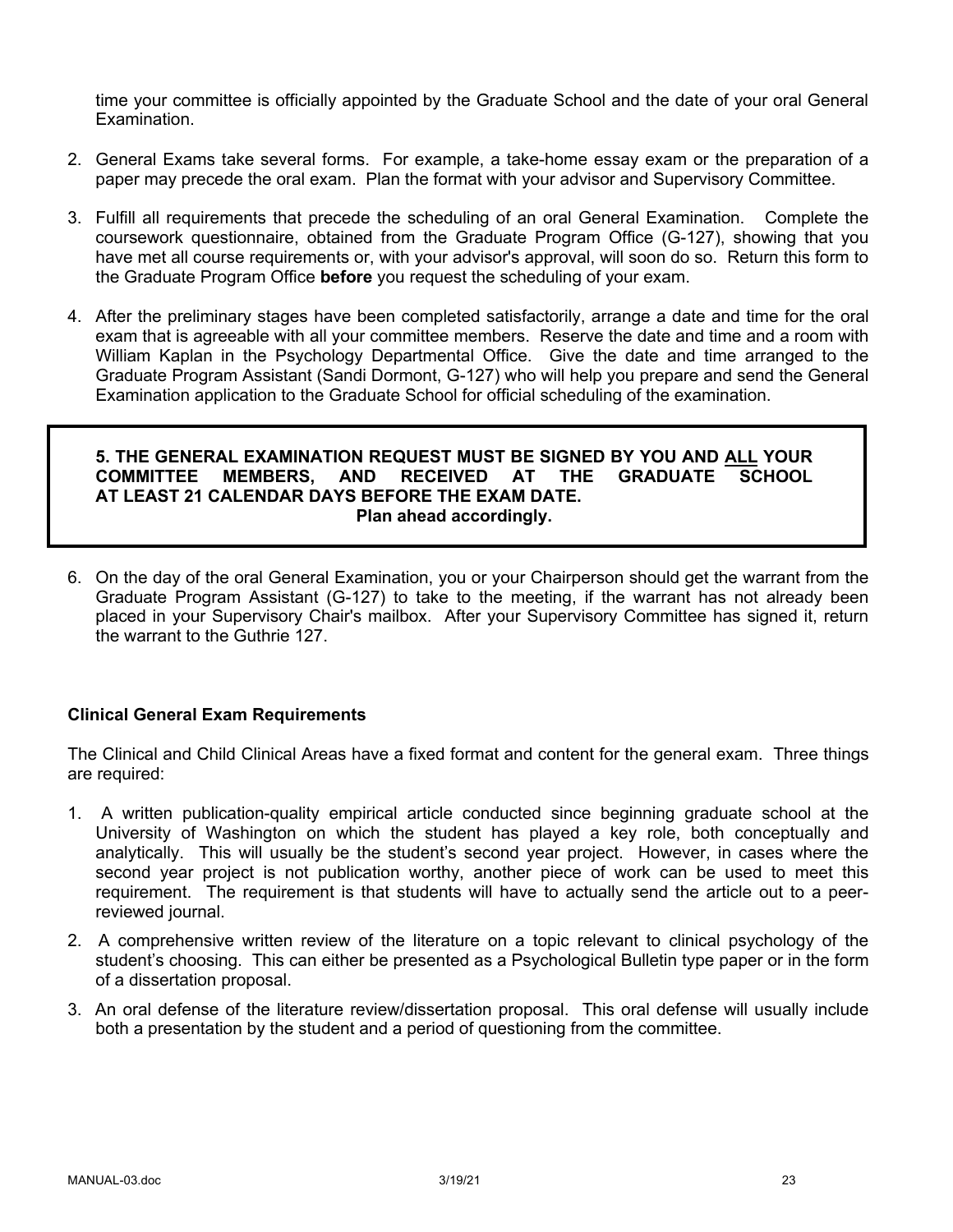### **B. VIII. DISSERTATION AND FINAL EXAMINATION**

The dissertation and defense of it, in the Final Examination, are the final requirements for the Doctoral Degree. These requirements are undertaken after you have received Candidate status, i.e., passed your oral General Examination at least one quarter previously. The dissertation should demonstrate "original and independent investigation and achievement [and]... should reflect not only mastery of research techniques, but also ability to select an important problem for investigation." From Graduate School Manual, p.46).

- 1. You must register and receive credit for a minimum of 27 credits of dissertation research (800) distributed over a minimum of three quarters. At least one of these quarters should be after you have passed your General Examination. Your Final Exam cannot take place in the same quarter as your General Exam.
- 2. As you near completion of your dissertation, obtain the signatures of three members of your Supervisory Committee whom you would like to be on your **Reading Committee**. Get the necessary form from the Graduate Program Assistant (G-127) and return the signed form to her. An official request will be prepared and sent to the Graduate School for approval. The Graduate School will then appoint an official Reading Committee. This should be done before you schedule your Final Examination. (See also Section B. V.)
- 3. To schedule your Final Examination, arrange a day and time agreeable with your committee members. Reserve a room via William Kaplan (Main Office). A minimum of 4 members, one of whom is the Graduate School Representative (GSR), and one of whom is the chair, must be present at the examination.
- 4. Obtain a "Request for Scheduling the Final Examination" form from the Graduate Program Office (G-127). ALL members of your Supervisory Committee including your Supervisory Chair must sign this after they have read a draft of your dissertation. Return the form to the Psychology Graduate Program Office. The scheduling request is then submitted to the Graduate School by the GPA *at least 21 calendar days* before the proposed examination date.
- 5. When the Graduate School Student Services Division approves the request, a Final Examination Warrant will be sent to the Psychology Graduate Program Assistant.
- 6. The approved warrant arrives in the Psychology Graduate Program office approximately one week before the Final Exam date. Either you or your Supervisory Committee Chair will arrange to obtain the warrant on or before the final exam day. The final warrant is signed by all committee members present (minimum of four required) at the exam and returned to the Psychology Graduate Program Office.
- 7. The signed Final Examination Warrant indicating satisfactory performance on your exam and two final copies of your approved dissertation must be accepted by the Graduate School's Student Services Division, Communications Bldg, within 60 calendar days of the defense or you must re-defend. You must be registered at least part-time for the quarter in which you submit your dissertation. If the dissertation is turned in after the quarter ends, you must register for the following quarter. The Graduate School strictly enforces the deadline for dissertation submission and the enrollment requirement.
- 8. The Graduate School requires that the University publish your dissertation in adherence with strict formatting guidelines. A document entitled "Policy and Style Manual for Theses and Dissertations" (http://www.grad.washington.edu/stsv/stylman/policy\_style.pdf) is available on the Graduate School webpage and must be followed to the letter. Failure to meet the formatting requirements may mean retyping portions of the dissertation. If you wait until the last minute to have this checked, you may have to enroll for another quarter just to turn in your dissertation! Don't let this happen to you.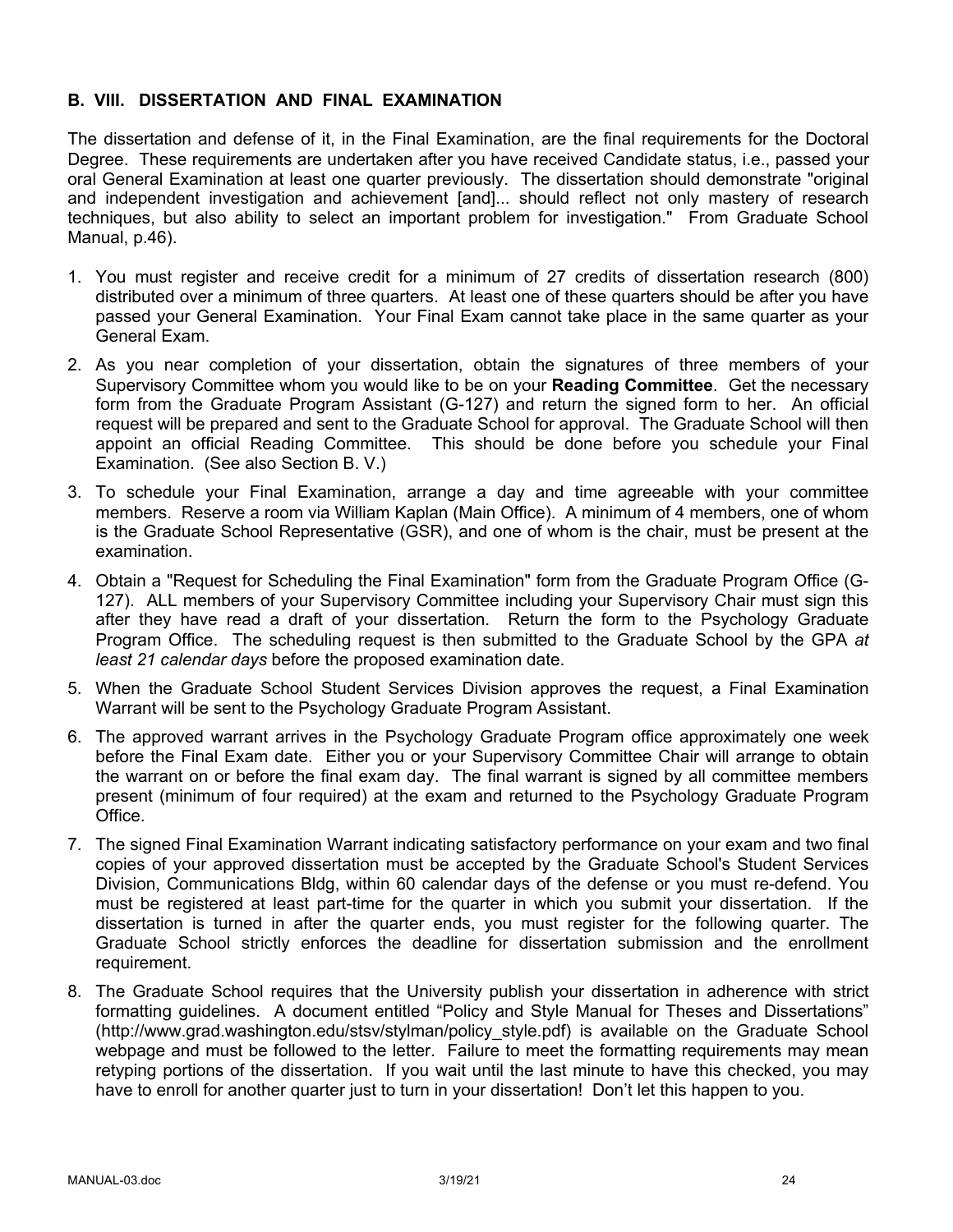9. The Graduate School also requires that the University publish your dissertation. **You are responsible for the cost**, which includes a \$25 binding fee. You must also pay for publishing your abstract (additional \$50) or the entire dissertation (additional \$52). If you choose to publish the entire dissertation, you may also copyright it for an additional charge. Plan to spend a minimum of \$75-100.

### **Requirements for Doctoral Degree which must be met before a Final Examination will be scheduled**

- 1. Completion of all required courses of the Psychology Department including statistics, Within-Area and Outside-of-Area requirements, plus any additional requirements imposed by your area or supervisory committee.
- 2. Presentation of 90 credits, at least 60 of which must be taken at the University of Washington.

At least half of your program must be in courses 500 or above.

- 3. You must have at least 18 graded credits of course work (300, 400, or 500 level courses only) at the UW which averaged to at least 3.0
- 4. Creditable passage of the General Examination at least one quarter before the Final Examination.
- 5. Minimum of 27 dissertation credits (800), taken over a period of at least three quarters, at least one of which follows the General Examination.
- 6. The Final Examination must be successfully completed, and the dissertation accepted by the Graduate School.
- 7. Completion of all work for the doctoral degree within ten years. This includes all time spent on-leave, on internship, etc.
- 8. You must be registered at the University either full- or part-time (minimum 2 credit hours) during the quarter in which you take your Final Examination. You have 60 days from the date of your Final Examination in which to submit your dissertation to the Graduate School. However, if you do not submit your dissertation in the same quarter in which you defended it, you must also be registered for the quarter in which you do submit your dissertation to the Graduate School. (Exception for Clinical Students only – see Final Exam before Internship below)

**Clinical Students:** The APA requires a PRE-DOCTORAL INTERNSHIP for a clinical degree. If your Ph.D. is conferred *prior* to completion of internship, that would violate APA regulations. When it comes time for licensing, you may find yourself ineligible. Please see below for your options to avoid this situation.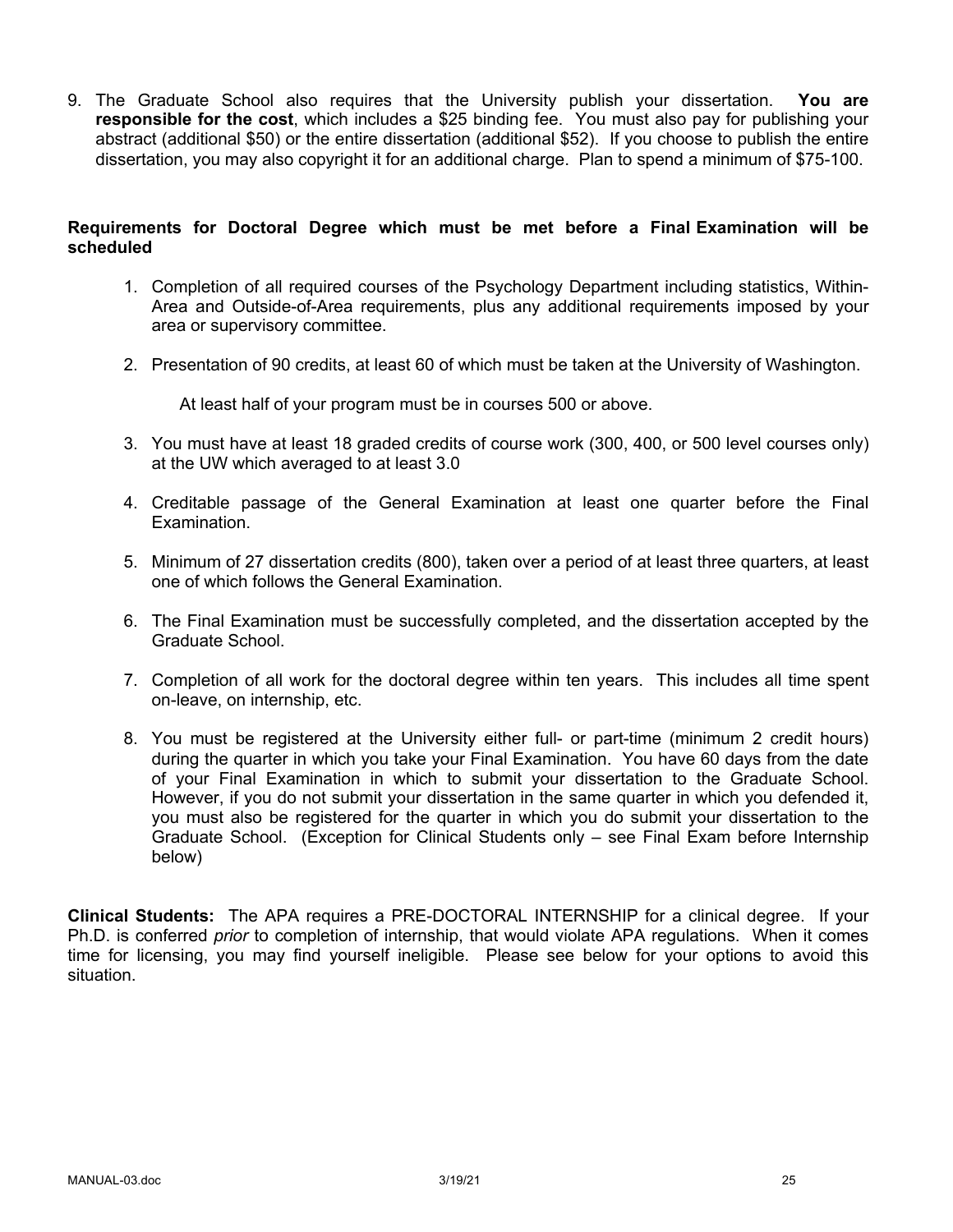### **FINAL EXAM (Dissertation Defense) BEFORE OR DURING INTERNSHIP OPTION**

If you take your final exam (defend your dissertation) before you go on internship, you have only one choice for turning in the final draft to the Graduate School:

You must submit a Petition to the Dean to extend the deadline for submitting your dissertation beyond the 60 days allowed. This petition must include a timetable for completion of the internship and submittal of the dissertation. Then you, your advisor, or a trusted friend holds everything – dissertation and signed warrant – until the final quarter of your internship, or the following quarter. Once your internship has been successfully completed, you should get a letter from your internship supervisor stating that this is the case and send copies to both the Clinical Director and the Graduate Program Assistant in the Psychology Department. You then return, submit the paperwork to the Graduate School, and get your degree. (Or have that trusted friend submit the paperwork for you in your absence.) Registration is NOT necessary.

### **FINAL EXAM (Dissertation Defense) AFTER INTERNSHIP OPTION**

If you **do not** take your final exam (defend your dissertation) before you go on internship, you must be registered for a minimum of two credits in the quarter in which the degree is conferred (i.e., the internship is demonstrated to have been successfully completed, and the dissertation is submitted to the Graduate School). This requires reenrollment for a minimum of two credits, which can now be done on the web through MyUW.

The cost will be around \$600 for the minimum two credits.

#### **IMPORTANT**

You should also be aware that there are other fees involved in submitting the dissertation including copying, microfilming, and copyrighting costs, so plan on an extra \$75 - \$100.

Also note that the degree is awarded at the END of the quarter in which it is earned. This becomes crucial when you have a job that begins in September and requires the Ph.D., but your degree is not effective until December!

**These requirements and others, can be found at the Graduate School's Student Services website:** http://www.grad.washington.edu/area/area\_stud.htm**.**

**Please remember that in most cases departmental requirements take precedence over the minimal requirements listed by the Graduate School.**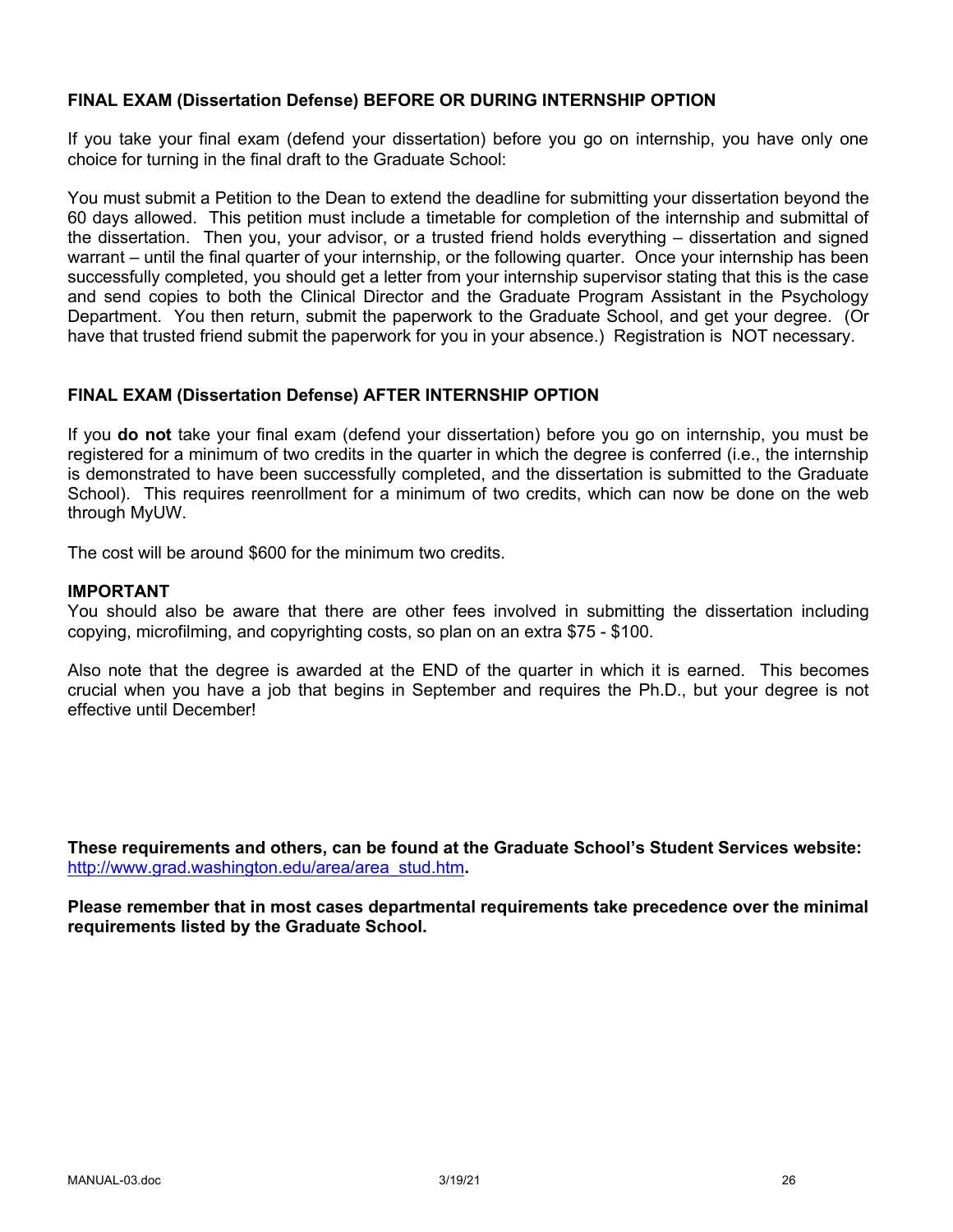### **C. AREAS OF STUDY AND AREA COURSE REQUIREMENTS**

### **C. I. DEPARTMENTAL REQUIREMENTS**

The Department of Psychology has course requirements for all graduate students. They are:

- **1. Orientation Week.** Psych 500 A (1 credit)
- **2. Psychology Colloquium.** Psych 500 B (1 credit)
- **3. Statistics and General Methodology**: *During the first year*, you must successfully complete or place out of Psych 524 and 525, and the SPSS computer labs, Psych 522 and 523.

("Successful completion" is accomplished by achieving a grade of at least 2.7).

- **4.** *Area Course Requirements*: All students are required to take a set of 6 or more courses as required by the individual Areas (see below, Section C.II.)
- *5. Seminars and Advanced Seminars*: All students are strongly encouraged to attend a Seminar as specified by their Area (see below), and to attend the Departmental Colloquium (Psych 550A).

*Substitutions*: Potential substitutions should be discussed with your advisor and Area Head or Area Representative (see list below). Such substitutions should be made a part of your Annual Plan.

*Additional Course Requirements***: Beyond these Departmental requirements, your Area, advisor, and Supervisory Committee will recommend or require additional coursework designed with your stated goals in mind.**

All required course work in these areas should be taken for a grade, unless the course itself is offered only on a credit/no credit (CR/NC) basis. **As stated by the Graduate School, at least half of your program must be in courses 500 or above.**

## *Area Representatives - Graduate Training Committee (GTC) members*

The Area/Program Representatives and Area Heads for 2003-2004 are shown below

|                                   | Area Rep (GTC)         | Area Coordinator (Head) |
|-----------------------------------|------------------------|-------------------------|
| <b>Animal Behavior</b>            | Mike Beecher           | Mike Beecher            |
| <b>Adult Clinical</b>             | Lori Zoellner          | Jane Simoni             |
| <b>Behavioral Neuroscience</b>    | Sheri Mizumori         | Ilene Bernstein         |
| <b>Child Clinical</b>             | <b>Ted Beauchaine</b>  | <b>Bob McMahon</b>      |
| <b>Cognition and Perception</b>   | John Miyamoto          | Davida Teller           |
| Developmental                     | <b>Betty Repacholi</b> | <b>Andy Meltzoff</b>    |
| Social Psychology and Personality | Yuichi Shoda/Ron Smith | Yuichi Shoda/Ron Smith  |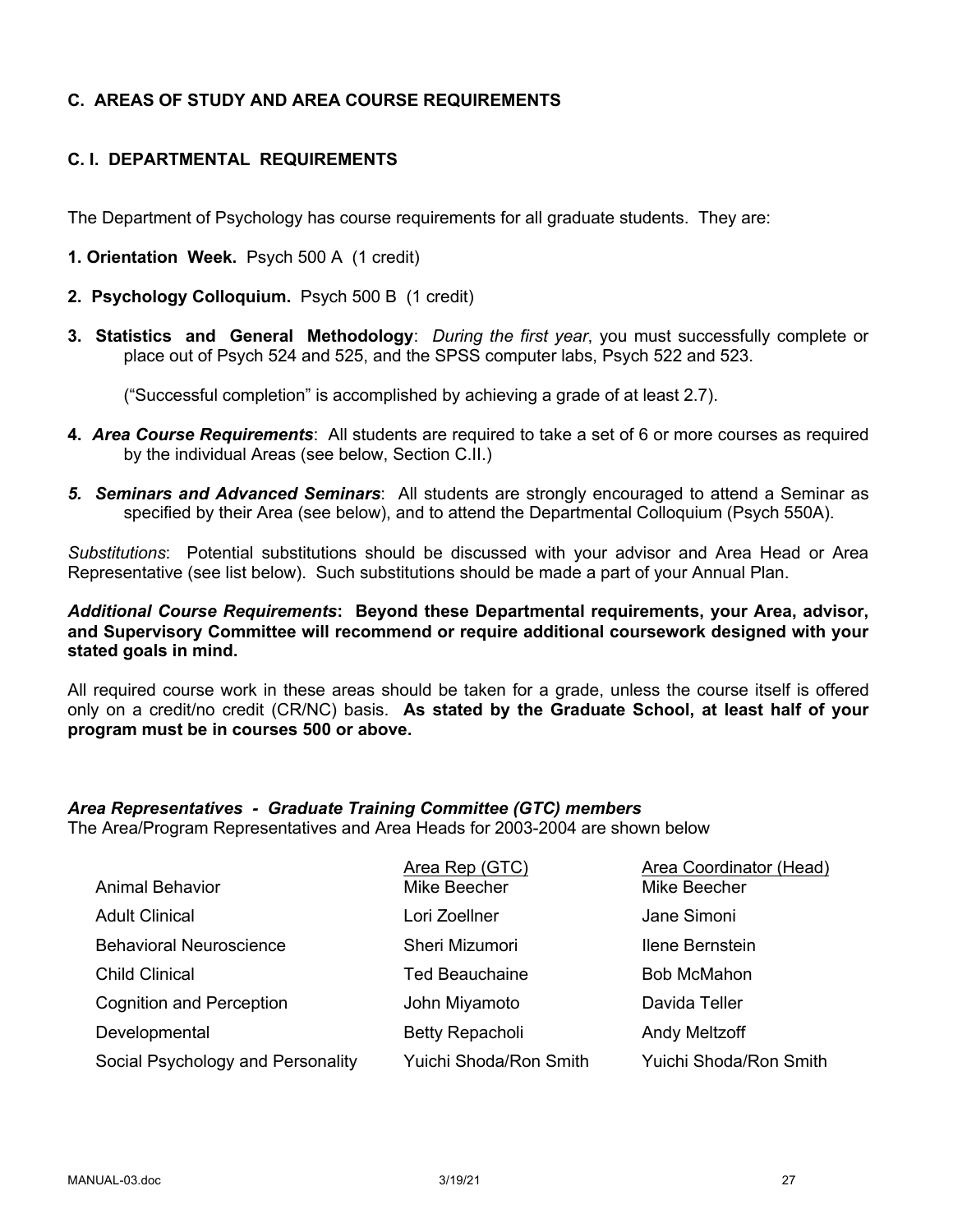### **C. II. AREA REQUIREMENTS**

In addition to the Departmental course requirements, the Areas may add requirements. Following are the current requirements by Area.

### **Animal Behavior**

*Area Course Requirements. All Animal Behavior students are required to take the following three courses*:

| Psych 502 | Core Concepts in Animal Behavior   |
|-----------|------------------------------------|
| Psych 503 | Core Concepts in Behavior Genetics |
| Psych 562 | <b>Evolutionary Psychology</b>     |

And three other courses chosen in consultation with your Advisor and Co-Advisor. The following courses may be particularly appropriate for Animal Behavior students:

| Psych 504 | Core Concepts in Behavioral Neuroscience         |
|-----------|--------------------------------------------------|
| Psych 505 | Core Concepts in Cognitive Neuroscience          |
| Psych 513 | Core Concepts in Biological Basis of Development |

All Animal Behavior students are strongly encouraged to participate in additional Seminars and Advanced Seminars, both within and outside their Area, throughout their graduate careers.

### **Adult Clinical Area**

*Area Course Requirements. Clinical students are required to take extensive coursework as follows:*

Five Core Concepts courses:

| Psych 517 | Core Concepts in Systems of Psychotherapy                                 |
|-----------|---------------------------------------------------------------------------|
| Psych 518 | Core Concepts in Behavior Disorders                                       |
| Psych 519 | Core Concepts in Psychology of Behavior Change                            |
| Psych 511 | (594 may be substituted)<br>Core Concepts in Personality                  |
| Psych 515 | Core Concepts in Personality and Social Development<br>(571 or 572 may be |
|           | substituted)                                                              |

Six Additional Out-of-Area Courses: These six courses must meet the APA curriculum guidelines for "breadth of scientific psychology," covering biological, affective-cognitive, and social aspects of behavior as determined by mutual agreement between the student and his/her Advisor and Co-Advisor. Courses should be selected toward developing cohesive themes of subspecialty expertise pertinent to the student's future research and clinical endeavors.

One course each in Social, Affective/Cognitive, and Biological Psychology is required. Core concepts courses that can be used to meet the APA breadth requirements are as follows:

Affective-Cognitive Breadth: Psych 507 Core Concepts in Cognitivel Psychology

Social Breadth: Psych 510 Core Concepts in Social Psychology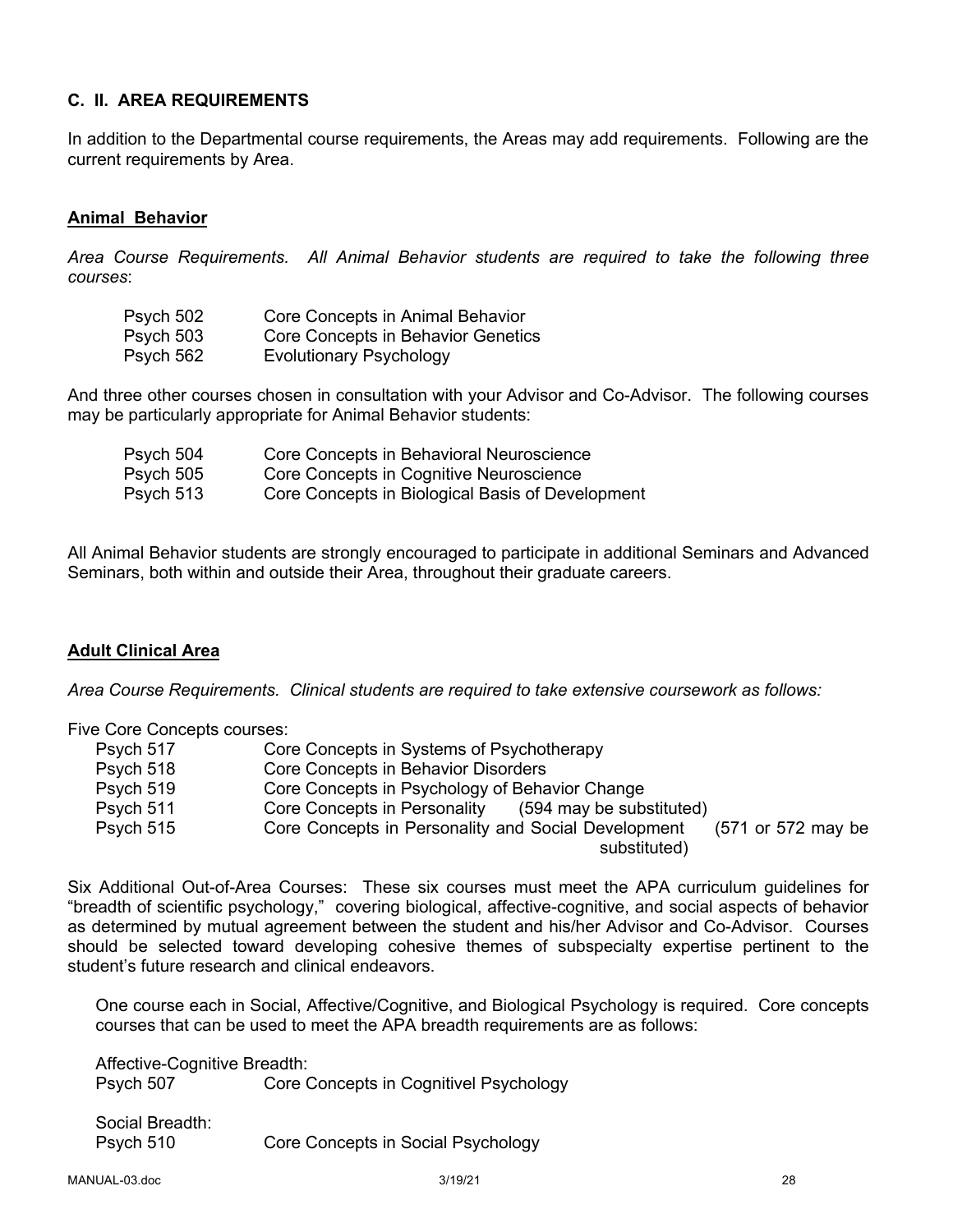Biological Breadth:

| Psych 502 | Core Concepts in Animal Behavior         |
|-----------|------------------------------------------|
| Psych 503 | Core Concepts in Behavior Genetics       |
| Psych 504 | Core Concepts in Behavioral Neuroscience |
| Psych 506 | Core Concepts in Cognitive Neuroscience  |

### **NOTE: Psych 594, 571 and 572 cannot be used as Out-of-Area courses.**

| (cont.)                                  |                                                               |                                                                                           |
|------------------------------------------|---------------------------------------------------------------|-------------------------------------------------------------------------------------------|
|                                          | One course in Community Psychology of Minority Mental Health: |                                                                                           |
| Psych 574                                | Community Psychology or                                       |                                                                                           |
| Psych 580                                | Minority Mental Health or other approved courses              |                                                                                           |
|                                          | Three Courses in Clinical Issues and Methods:                 |                                                                                           |
| Psych 591                                | <b>Issues in Clinical Psychology</b>                          | $(1st$ yr students register for AW qtrs)                                                  |
| Psych 587                                | Clinical Methods: Interviewing                                |                                                                                           |
| Psych 588                                | <b>Clinical Methods: Ethics</b>                               |                                                                                           |
| Two Courses in Assessment                |                                                               |                                                                                           |
| Psych 586                                | <b>Clinical Personality Assessment</b>                        |                                                                                           |
|                                          | Plus one of the following three courses:                      |                                                                                           |
| Psych 576 <b>Pro</b>                     | (with Psych 590 practicum)                                    |                                                                                           |
| Psych 578                                | (with Psych 590 practicum)                                    |                                                                                           |
| Psych 579                                | <b>Behavioral Assessment</b>                                  |                                                                                           |
| Clinical Practica on a continuing basis: |                                                               |                                                                                           |
| Psych 589                                | <b>Advanced Clinical Practicum</b>                            | $(2^{nd}$ year students MUST register for<br>AWSS, for a total of 8 credits)              |
| Psych 593 A*                             | Clinical Lectures / Practicum*                                | (A for 2 <sup>nd</sup> year students, 1-6 credits/qtr;<br>Colloquium attendance required) |
| Psych 593 B*                             | Clinical Lectures / Practicum*                                | (B for 3 <sup>rd</sup> year and above; 1-6 credits/qtr)                                   |
| Psych 597                                | Field Work: Outside Practicum                                 |                                                                                           |
|                                          |                                                               |                                                                                           |

*\*Required for all students seeing clients in the clinic.*

Seminars and Advanced Seminars:

Psych 550A Seminar in Psychology (the Departmental Colloquium) (1<sup>st</sup> yr students are required to take three quarters)

All Clinical students are strongly encouraged to participate in additional Seminars and Advanced Seminars, both within and outside their Area, throughout their graduate careers.

Other requirements for Clinical Students:

A one-year predoctoral internship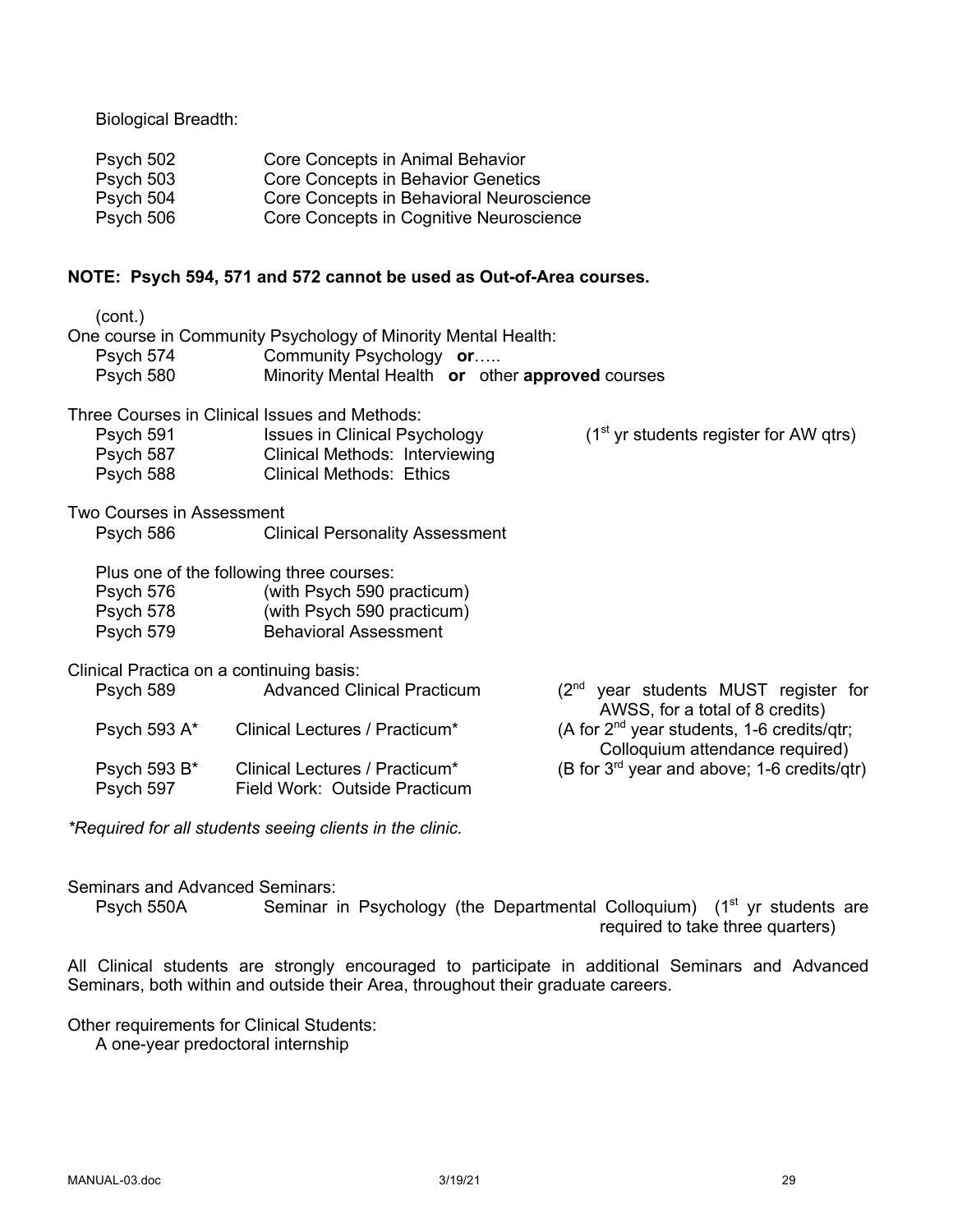### **Behavioral Neuroscience**

*Area Course Requirements. All Behavioral Neuroscience students are required to take the following eight courses as follows*:

All three of the following courses:

| Psych 421  | <b>Neural Basis of Behavior</b>          |
|------------|------------------------------------------|
| Psych 504  | Core Concepts in Behavioral Neuroscience |
| NeuBeh 502 | Introduction to Neurobiology             |

Plus two of the following three courses:

| NeuBeh 501     | Introduction to Neurobiology                |
|----------------|---------------------------------------------|
| NeuBeh 503     | Introduction to Neurobiology                |
| Conj 531 + 532 | <b>Molecular Basis of Cellular Function</b> |

Plus three additional Psychology courses selected from the following: Psych 565 Quantifying Brain Structure

And /or no more than one of the following undergraduate courses:

Psych 423 Sensory Basis of Behavior<br>Psych 424 Vision and Its Physiologica Vision and Its Physiological Basis Psych 426 Neurobiology of Learning and Memory Psych 427 Behavioral Endocrinology Psych 430 Development of Brain Connections

And / or one or more of the following Core Concepts courses:

- Psych 502 Core Concepts in Animal Behavior
- Psych 503 Core Concepts in Behavior Genetics
- Psych 506 Core Concepts in Cognitive Neuroscience
- Psych 513 Core Concepts in Biological Basis of Development

Seminars and Advanced Seminars: All BNS students are required to take at least three quarters of Psych 522, Seminar in Behavioral Neuroscience: Research Presentations

In addition, all BNS students are required to take at least one Advanced Seminar (usually Psych 542, Advances in Behavioral Neuroscience), chosen in consultation with your Advisor and Co-Advisor.

All Behavioral Neuroscience students are strongly encouraged to participate in additional Seminars and Advanced Seminars, both within and outside their Area, throughout their graduate careers.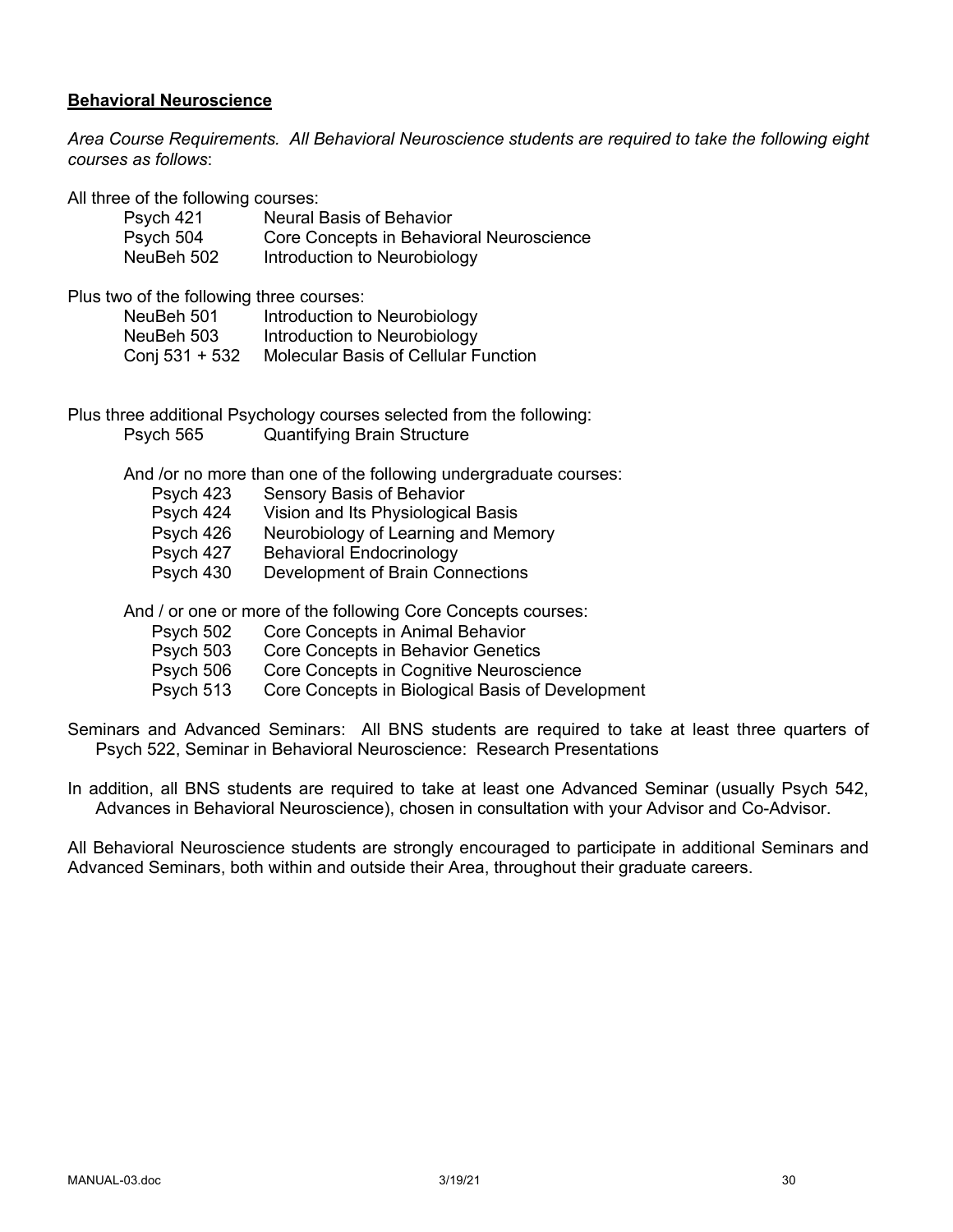### **Child Clinical Area**

In addition to the four statistical courses required by the department, Child Clinical students are required to take:

| Psych 529 | Advanced Research Methods                           |
|-----------|-----------------------------------------------------|
| Psych 531 | Research Methods in Clinical & Community Psychology |

*Area Course Requirements. Clinical students are required to take extensive coursework as follows:*

| Psych 571<br>Psych 572<br>Psych 576/590<br>Psych 573 | Four courses in Child Clinical Psychology<br>Child Psychopathology<br>Approaches to Child Treatment<br>Assessment of Intelligence/Practicum in Assessment<br>Psychological Assessment of Children |                                                                                       |
|------------------------------------------------------|---------------------------------------------------------------------------------------------------------------------------------------------------------------------------------------------------|---------------------------------------------------------------------------------------|
| Four Core Concepts courses:                          |                                                                                                                                                                                                   |                                                                                       |
| Psych 513                                            | Core Concepts in Biological Bases of Development                                                                                                                                                  |                                                                                       |
| Psych 514                                            | Core Concepts in Cognitive and Linguistic Development                                                                                                                                             |                                                                                       |
| Psych 515<br>Psych 517                               | Core Concepts in Personality and Social Development<br>Core Concepts in Systems of Psychotherapy                                                                                                  |                                                                                       |
|                                                      |                                                                                                                                                                                                   |                                                                                       |
| One course in Minority Mental Health:                |                                                                                                                                                                                                   |                                                                                       |
| Psych 580                                            | <b>Minority Mental Health</b>                                                                                                                                                                     |                                                                                       |
|                                                      |                                                                                                                                                                                                   |                                                                                       |
| Psych 591                                            | Three courses in Clinical Issues and Methods:<br><b>Issues in Clinical Psychology</b>                                                                                                             |                                                                                       |
| Psych 587                                            | <b>Clinical Methods: Interviewing</b>                                                                                                                                                             |                                                                                       |
| Psych 588                                            | <b>Clinical Methods: Ethics</b>                                                                                                                                                                   |                                                                                       |
|                                                      |                                                                                                                                                                                                   |                                                                                       |
| Clinical Practica on a continuing basis:             |                                                                                                                                                                                                   |                                                                                       |
| Psych 589                                            | <b>Advanced Clinical Practicum</b>                                                                                                                                                                | (2 <sup>nd</sup> year students MUST register for<br>AWSS, for a total of 8 credits)   |
| Psych 593 A*                                         | Clinical Lectures / Practicum*                                                                                                                                                                    | (A for 2 <sup>nd</sup> year students, 1-6 credits/qtr;                                |
|                                                      |                                                                                                                                                                                                   | Colloquium attendance required)                                                       |
| Psych 593 B*                                         | Clinical Lectures / Practicum*                                                                                                                                                                    | (B for 3 <sup>rd</sup> year and above; 1-6 credits/qtr)                               |
| Psych 597                                            | Field Work: Outside Practicum                                                                                                                                                                     |                                                                                       |
|                                                      | *Required for all students seeing clients in the clinic.                                                                                                                                          |                                                                                       |
| <b>One Treatment Seminar:</b>                        |                                                                                                                                                                                                   |                                                                                       |
| Psych 543                                            |                                                                                                                                                                                                   | Advanced Seminar in Child Clinical Psychology: Behavioral Family Therapy              |
| <b>Seminars and Advanced Seminars:</b>               |                                                                                                                                                                                                   |                                                                                       |
| Psych 553                                            |                                                                                                                                                                                                   | Seminar in Child Clinical Psychology (1st year Child Clinical students are            |
|                                                      |                                                                                                                                                                                                   | required to take 3 quarters)                                                          |
| Psych 550A                                           |                                                                                                                                                                                                   | Seminar in Psychology (the Departmental Colloquium is encouraged but not<br>required) |

All Child Clinical students are strongly encouraged to participate in additional Seminars and Advanced Seminars, both within and outside their Area, throughout their graduate careers.

Other requirements for Child Clinical Students:

A one-year predoctoral internship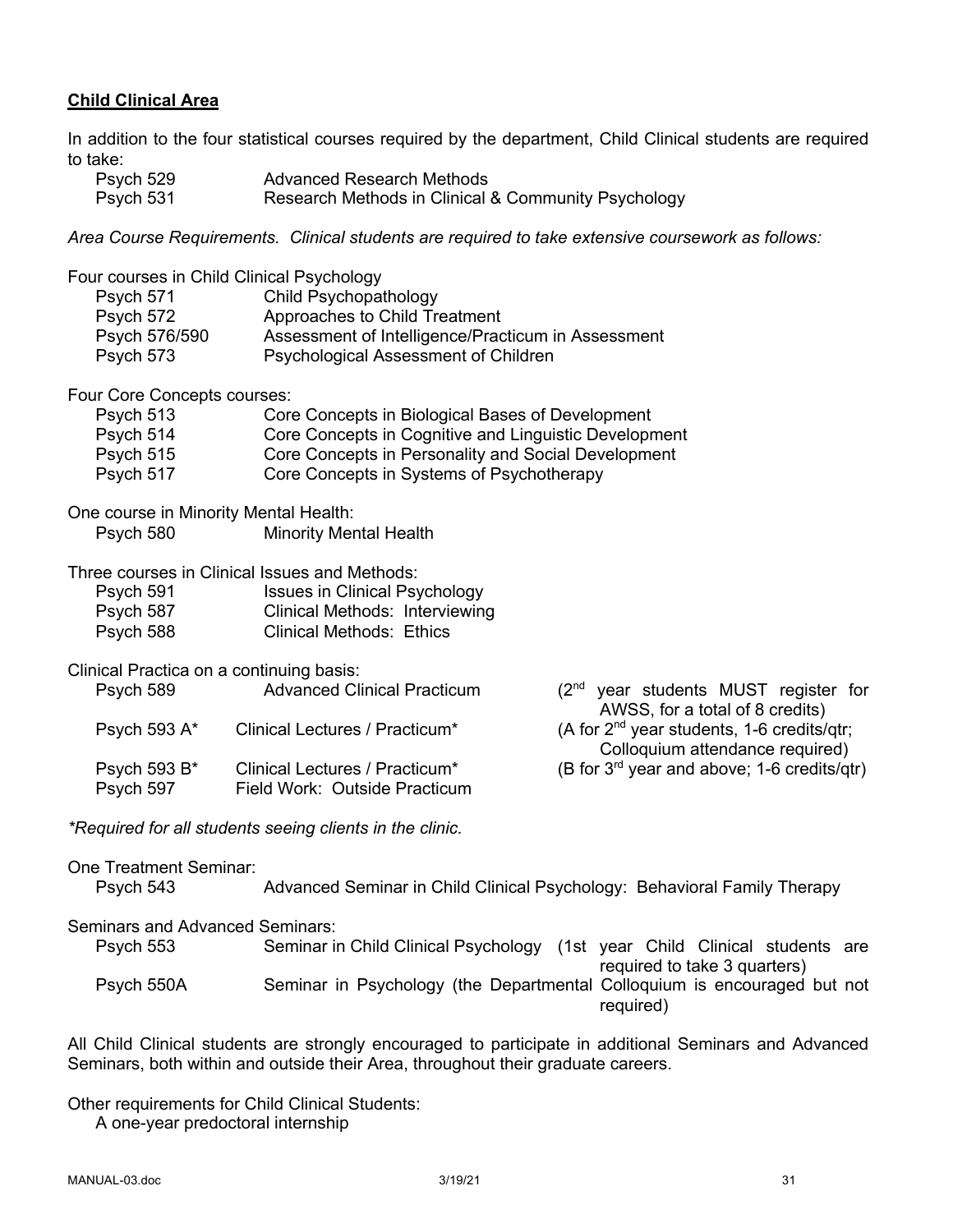### **Cognition and Perception**

*Area Course Requirements. All Cognition and Perception students are required to take the following three courses:*

- Psych 506 Core Concepts in Cognitive Neuroscience
- Psych 507 Core Concepts in Cognitive Psychology
- Psych 508 Core Concepts in Perception

The Area also required three additional courses, selected to broaden and deepen your understanding of your research specialty. These courses should be chosen in consultation with your Advisor and Co-Advisor. They can be additional Core Concepts courses in any Area, or other courses chosen from anywhere on campus, within or outside the Psychology Department.

The following Out-of-Area Core Concepts courses may be particularly appropriate for Cognition / Perception students:

| Psych 504 | Core Concepts in Behavioral Neuroscience              |
|-----------|-------------------------------------------------------|
| Psych 510 | Core Concepts in Social Psychology                    |
| Psych 514 | Core Concepts in Cognitive and Linguistic Development |
| Psych 515 | Core Concepts in Personality and Social Development   |

Seminars and Advanced Seminars:

Psych 555 Seminar in Cognition/Perception  $(1<sup>st</sup>$  yr students are required to take three quarters)

All Cognition/Perception students are strongly encouraged to participate in additional Seminars and Advanced Seminars, both within and outside their Area, throughout their graduate careers.

#### **Developmental Psychology**

In addition to the four statistical courses required by the department, Developmental students are required to take Psych 529, Advanced Research Methods.

*Area Course Requirements. Developmental students are required to take the three Developmental Area Core Concepts courses:*

| Psych 513 | Core Concepts in Biological Basis of Development            |
|-----------|-------------------------------------------------------------|
| Psych 514 | Core Concepts in Early Cognitive and Linguistic Development |
| Psych 515 | Core Concepts in Personality and Social Development         |

The Area also requires three additional courses, selected to broaden and deepen your understanding of your research specialty. These courses should be chosen in consultation with your Advisor and Co-Advisor. They can be additional Core Concepts courses in any Area, or other courses chosen from anywhere on campus, within or outside the Psychology Department.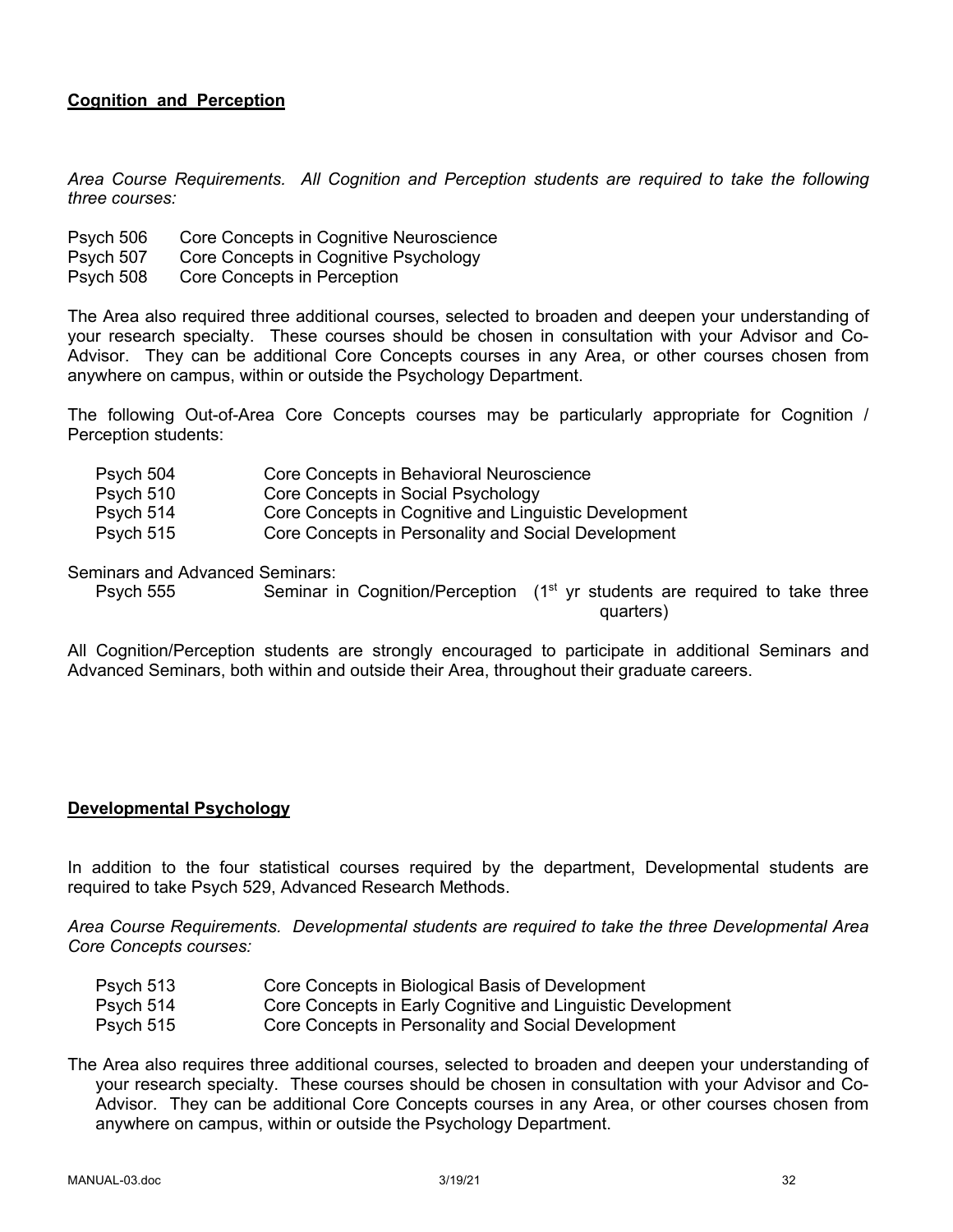The following Out-of-Area Core Concepts courses may be particularly appropriate for Developmental students, depending on the student's research specialty:

| Psych 503 | Core Concepts in Behavior Genetics       |
|-----------|------------------------------------------|
| Psych 504 | Core Concepts in Behavioral Neuroscience |
| Psych 507 | Core Concepts in Cognitive Psychology    |
| Psych 510 | Core Concepts in Social Psychology       |
| Psych 511 | Core Concepts in Personality             |

*In lieu of a Core Concepts course in Child Clinical Psychology, Psych 553, Seminar in Child Clinical Psychology, is also recommended for Developmental graduate students.*

Seminars and Advanced Seminars:

Psych 556 Seminar in Developmental Psychology (1<sup>st</sup> yr and pre-Generals students are required to take this course on a quarterly basis)

All Developmental students are strongly encouraged to participate in additional Seminars and Advanced Seminars, both within and outside their Area, throughout their graduate careers.

### **Social Psychology and Personality**

In addition to the four statistical courses required by the department, Social/Personality students are required to take one additional quantitative course, within or outside the department.

*Area Course Requirements. Social/Personality students are required to take the two Social/Personality Area Core Concepts courses:*

| Psych 510 | Core Concepts in Social Psychology |
|-----------|------------------------------------|
| Psych 511 | Core Concepts in Personality       |

The Social/Personality Area also requires four additional courses, selected to broaden and deepen your understanding of your research specialty. These courses should be chosen in consultation with your Advisor and Co-Advisor. They can be additional Core Concepts courses in any Area, or other courses chosen from anywhere on campus, within or outside the Psychology Department

### Seminars and Advanced Seminars:

Psych 557 Seminar in Social/Personality (students are required to take this course at least once a year) One additional departmental Seminar (Psych 550-558) every quarter throughout their graduate careers

All Social/Personalityl students are strongly encouraged to participate in additional Seminars and Advanced Seminars, both within and outside their Area, throughout their graduate careers.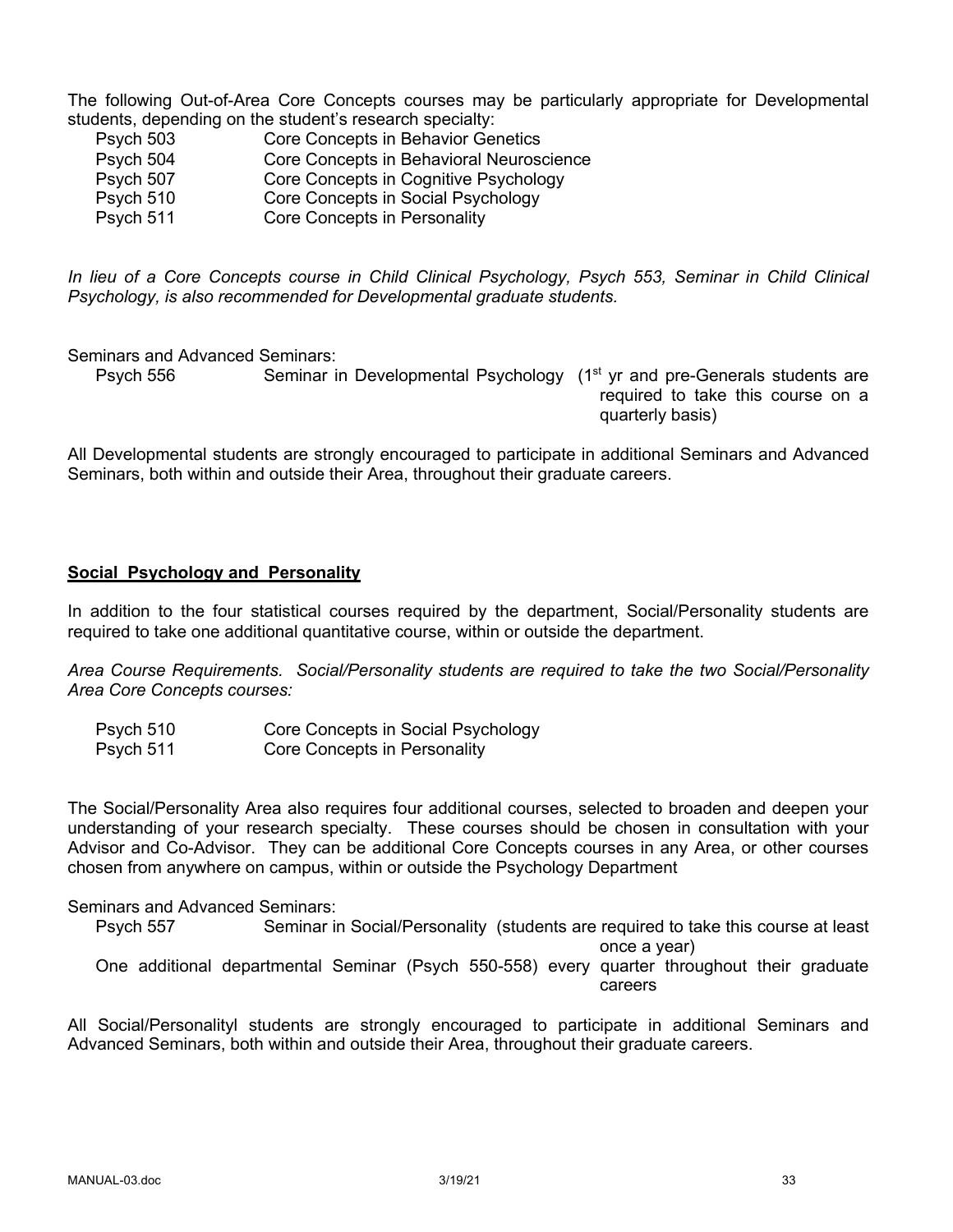## **C. III. OTHER SPECIALTY PROGRAMS**

In some cases, concentrations of work have been developed outside of the Department's Area structure. Three current specialty programs are listed below. Consult the coordinator if you are interested in these programs.

### **Community Psychology**

A student wishing to pursue a concentration in Community Psychology should incorporate the following courses into his/her program.

| Psych 574 | <b>Community Psychology</b> | (4) |
|-----------|-----------------------------|-----|
| Psych 580 | Minority Mental Health      | (3) |

Courses taken in other departments, including American Ethnic Studies, Sociology, Women's Studies, Psychiatry and Behavioral Sciences, PSN, Epidemiology, Health Services, and Social Work have also been approved.

### **Quantitative (coordinated by John Miyamoto)**

A student wishing to pursue a concentration in Quantitative Psychology should incorporate several of the following courses into his/her program.

| Psych 502 | Mathematical Modeling for Psychol & the Neurosciences | (3) |
|-----------|-------------------------------------------------------|-----|
| Psych 508 | Research Methods in Social Psychology                 | (4) |
| Psych 515 | <b>Multivariate Statistics</b>                        | (4) |
| Psych 518 | Single Subject Design and Research                    | (3) |
| Psych 519 | Statistical Methods in Longitudinal Research          | (3) |
| Psych 552 | Seminar in Quantitative Techniques                    | (2) |
| Psych 565 | <b>Quantifying Brain Structure</b>                    | (3) |
| Psych 583 | Research Methods in Clinical & Community Psychology   | (4) |

Courses from other departments may be used to satisfy this concentration with approval of the Quantitative Area Representative and/or the Director of Graduate Training. The courses selected must be rigorous and contain substantial mathematical, statistical, or computational content. You are encouraged to examine the course offerings in Psychology and other departments such as Statistics, Educational Psychology, Biostatistics, Computer Science, Mathematics, and Applied Mathematics.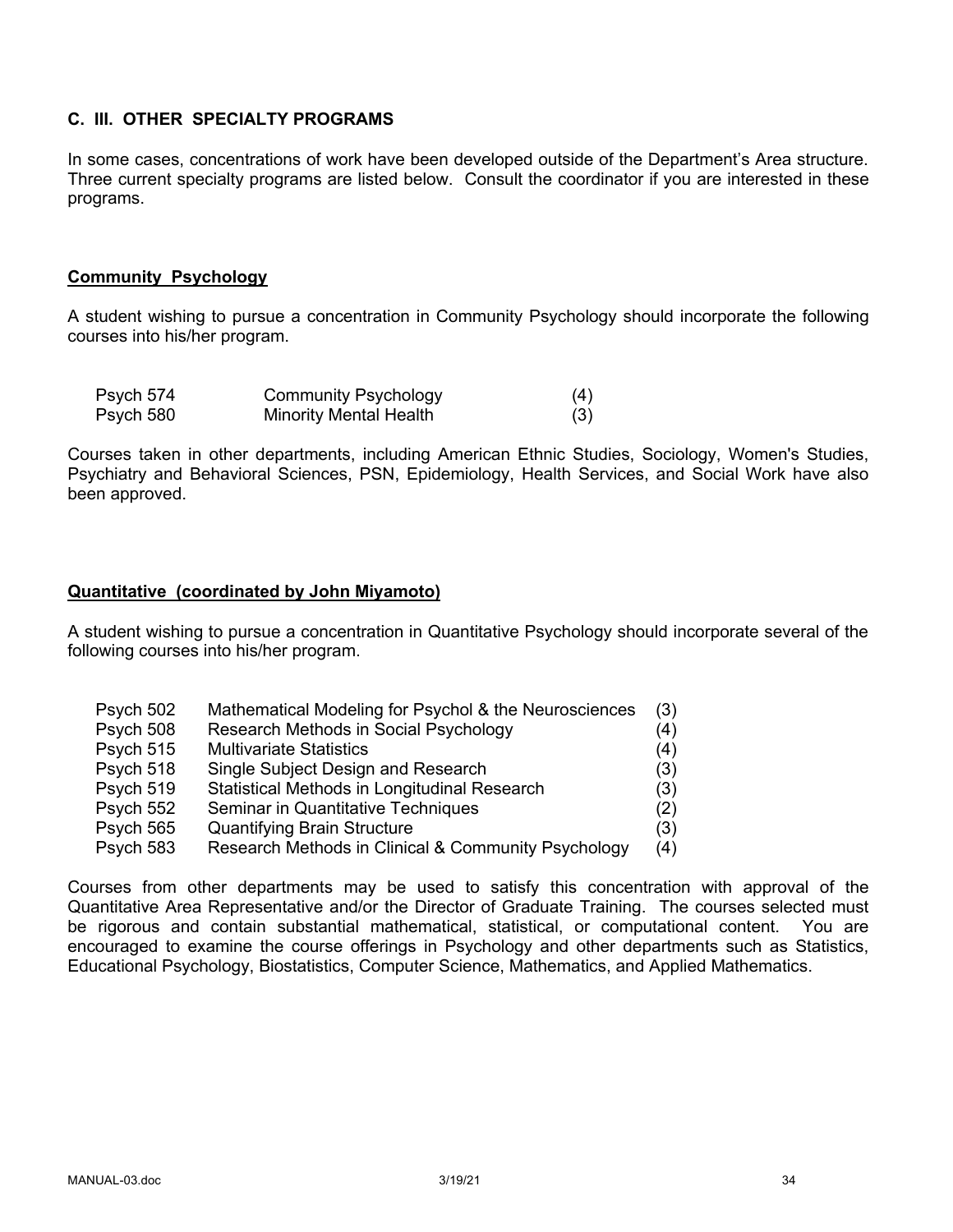### **Sport Psychology (coordinated by Frank Smoll and Ron Smith)**

Although the applied sport psychology program has been eliminated, students admitted to the traditional areas of Adult or Child Clinical may still receive research training and supervision in sport psychology. A student wishing to pursue a concentration in Sport Psychology should incorporate several of the following courses into his/her program.

| Psych 426 | Neurobiology of Learning and Memory        | (4) |
|-----------|--------------------------------------------|-----|
| Psych 428 | Human Motor Control and Learning           | (5) |
| Psych 436 | Developmental Aspects of Sport Competition | (4) |
| Psych 437 | Motor Development                          | (4) |
| Psych 438 | Social Psychology of Sport                 | (4) |

### **Psychology of Diversity Group (coordinated by Jane Simoni)**

A student wishing to pursue a concentration in the Psychology of Diversity should contact the faculty listed below for advice on incorporating appropriate courses into his/her program.

Psychology of Diversity Faculty: Jane Simoni (Coordinator) see Adult Clinical area Ana Mari Cauce, see Child Clinical area William George, see Adult Clinical area Anthony Greenwald, see Cognition and Perception area Yuichi Shoda, see Social and Personality area

### **Self-Regulation Specialty Group (coordinated by Liliana Lengua)**

A student wishing to pursue a concentration in the Psychology of Diversity should contact the faculty listed below for advice on incorporating appropriate courses into his/her program.

Self-Regulation Faculty: Liliana Lengua (Coordinator), see Child Clinical area Ted Beauchaine, see Child Clinical area Stephanie Carlson, see Developmental area Yuichi Shoda, see Social and Personality area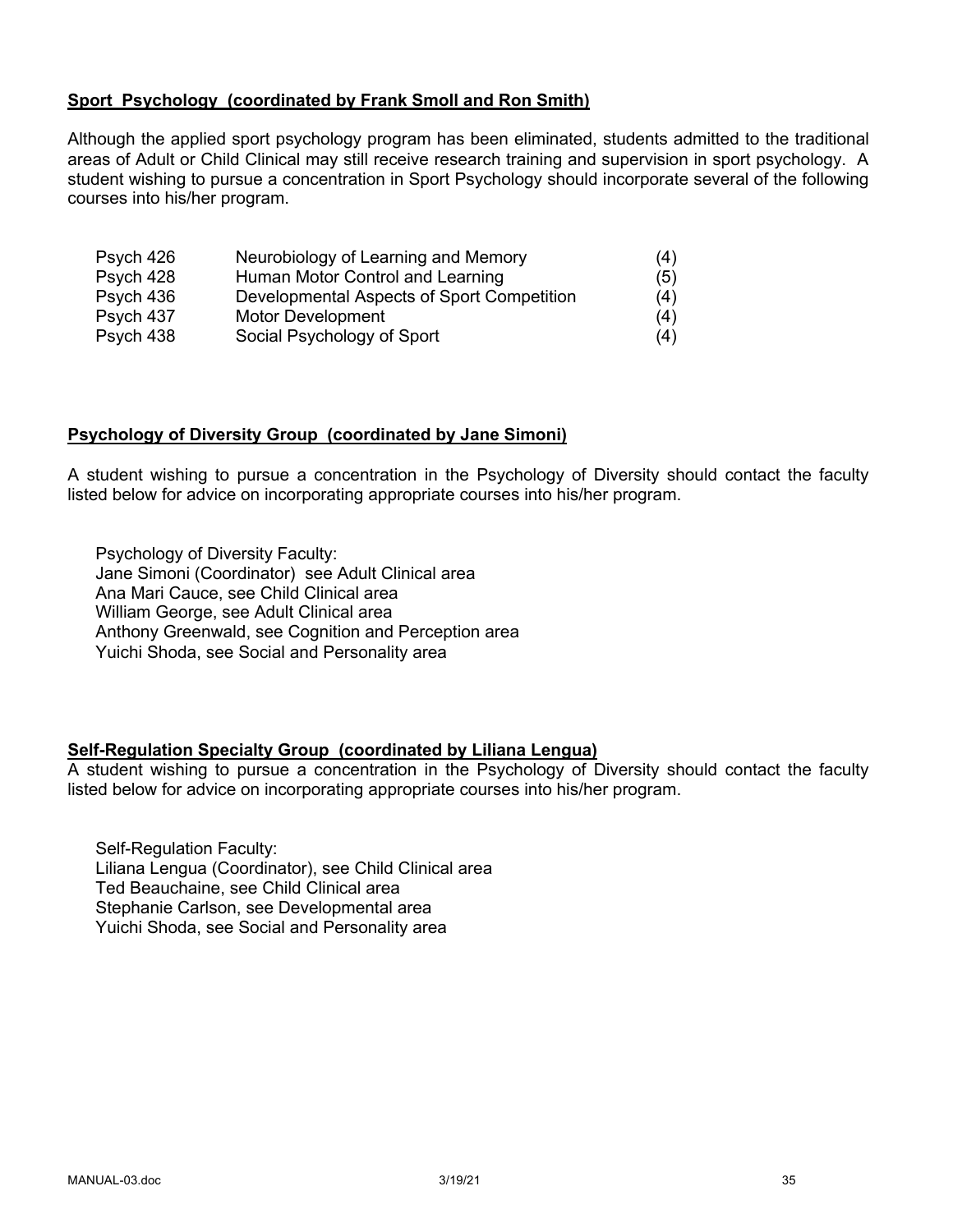### **D. POLICIES AND PROCEDURES**

### **D. I. WHOM TO SEE FOR WHAT YOU NEED**

During your graduate career you will occasionally have the need to draw upon the services and facilities offered by the Psychology Department. The faculty and other graduate students usually help you discover the ins and outs of locating these potential services. The following list of the staff and their responsibilities is included to give you an idea of whom to talk to as your needs as a graduate student change and develop.

**Ana Mari Cauce**, Chair (G-227, 3-6789)

e-mail: cauce@u.washington.edu

- $\bullet$  For problems not solvable, or solved by anyone else.
- ¨ Schedule an appointment through Beth Rutherford (G-121, 5-8035, bethr@u.washington.edu)

**Nancy Kenney**, Associate Chair and Director of Graduate Training, Graduate Program Coordinator (GPC) (G-306, 3-4612) Please see Section A. II. e-mail: nkenney@u.washington.edu

**Sandi Dormont**, Graduate Program Assistant, GPA (G-127, 3-9329) Please see Section A. II. e-mail: dormont@u.washington.edu

**Michele Jacobs**, Administrator (G-119, 3-2027) e-mail: mjacobs@u.washington.edu (If Michele is on vacation, see Phillip Burger)

- Maintenance or repairs needed in Guthrie Hall and the Annexes
- $\triangle$  Security problems in Guthrie Hall and the Annexes
- Questions concerning space allocations (academic, research, and operations)
- Liaison with Personnel Office
- ◆ Telecommunications/Ethernet questions
- $\bullet$  Issues building permits
- ◆ Mailing Services barcode coordinator.
- $\bullet$  If you can't find someone to answer your questions, she can usually help

**Phillip Burger**, Associate Administrator (G-129, 3-8879)

e-mail: pburger@u.washington.edu

(If Phil is on vacation, see Ozan Mizrakli)

- ◆ Monitors state funded budgets and does projections
- $\bullet$  Maintains detailed files on departmental expenditures
- Monitors Fellowship Awards, Endowment accounts and departmental gift accounts. Answers questions concerning institutional allowance funds (i.e., small amounts of money for dissertation research)
- $\bullet$  Checks budgets on all outgoing proposals, maintains files on all proposals submitted
- Information regarding grant proposals re: fringe benefits, indirect costs, proposal application materials
- $\bullet$  Travel some money for airfare is available for graduate students once per biennium
- $\bullet$  Assistant to the Administrator: handles immediate problems in her absence
- Petty Cash Custodian: handles Petty Cash reimbursements: advises whether purchases may be reimbursed under Petty Cash. (Phillip Burger and Kim Chen share Petty Cash responsibilities)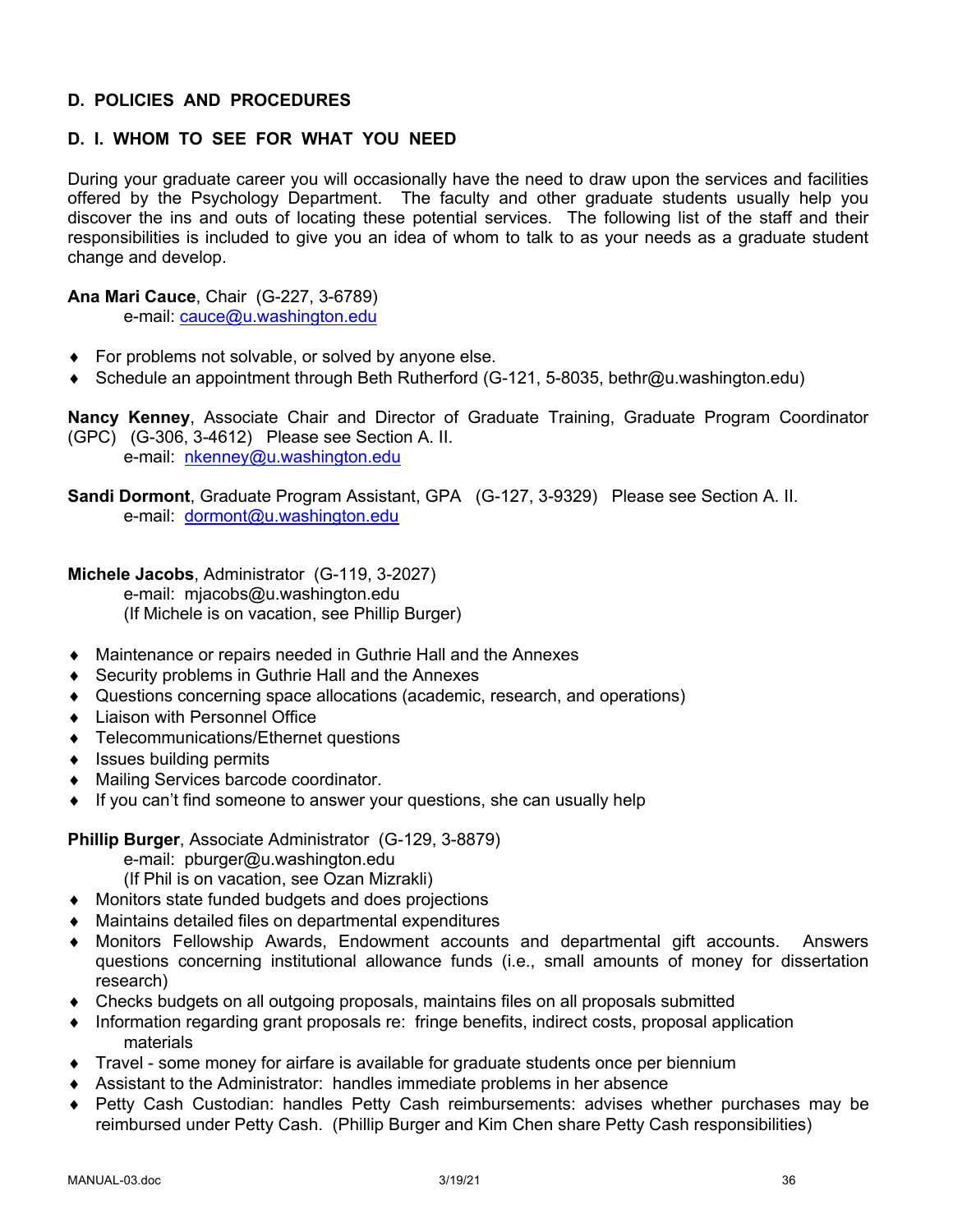### **Ozan Mizrakli**, Fiscal Specialist (G-130, 6-4574)

e-mail: mizrakli@u.washington.edu

- Monitors majority of externally and UW funded research grants and contracts
- Questions concerning purchasing supplies/equipment for grant use
- $\bullet$  Questions on travel covered by grants (if you are employed as an RA on a grant)
- $\triangleleft$  General questions or problems related to grants

**Kim Chen**, Fiscal Technician (G-132, 6-5275)

- e-mail: kc4@u.washington.edu
- ◆ Assistant to Phillip Burger and Ozan Mizrakli
- $\triangle$  Prepares travel paperwork
- $\triangleleft$  Handles all purchase order requests, including stores orders
- ◆ Petty Cash Custodian

**Brian Culver**, Payroll Coordinator (G-126, 3-3366)

- e-mail: culver@u.washington.edu
- Prepares payroll forms and has a complete listing of your departmental employment and service records
- Answers questions concerning payroll checks for TAs and RAs
- $\bullet$  Supervises distribution of payroll checks
- ◆ Reference Station (University policies and procedures)
- Copy System Administrator: issues copy accounts, including personal accounts, and updates copy user numbers for access to departmental copy machines

**Beth Rutherford**, Assistant to the Chair (G-121, 5-8035)

e-mail: bethr@u.washington.edu

- $\bullet$  Schedules appointments for the Chairperson (Ana Mari Cauce)
- ◆ Supervises the Curriculum Scheduling Coordinator
- ◆ University and Departmental policies
- $\bullet$  Bearer of a wealth of information on all aspects of the department

## **William Kaplan** (G-119A, main office, 3-2640)

e-mail: wkaplan@u.washington.edu

- ◆ Questions concerning mail delivery to Guthrie
- $\triangleleft$  Editor of weekly department Newsletter
- $\triangle$  Exam and other class material processing for TAs
- ◆ Has "Reprint Request" cards
- $\bullet$  Office machine scheduling (Zenith, Mac, Xerox)
- $\triangleleft$  Keys to rooms in Guthrie
- To reserve rooms 57, 211, and 315 in Guthrie, or rooms in other buildings
- $\bullet$  Problems with the copy machines
- $\triangleleft$  Text book orders and desk copies
- $\bullet$  Change of grades or removal of incompletes
- $\bullet$  Office hours publication
- ◆ Course entry codes for variable credit classes (Y600, Y700, Y800)
- ◆ Seminar Description Editor
- ◆ Overnight Express mail service
- Colloquium advertisements
- $\triangleleft$  Grade sheet distribution
- ◆ Messenger service (on campus)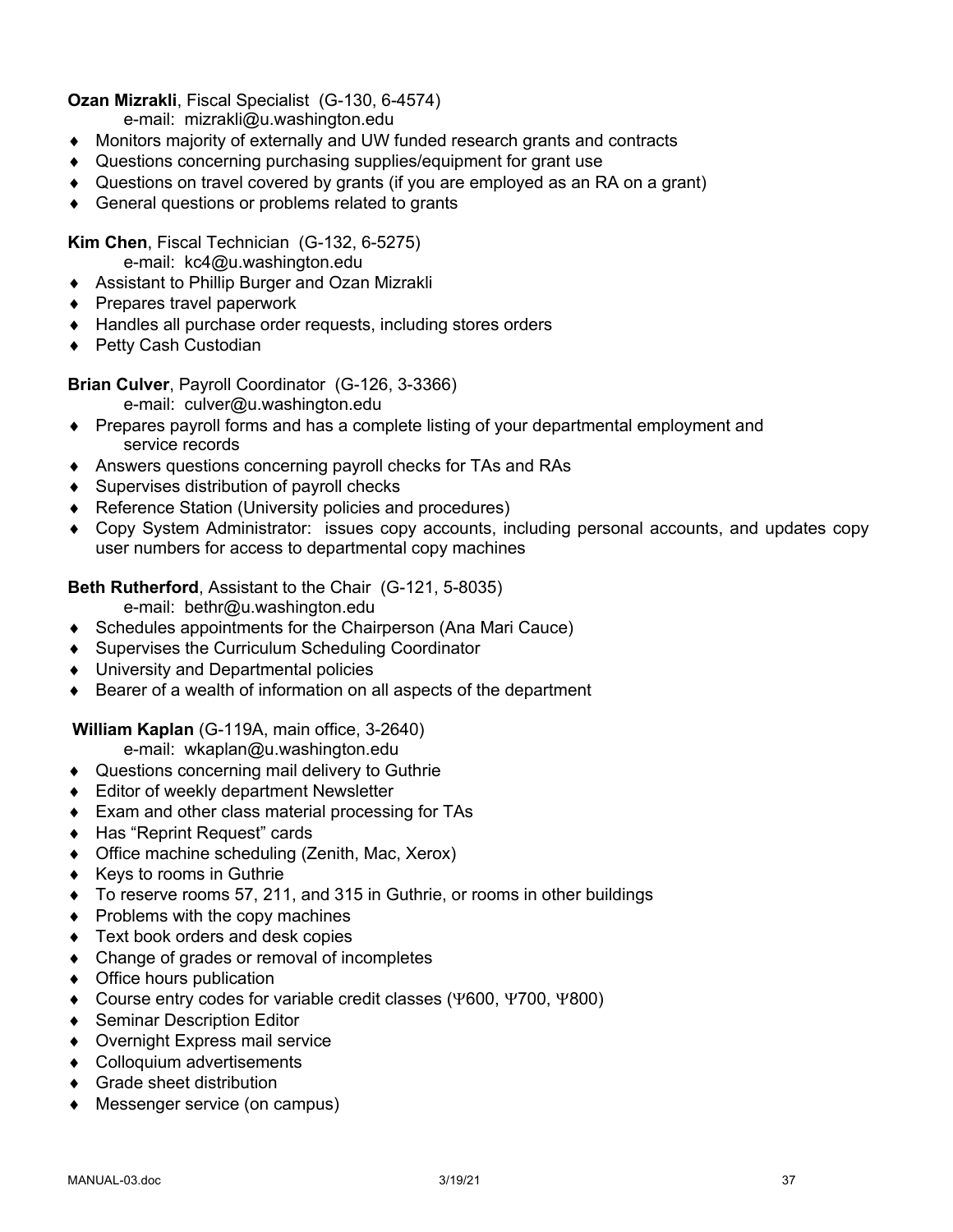## **Undergraduate Advising Staff** (G-114B, 3-2698)

**Carrie Perrin,** Director, Counseling Services

e-mail: cyoung@u.washington.edu

- $\triangle$  Recruit potential undergraduate research assistants
- ◆ Advise undergraduate Psychology majors
- ◆ Undergraduate academic policies
- $\bullet$  Tutor training and recruitment
- ◆ Student ratings of courses, professors, and TAs
- $\bullet$  Evening Degree advising
- $\bullet$  Statistics tutoring pool
- $\bullet$  Unusual registration problems for undergraduates

## **Technical Support Services Staff** (G-29, Basement, 3-8281)

**Rich Ball,** Senior Computer Specialist (G-26, 3-8281) e-mail: richb@u.washington.edu

- ◆ Computer hardware and software support
- $\bullet$  Departmental equipment checkout and return
- $\bullet$  Departmental shipping and receiving
- Questions concerning A/V and other equipment owned by the department
- $\bullet$  Departmental equipment inventory

## **Doug Kalk, Ph.D.** Senior Computer Specialist (G-27, 3-8281)

- e-mail: dougkalk@u.washington.edu
- ◆ Computer hardware and software support
- ◆ Hardware/software integration

## **Aaron Sumner,** Senior Computer Specialist (G-27, 3-8281)

e-mail: sumner@u.washington.edu

- $\bullet$  Directs operations in the department's Media Lab (Rm 53), which supports teaching in the department
- $\bullet$  Coordinates checkout of departmental laptops & other presentation equipment
- $\bullet$  Provides instruction in presentation, multimedia, and web editing software
- ¨ System administrator and Consultant for Rat Lab (Rm 51), Human Performance Lab (Rm 55), and Presentation & Lecture Lab (Rm 57)
- $\triangleleft$  Assists with first year presentations
- $\bullet$  Departmental consultant for web-related issues
- ◆ Departmental Webmaster

## **Ombudspersons:** C. Fagan, M. Linehan

## **Graduate Training Committee:**

Davida Teller (Chair) Nancy Kenney (Director of Graduate Training) Mike Beecher (Animal Behavior) Sheri Mizumori (Behavioral Neuroscience) Lori Zoellner (Adult Clinical) Ted Beauchaine (Child Clinical) John Miyamoto (Cognition & Perception) Betty Repacholi (Developmental) Yuichi Shoda/Ron Smith (Social and Personality) Sandi Dormont (Graduate Program Assistant) Iris Zemach and David Pantalone (Student Representatives)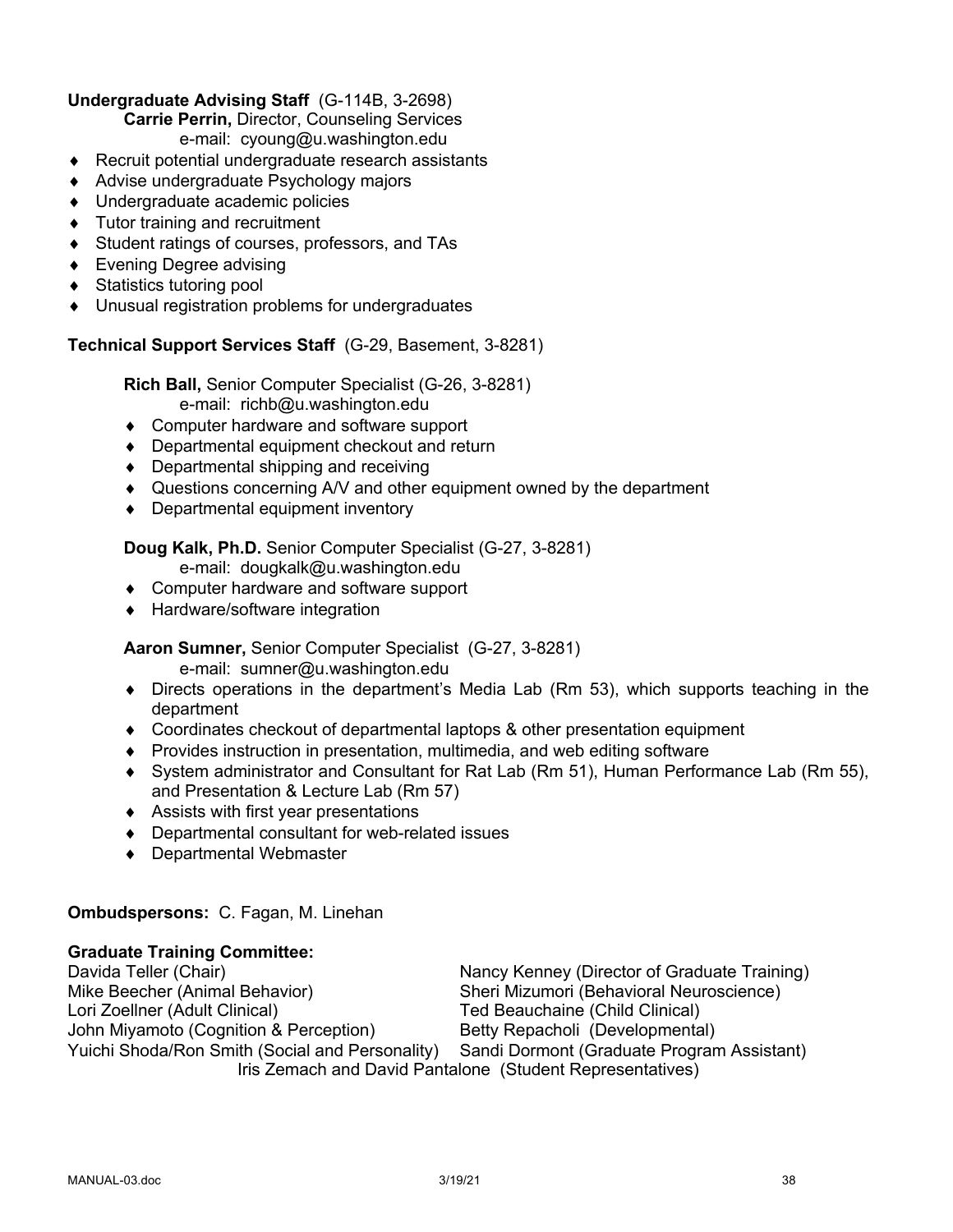### **D. II. MINORITY CONCERNS COMMITTEE**

### **Minority Concerns Committee**

This student-organized group is composed of graduate students and faculty of all racial and ethnic backgrounds from the Department of Psychology who wish to provide a supportive network for ethnic minority students and their allies. The members work to promote awareness of and scientific understanding of culture and ethnicity in psychology and advocate for cultural diversity in the training and teaching of psychology. If you are interested in speaking with a minority student from the Psychology Department, you may contact:

Multi-Ethnic & Cultural Association (206) 616-1018 E-mail: meca@u.washington.edu

### **Minority Student Representation**

We currently have 29 graduate students from diverse ethnic backgrounds representing twenty-one percent of the graduate student population.

### **Minority Faculty Representation**

| Ana Mari Cauce, Ph.D.    | Sheri Mizumori, Ph.D.           |
|--------------------------|---------------------------------|
| Jaime Diaz, Ph.D.        | Jaime F. Olavarria, M.D., Ph.D. |
| William H. George, Ph.D. | Joseph Sisneros, Ph.D.          |
| Jeansok Kim, Ph.D.       | Yuichi Shoda, Ph.D.             |
| John Miyamoto, Ph.D.     |                                 |

### **D. III. CHANGING AREAS**

Occasionally, after some time in our graduate program, a student decides that he or she wishes to transfer to another Area or program within the Department of Psychology. Transfers into the Clinical Area are discouraged and virtually impossible. In any case, such a transfer requires an application process and is subject to the following conditions:

- 1. The student finds a new faculty advisor within the Area or program to which he or she wishes to transfer. This faculty member must be willing to serve as the student's advisor and to supervise the student's research in the new Area or program.
- 2. If the student requesting the transfer was admitted to the department with a promise of financial support and is within the first four years of graduate training, *the Area to which the student is transferring* assumes responsibility for providing TA or RA support through the remainder of the student's first four years in the department. However, it is assumed that the transfer is in the student's best interest, and the Department as a whole can be asked to assist in solving a support problem if it arises.
- 3. The faculty of the Area or program into which the student wishes to transfer approve the transfer. In most cases, applications for such transfers will be considered by the faculty of an Area or program during January of each year, in the same meetings in which preliminary discussions of admissions for the following year are held. Financial support for the transferring student becomes part of the admissions plan for the Area.

A student who wishes to make such a transfer should apply no later than January 1 to the new Area or program. Applications received after that date will not normally be acted upon until January of the following year.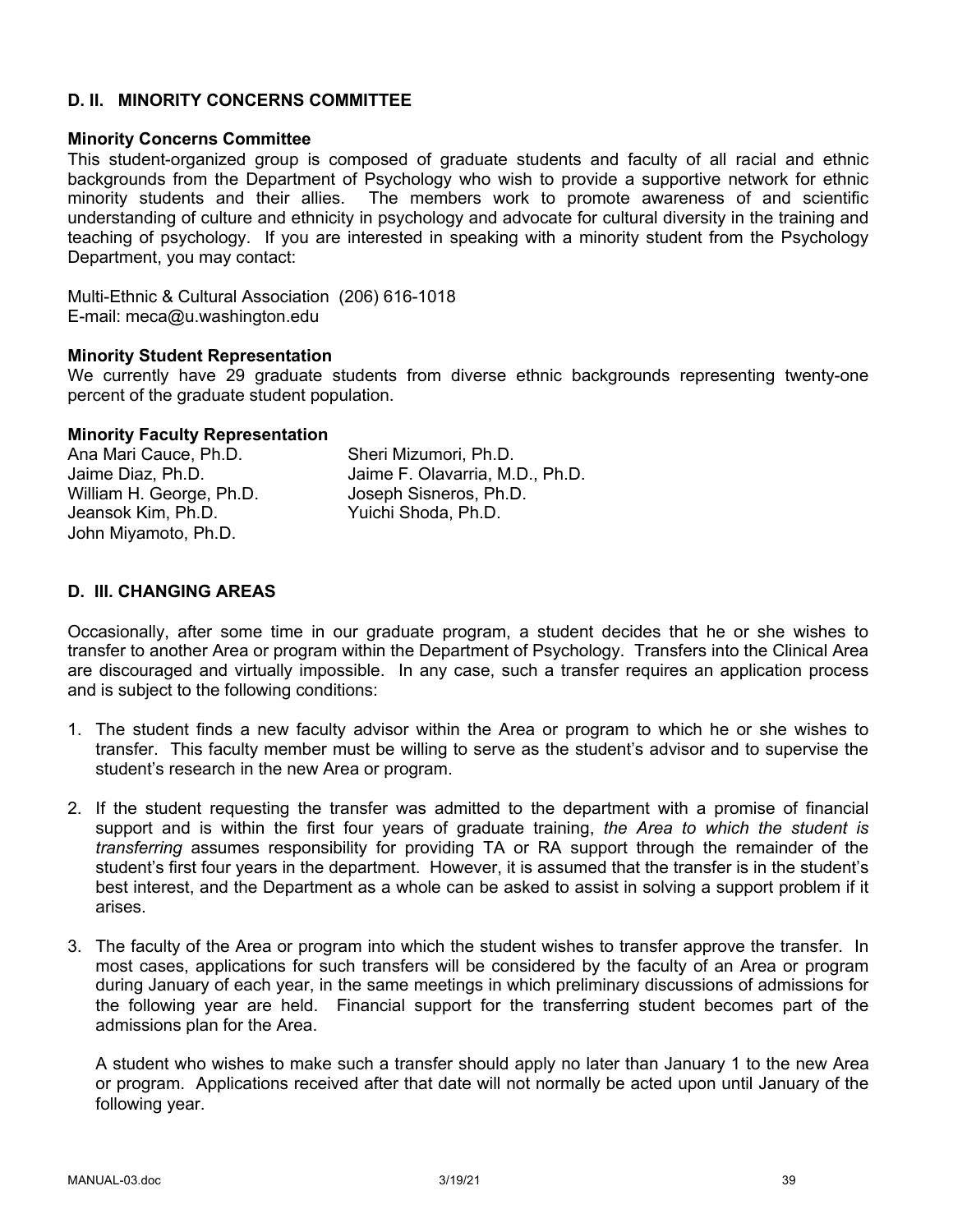## **D. IV. ON-LEAVE STATUS**

**Each quarter (except summer) you must either register for classes or petition for on-leave status.** On-leave petition cards may be obtained from the Graduate Program Office, Guthrie 127. Your advisor must approve the on-leave request unless it is for going on internship. The on-leave petition must by returned to the Graduate Office in Guthrie for signing by the Director of Graduate Training, Nancy Kenney. You then submit the card together with the \$35 fee to the Registration Office, 225 Schmitz Hall, by the 5th calendar day of the quarter in which you begin your leave period. If you have already registered for that quarter, you must officially withdraw at 225 Schmitz to avoid liability for tuition and fees. You cannot go on leave for that quarter unless you withdraw prior to the first day of the quarter. See http://www.washington.edu/students/reg/0304cal.html for more details or call 206-543-4000.

### *Procedure for re-enrollment*

UPON EXPIRATION OF YOUR LEAVE period, you may either petition to extend your leave or, if you wish to enroll, simply register for courses before the beginning of the quarter in which you wish to return.

## YOU MUST EITHER BE **REGISTERED** OR **OFFICIALLY ON-LEAVE** EACH ACADEMIC QUARTER.

Failure to register or extend your leave of absence will result in dropping you from University enrollment. You must then re-apply to the Graduate School and submit a \$50 application fee before the application deadline. Moreover, readmission is not automatic, but must be approved.

If you were registered or officially on-leave during the 3 previous academic quarters, then you need not register or go on-leave for summer quarter. (If you were on-leave the previous summer and all 3 academic quarters as well, then you DO need to register or extend your on-leave status.) However, it is recommended that you notify the Registration Office of your status.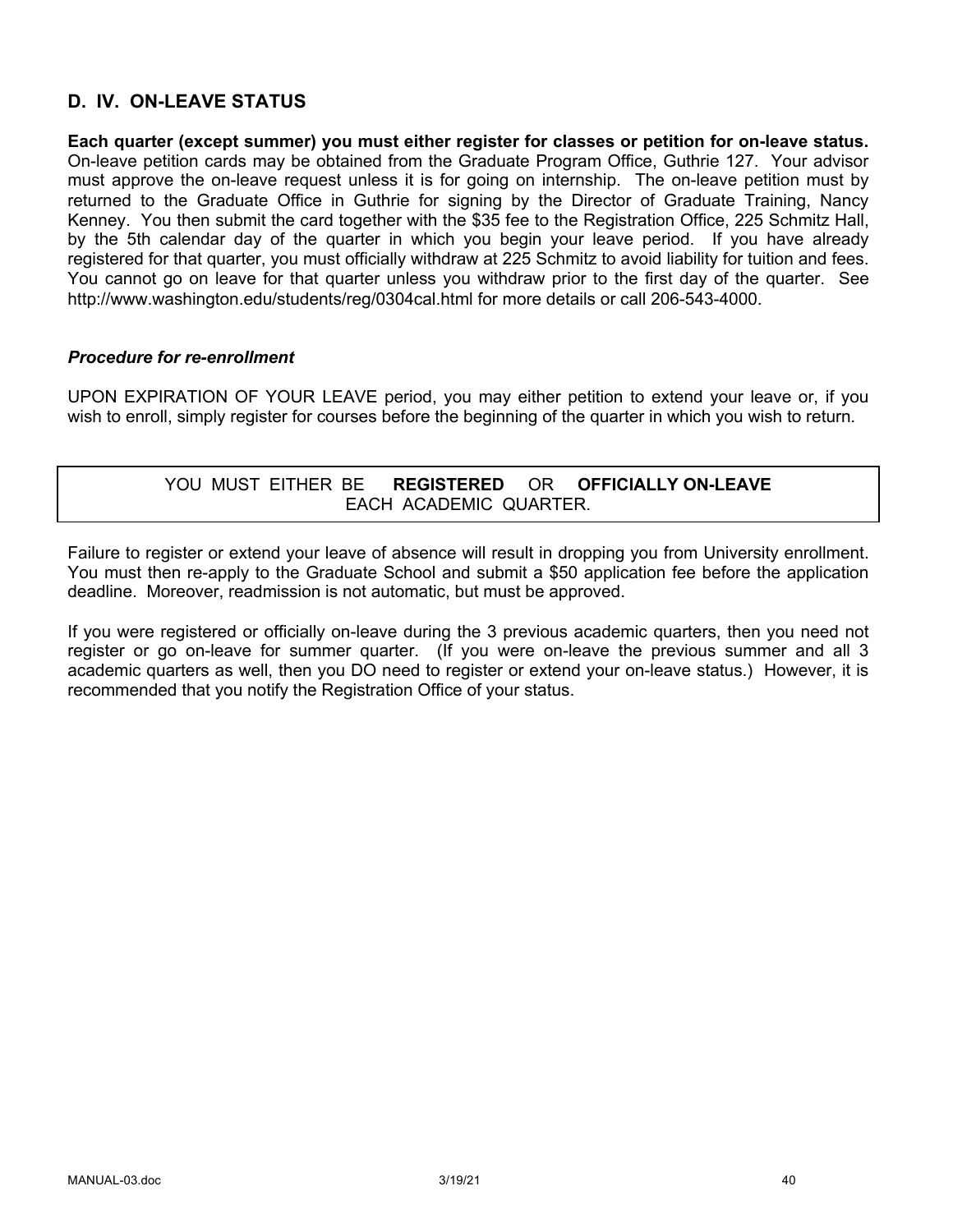## **D. V. GRIEVANCE PROCEDURE**

The Psychology Department is committed to supporting graduate students and working to resolve any problems and/or conflicts that may arise. Students are encouraged to address situations proactively. It is recommended that you attempt to resolve any problems or conflicts informally. At this level, the subject remains confidential.

Depending upon the nature of your concern, the appropriate avenue for addressing the situation may vary. Within the department it may be best to confer with your advisor(s) first. If this is not appropriate, or you do not reach a satisfactory resolution, see your Area Representative, your Area Coordinator (Area Head) or the Graduate Training Coordinator, and finally, the Department Chair. At any time, you may also contact the Departmental Ombudspersons for advice. C. Fagan, and M. Linehan are the appointed Ombudspersons for 2004-2005.

If necessary, however, a formal complaint may be made in writing. Once a statement is put in writing it becomes part of the record and at that point is available to anyone with an interest in the subject, including those involved in the situation. This can be done either within or outside the department.

If you fail to resolve the difficulties within the department, there are avenues available to you outside the department as well; for example, the Human Rights Office (206-543-7217) and the Ombudsman for Sexual Harassment (206-543-0283). Consult with these outside offices after you have failed to resolve your difficulties within the department.

There is also a detailed grievance procedure in your union contract. Please consult with your local representative if the measures above do not result in satisfaction.

### **D. VI. UNIVERSITY POLICY REGARDING SCHOLARLY INTEGRITY**

Because of the importance of issues of scholarly or scientific misconduct to the operations of the University and because significant expertise is required to address such issues, the University has established an Office of Scholarly Integrity (OSI) under the Vice Provost and Dean of the Graduate School (206-543-6616). This Office assumes primary responsibility for investigating and resolving allegations of scientific and scholarly misconduct by its faculty, staff, and students. Please refer to Executive Order #61 and to the University Handbook, Volume II, Section 25-51, and your union contract for further information.

Inappropriate activities include:

Intentional misrepresentation of credentials

Falsification of data

**Plagiarism** 

Abuse of confidentiality

Deliberate violation of regulations applicable to research

Other practices that seriously deviate from those commonly accepted by the scientific community in proposing, carrying out, or reporting results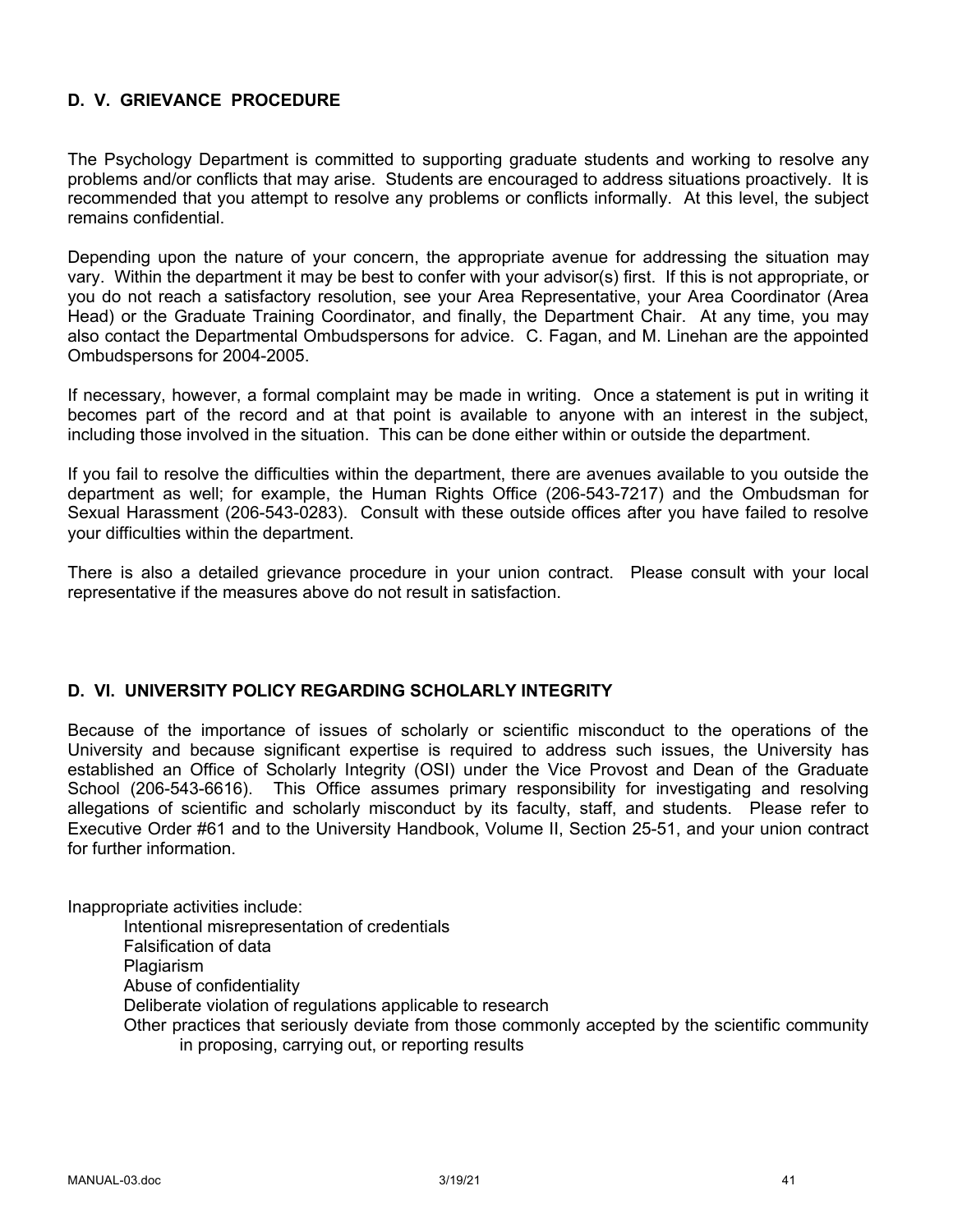## **E. FUNDING AND MONEY MATTERS**

### **E. I. TA and RA Policy**

### **a. TA Assignment Procedures**

Many of these procedures are now governed by the union contract between the UW and the graduate students' representative UAW. For details see: http://www.washington.edu/admin/hr/laborrel/contracts/uaw/addons/

- 1. In the fall of each year, the Psychology Department surveys the courses to be taught in the following year and the grants pending and makes an estimate of the number of TA and RA slots likely to be available. This estimate is used, in conjunction with commitments already made to continuing students, in deciding how many new graduate students will be accepted for the following year. Definite offers of support are not made to new students until the funds for each position are assured.
- 2. Each quarter, all current graduate students and faculty are asked to state preferences for funding and assistance for the following quarter. Preferences for Autumn Quarter are collected during Summer Quarter. New first year students serving as TAs are automatically assigned a course.
- 3. Make sure to return the TA request form by the deadline listed when the quarterly request forms are distributed.
- 4. Based on stated preferences, and funding priorities (see Priorities section below), formal appointment offers are made for both TA and RA positions just prior to the beginning of the quarter for which they are effective. It is not possible to make these any further in advance primarily due to the uncertainty of course registration and research funds.
- 5. *Students on Probation* If a student is on External Warn, Probation, or Final Probation status with the Graduate School, he or she cannot be a candidate for a TA Fellow or Lead TA position. If a student is on internal warn status, he or she can only be appointed to the Lead TA or TA Fellow positions after consultation with, and approval of, the student's advisor(s) and the Director of Graduate Training. After each meeting of the Graduate Training Committee (GTC), the faculty member in charge of recruiting and assigning the Lead TA and TA Fellow positions will be informed about students who are currently not in good standing (or are in questionable standing) in our program.

**SUMMER QUARTER WARNING**: The promise of support given to incoming students is for the regular academic year. Summer Quarter operates on a separate budget and is outside of this promise. Therefore, most students have to look elsewhere for summer support. It follows that the TA priority system, being based on the promise of a support letter, does NOT apply to Summer Quarter. The most important criteria in selecting for summer TAs are, competence, instructor preference, and student preference.

There are only one-fourth as many Teaching Assistantships available during Summer Quarter as there are during each of the three quarters of the academic year. This does not include several courses taught entirely by senior graduate students. Hence, we can NOT give TAs to all those graduate students who request them for Summer Quarter. You should consult your advisor and the faculty member who heads your area for other possible sources of Summer Quarter financial support.

Graduate students who rely on TAs should, from the beginning of the year, work on alternative sources of summer support. If, for example, you are offered a Research Assistantship that supports you in some but not all of the four quarters, if possible, try to arrange for the RAship during summer quarter as one of those quarters. (See also, Summer Employment, Section E.IV.)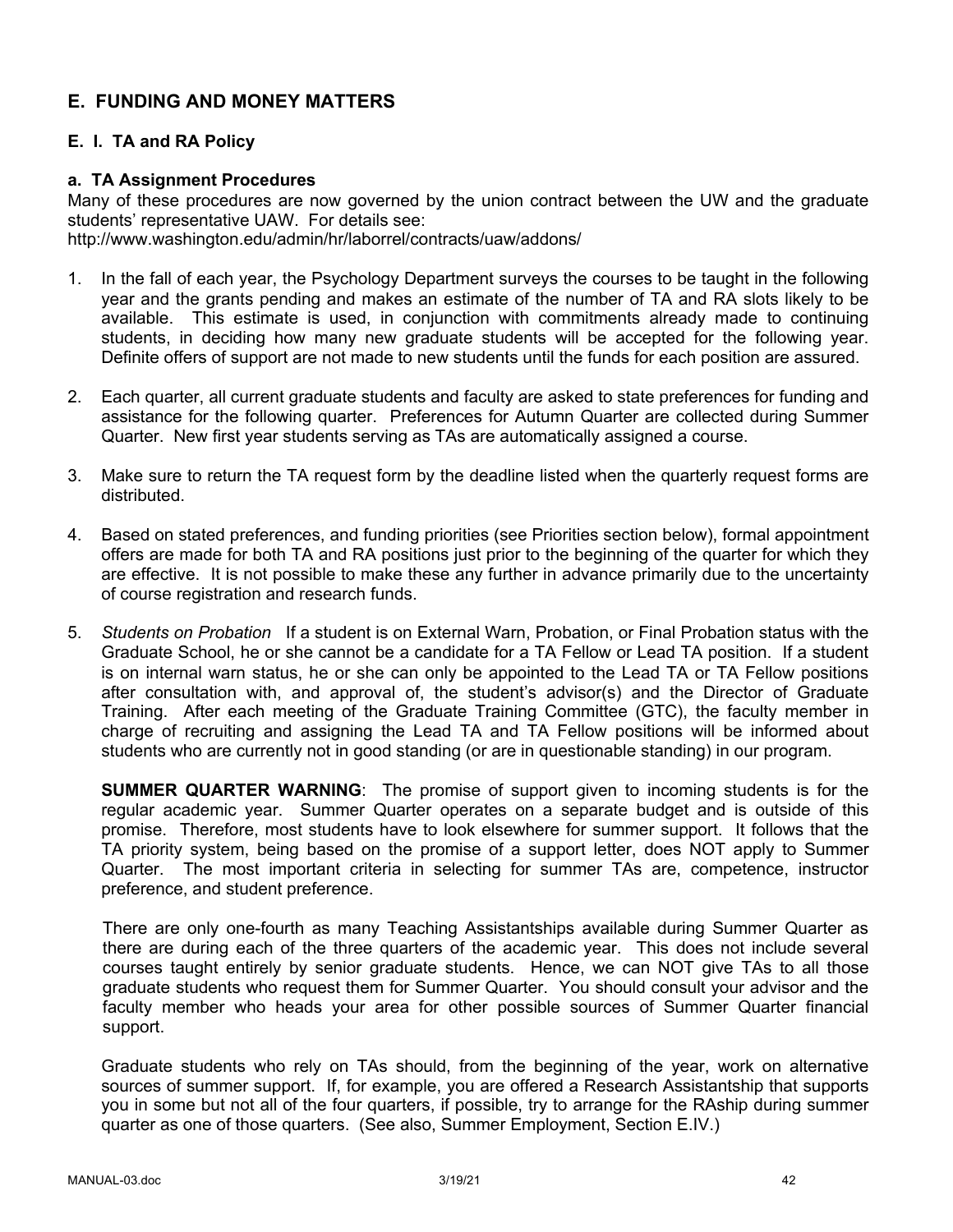## **E. I. b.. TA Assignment Priorities**

Teaching Assistantship assignments are made near the end of the quarter prior to the actual appointment. This process requires students to complete a form on which they specify their requests for TA positions for the following quarter. TAs are then assigned courses by the Director of Graduate Training in collaboration with the Graduate Program Assistant and the Associate Chair, according to the following criteria: a) the student's qualifications to teach the course, b) the student's priority ranking (see below), c) the preferences of the instructor (from among qualified potential TAs) and of the graduate students (from among available courses), and d) the student's demonstrated teaching ability. The overriding consideration in assigning TAs is the quality and enhancement of instruction.

The following priority system is applied in the TA assignment process:

- Priority I First-year students who were given an explicit promise of support during that year as an inducement to enter the program. These students are top priority for TAs only in the Autumn, Winter, and Spring Quarters of their first year. In Summer Quarter, they are on a par with students in priority levels II and III. Only Priority I students are guaranteed a TAship during the academic year.
- Priority II Second-, Third-, and Fourth-year students who were admitted with explicit promises of support or, who were later placed at this priority level by the faculty in their area or program, and who are not on Probation or Final Probation with the Graduate School.

In some cases, Priority III students may be given preference over Priority II students in making TA assignments, e.g., courses requiring special knowledge or skills such as statistics or clinical seminars.

Priority III Students who were admitted with no promise of support, students beyond their 4th year of study, and students on Probation or Final Probation.

*An internal action, i.e., department watch or warn status, does not affect a students' priority level.*

As far as possible, student and instructor requests for positions will be matched within the guidelines shown above. Instructors and students are given up to six choices of requests for appointments. If the first choice request is not possible, attempt is made to provide the second or third choice. As instructors are held responsible for the conduct of courses, every effort is made to provide them with the personnel they request. Any student who is assigned to a class that he or she did not request can contact the Director of Graduate Training to discuss the assignment or request a review of the assignment.

*TA Evaluations and Priorities for Future TA Assignments*: As the assignment of TAs is primarily to provide undergraduate teaching services, formal evaluation of students in terms of their competence as TAs will be considered in the making of future assignments. All TAs teaching quiz sections **must** be evaluated by the students in their classes. In addition, instructors will be requested to evaluate their TAs each quarter. Evaluations, along with formal letters of appointment for each TA, will be placed in a separate folder for each student and will be made available for review upon request.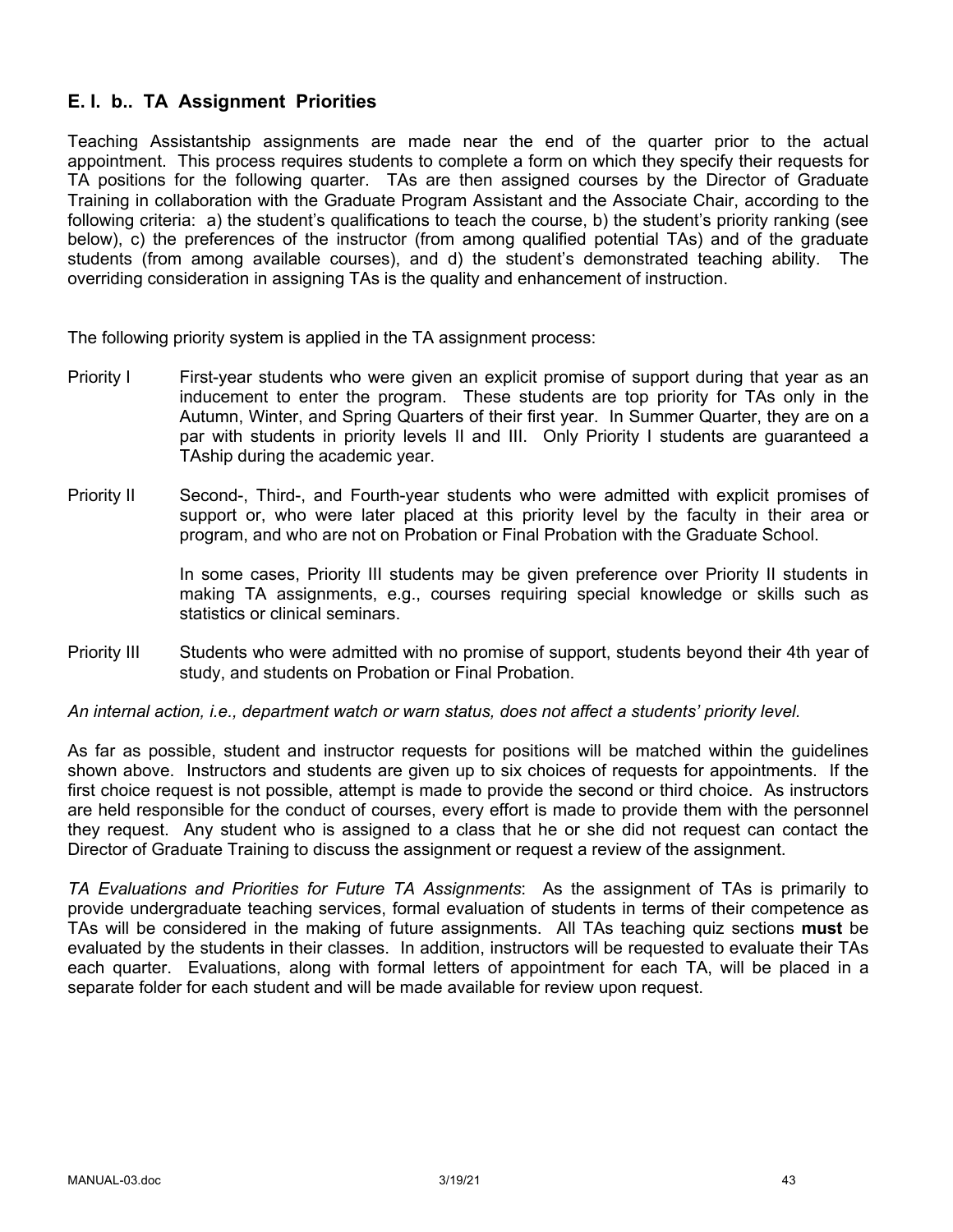### **E.I. c. Teaching Experience Requirement**

Since the Psychology Department has required that students obtain teaching experience if they wish recommendations for teaching jobs, students requesting TA positions who have not previously held such a position will have some priority over students who have been teaching regularly. This, of course, will be weighed with other factors, including the needs of the course in question.

Evening and summer appointments are of two general kinds: assistant to the instructor of the course in large classes or laboratories; or instructor of the course. In the former case, we restrict the level to the payroll rate determined by the student's progress in the program (see salary levels below). In the latter instance, we appoint the graduate student at the Predoctoral Teaching Associate II regardless of program status. For budgetary reasons, we are limited to a very small number of such positions to cover both kinds of appointments.

### **E.I. d. Research Assistantships**

If a student is requested by the Principal Investigator and wishes to accept the appointment, that student will be awarded the RA position. This is done because PIs are responsible for the conduct of the research. If the PI does not have a particular request, students are sent by the Director of Graduate Training to interview for the position, based on the same priorities that are stated for assigning Teaching Assistantships.

The RAs' responsibilities are to the principal investigator and the respective research project providing the salary (which may or may not coincide with the student's own personal research interests). **These appointments should never be confused with fellowships which allow the student research freedom**.

### **E.I. e. Fellowships and Traineeships**

Clinical Psychology traineeships typically are given to first year students to help them handle a heavy first year course load. Other fellowships and traineeships which may be under Departmental control are awarded by the Chair, after consultation with appropriate faculty and as dictated by the conditions of the fellowship in question.

Graduate students are encouraged to apply for any other advertised fellowship or traineeships for which they are eligible. Watch the Departmental newsletter, or your e-mail, for announcements of awards, internships, etc., being offered by other agencies. See information on-line at: http://www.lib.washington.edu/gfis

In many instances, all or part of the student's tuition and fees are paid by the fellowship or training grant. *Questions concerning payment of tuition should be clarified before the onset of the appointment.*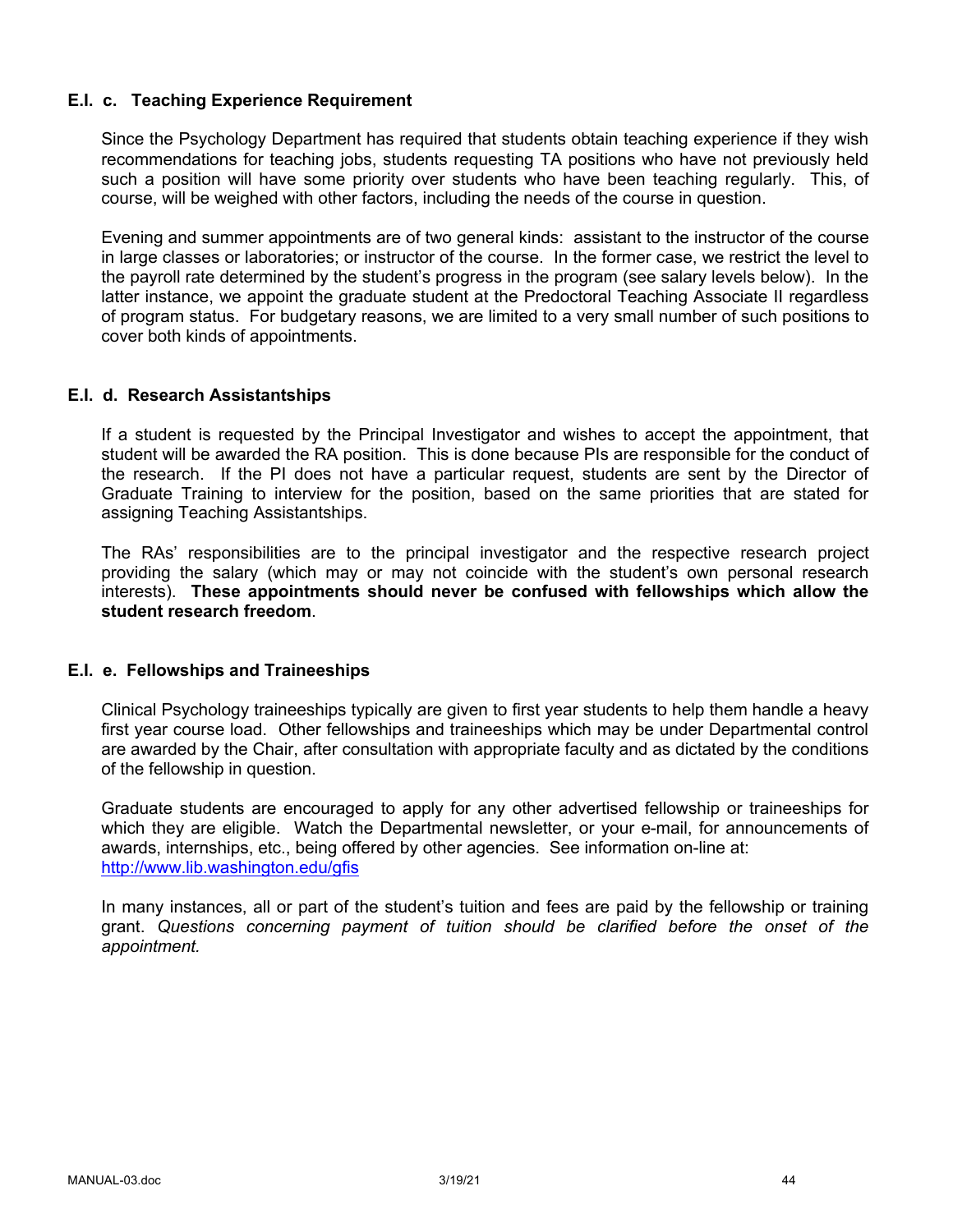### **E. II. PAYROLL PROCEDURES**

### **E. II. a. Payroll**

Assignments to TA positions are made on a quarterly basis only. After the TA or RA assignment has been made and the level established, employment forms are prepared by Brian Culver (G-126). The payroll form (Personnel Action Form, PAF) must be completed for all employees. Students for whom this is a new appointment must complete and sign the Employee Personnel Data / Campus Contact Data Form, a W-4 form, a Conviction / Criminal History form, and INS form I-9 (Employment Eligibility Verification).

**Income Tax Information.** You will receive a W-2 form (statement of income and taxes withheld) in January following the calendar year worked. If you were on the payroll during the months of November or December, your W-2 will be distributed to your mailbox in Guthrie. If you are off the payroll during the last couple months of the calendar year through the time that the W-2's are issued, then your W-2 would be sent to your permanent address. **Please be sure to inform the payroll coordinator of any address changes.**

### **E. II. b. Paydays and Paychecks**

Paychecks for salaried, monthly, and hourly appointees (TAs, RAs, Fellows, Trainees) are issued on the 10th and 25th of each month. Time sheets for hourly employees are to be submitted on the 11th day of the month, with payday following on the 25th; and on the 26th of the month, with payday following on the 10th of the next month. Checks are picked up by the "home department," reviewed for accuracy and completeness, and are usually available in the Psychology Department by 11:00 a.m. on the respective payday. Confirmation for those who have direct deposit are available on the UW website at MyUW. Actual paychecks are **never left in open mailboxes** but must be picked up and signed for by the individual recipients in the main Psychology office (G-119).

Each employee has a "home department" where the individual's composite check, money from all sources and issued each payroll, is sent. Sometimes things go awry and expected paychecks are missing or incorrect. Reasons range from late submission of payroll papers or time cards, to balkiness of a sickly computer. Any question concerning your paycheck should be directed to the Payroll Coordinator, Brian Culver (G-126). Emergency checks can be arranged, and in most cases take about a week.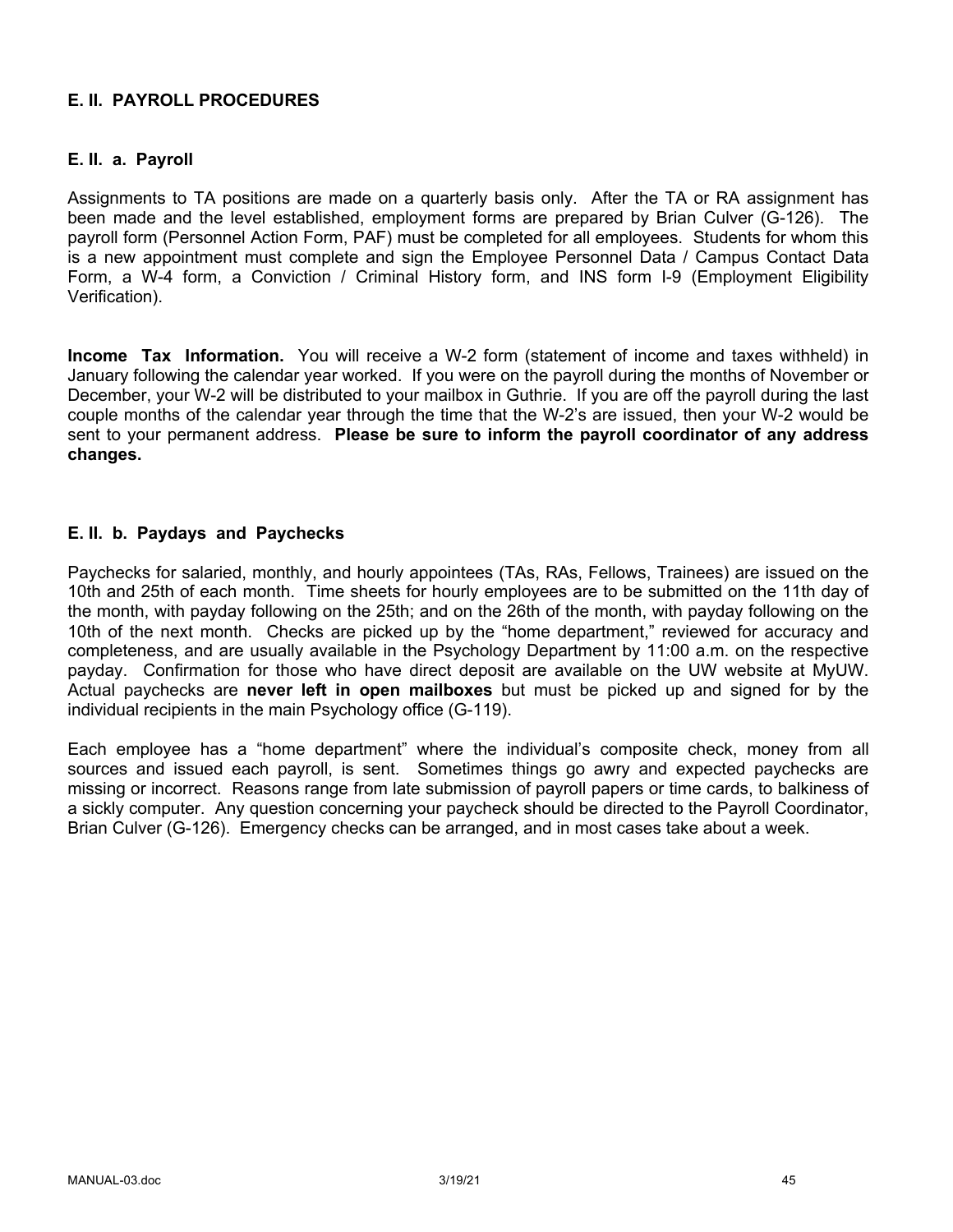### **E. II. c. Appointment Ranks**

The University has two main types of pay scales for TAs and RAs. They can be found in the general catalog under the graduate school appointment section or see: www.grad.washington.edu/fellow/salary schedule.htm for a list of monthly salaries. Below is a summary of our most common appointment ranks.

| <b>TAs</b>                                              | RAs                                                     | <b>Status</b>                                         |
|---------------------------------------------------------|---------------------------------------------------------|-------------------------------------------------------|
| <b>Predoctoral Teaching</b><br>generals                 | Predoctoral Research                                    | 1 <sup>st</sup><br>year and up, until you pass        |
| Associate I<br>(PDTAI)                                  | Associate I<br>(PDRAI)                                  |                                                       |
| <b>Predoctoral Teaching</b><br>Associate II<br>(PDTAII) | <b>Predoctoral Research</b><br>Associate II<br>(PDRAII) | Ph.C. (Candidate) Status<br>i.e., General Exam Passed |
| Predoctoral Instructor                                  | <b>Predoctoral Researcher</b>                           | to be determined                                      |

The Psychology Department petitioned and received permission to pay our students at a higher level that that of other departments on campus. This is called the variable rate scale and can be found at: http://www.grad.washington.edu/fellow/salaryschedule.htm. As a result, we now have only two (higher) pay levels. The first level will be paid to all students until such time as they pass their general exam. The second level will be paid to all students who have successfully passed the general exam to attain Ph.C. status.

Your salary level as an RA is determined by the Principal Investigator (PI) of the grant budget funding your RAship. Factors affecting your salary level include your graduate student classification (see TA appointment ranks above), your duties on the project, and the amount of money available in the grant. Usually, faculty project directors budget sufficient funds to provide for the higher pay levels. You cannot, however, be paid more than your level justifies; you could be paid less. Discuss your salary level with the Principal Investigator of the grant.

The funding level at which you are hired at the beginning of the quarter is in effect for the entire quarter of your appointment. If you become eligible for the second pay level during the quarter, you will not be promoted to the higher salary until the next quarter you hold a TA/RA appointment.

### **E. II. d. Standard Deductions from TA/RA Paychecks**

- 1. Federal Withholding Tax on salary
- 2. "Medical Aid" (state accident/health insurance termed "Workingman's Compensation" to provide for on-the-job injuries.) This deduction is quite small so it is the least painful of these deductions. In cases of injury during the period of your service appointment, contact the Administrator (G-119), who has the appropriate claim forms.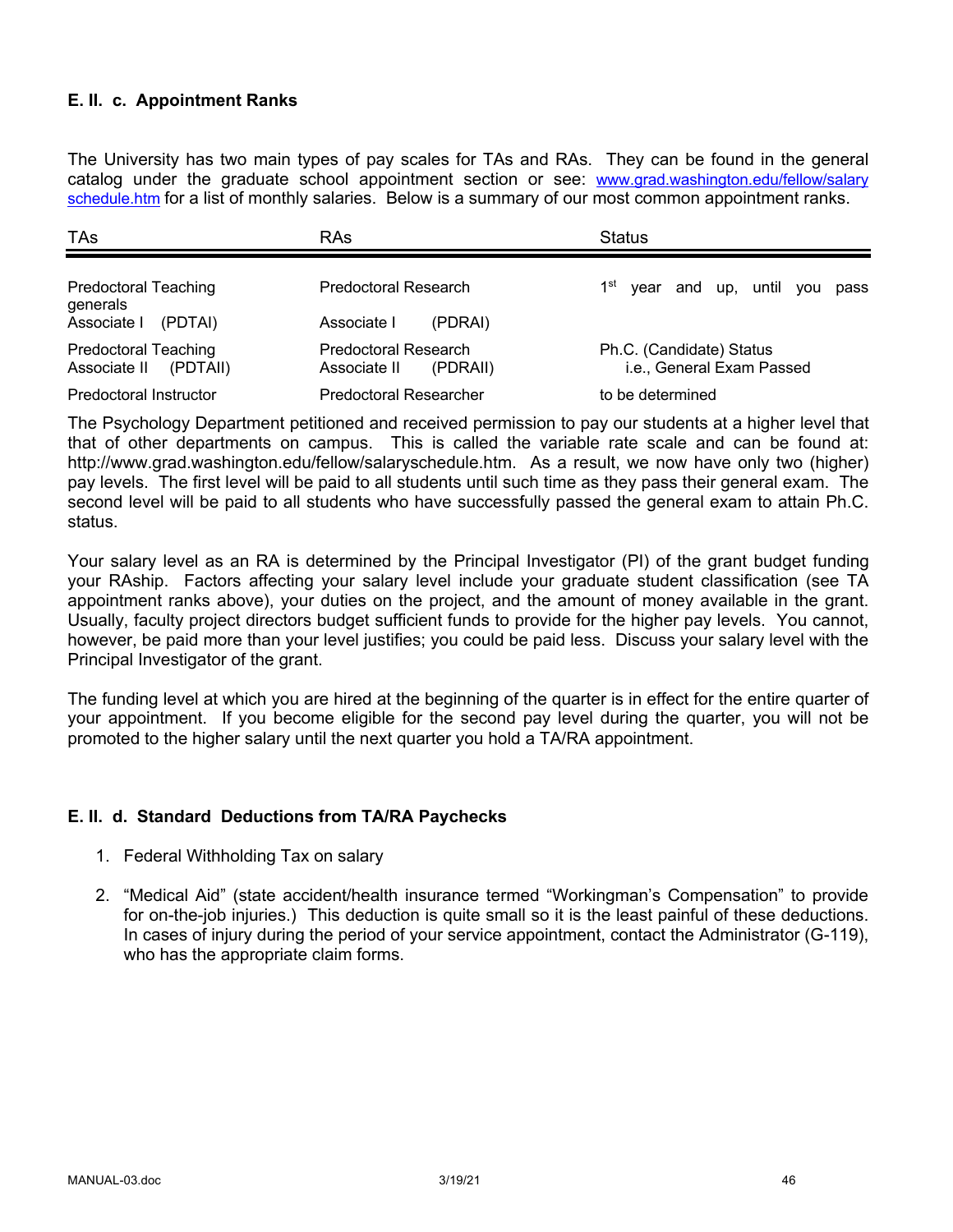### **E. II. e. Standard Appointment Periods**

1. Teaching assistantships, as stated earlier, are made on a quarterly basis only, and have arbitrary payroll dates which do not coincide with the actual instructional period of the quarter. These payroll periods are as follows:

| Autumn | Sept. 16 - Dec. 15 (3 months)                 |
|--------|-----------------------------------------------|
| Winter | Dec. 16 - Mar. 15 (3 months)                  |
| Spring | Mar. 16 - June 15 (3 months)                  |
| Summer | June $16$ - Aug. 15 $(2 \text{ months only})$ |

The TA's responsibility is to the course and the instructor to whom he/she is assigned for the entire quarter which the above appointment periods represent. There is now a provision for paid vacation which should generally be taken during quarter breaks. This does not carry over into future years.

2. Research assistantships can be for any period, but usually follow the quarterly dates as in the TA appointments. The standard practice is to make RA appointments for full or half months, although there is no regulation prohibiting the appointment for irregular periods, in which cases payment is computed on a daily basis from the monthly rate. However, the RA, unlike the TA, is expected to be on duty during the actual period of the appointment.

For further information please consult your union contract at http://www.washington.edu/admin/hr/laborrel/contracts/uaw/addons/

*Qualifying for a Tuition Waiver*: During Autumn, Winter, and Spring Quarters (the academic year) both RAs and TAs must be employed full time (20 hours per week) and be on the active payroll for at least five of the six pay periods in order to qualify for a tuition waiver. You must also be registered for a minimum of 10 credits per quarter to qualify – see below.

## **E. III. TUITION AND RESIDENCY**

### **E. III. a. Tuition**

Full-time graduate tuition effective the academic year 2003, is as follows: resident - \$2,141 / quarter; non-resident - \$5,345 / quarter.

### **E. III. b. Residency**

If you are currently a non-resident who expects to be eligible for resident status after living here for at least one year, *please apply for residency during Spring Quarter of your first year*. This is essential for students appointed as teaching or research assistants during their graduate training. Each year the Department is allocated a limited number of non-resident tuition waivers, almost half of which go to firstyear students. If the number of non-resident students with TA/RA support exceeds the number of waivers allotted, some graduate students will be required to pay full non-resident tuition.

To obtain resident status, you must submit a formal application. This process takes time and should be started early. The application is available on-line at http://depts.washington.edu/registra/forms. Many criteria must be met (such as registering to vote, obtaining a Washington State driver's license and registering your car.) A list of all the documents needed is available at: the following website: http://www.washington.edu/students/reg/residency.html#q1. Residence applications and further information are also available at the Residence Classification Office, 320 Schmitz Hall (phone: 206-543- 4188).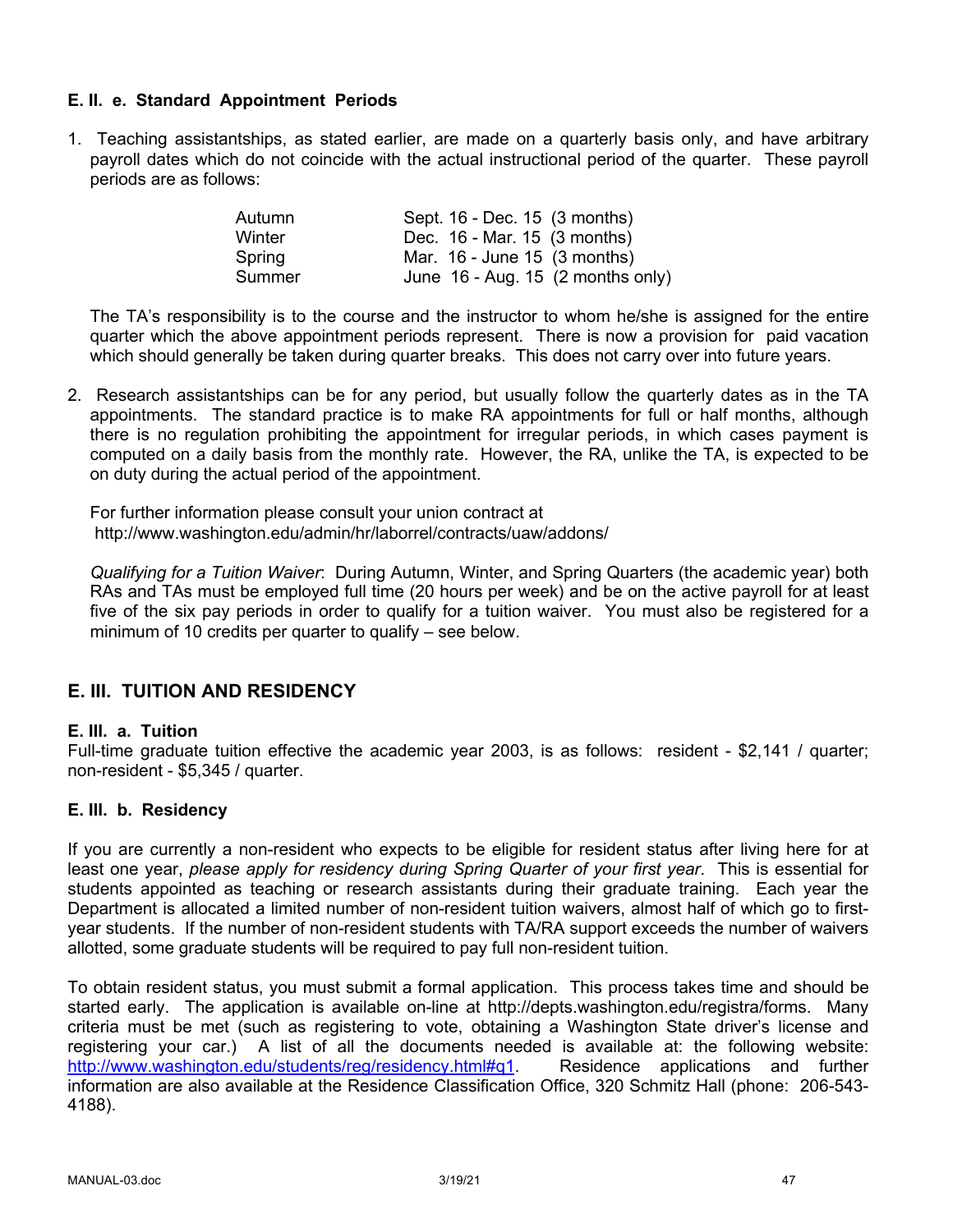### **E. III. c. Payment of Tuition and Fees**

One of the eligibility requirements for holding TA/RA positions is full-time registration of a minimum of 10 graduate credits per quarter. Exception: For Summer Quarter only, the minimum is 2 graduate credits. See: Registration Requirements chart in section A. If you have a student loan you may be required to register for the full 10 credits during the Summer Quarter as well. If you are unsure, please check with Student Financial Aid (Janet Cantelon, Assistant Director, 206-685-1371).

Most of the tuition and fees will be automatically paid for any RA or TA who is appointed to a 50% or greater position (i.e., 20 hours or more per week). However, you will receive a bill for certain fees that must be paid by Friday of the third week of the quarter. Failure to pay these fees by the deadline will result in an additional "late payment fee" being assessed to your account. See the UW Time Schedule or the General Catalog for deadlines and rates.

### **EVEN IF YOUR TUITION BILL IS INCORRECT, BE SURE TO PAY THE REQUIRED STUDENT FEES PRIOR TO THE DUE DATE.**

### **E. IV. SUMMER EMPLOYMENT AND SUPPLEMENTAL INCOME**

### **E. IV. a. Summer Employment**

The number of summer TA positions available is nearly one fourth of those available during the academic year. It is, therefore, important for graduate students to plan ahead for alternative funding in the form of RA, fellowship, or traineeship appointments, and even to prepare small research grant applications to such on-campus facilities as the Alcohol and Drug Abuse Institute, the Graduate School Research Fund, etc., by contacting their faculty advisors, training grant directors, and, in the case of grant applications, Phillip Burger, the Associate Administrator. (See also Section B.II. 6, for more information on funding opportunities.)

### **E. IV. b. Appointments in Excess of 50%**

All graduate student service appointments are normally limited to 20 hours per week (50% time). This includes hourly supplementation and other forms of University employment when performed in addition to a regular graduate student service appointment. Equated with these half-time appointments are fellowships and traineeships. A petition to the Graduate School must be completed and signed for all cases of employment or appointment which exceed the specified 50% (or its equivalent). Petitions for appointments in excess of 50%, including TAs, RAs, GSAs, will be approved only in special circumstances. The justification should include a description of work to be performed and the reason for a work assignment (either hourly or monthly) in excess of 50%. All petitions must be signed by the Director of Graduate Training, Nancy Kenney. No petitions are required for fellowship supplements to the appointments. Contact the Graduate Program Assistant (G-127) who has the appropriate forms and processes these petitions.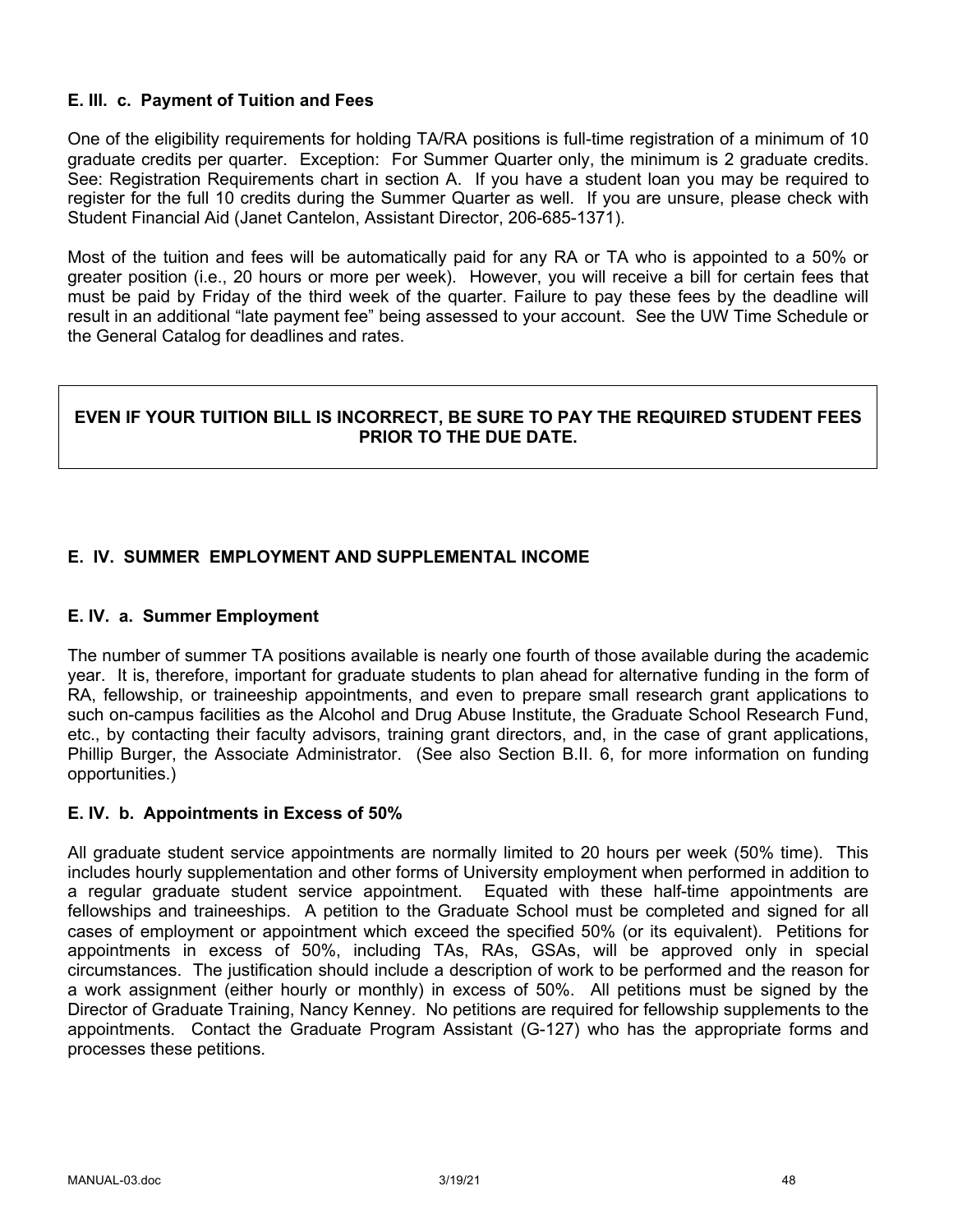## **Template for annual planning/evaluation meeting**

The purpose of this template is to help graduate students and advisors prepare for their annual planning/evaluation meeting. We suggest that the student use this template to jot down notes before the meeting. Not all parts of the template will be relevant for all students -- just use the parts that are relevant for you.

| University of Washington    |                  |       |
|-----------------------------|------------------|-------|
| Department of Psychology    |                  |       |
| Student Name typed here:    | (signature here) | Date: |
| Advisor Name typed here:    | (signature here) | Date: |
| Co-Advisor Name typed here: | (signature here) | Date: |

#### **1. Long-term goals**

A. What are the student's goals for the coming 5-10 year period (e.g. do you want to teach? What range of courses? Do research? A postdoc? On what topics? Work in industry? Other? Undecided, keep XX range of options open?)

B. Prepare an updated CV (curriculum vitae). Include courses taken, courses TA'd or taught, service, awards, publications, etc. Advanced students might also develop a statement of research and teaching interests.

C. What new skills/accomplishments/knowledge are most needed to take you toward your goals? How can they be acquired/worked on this year?

#### **2. Accomplishments during the past year - (***Comparison to last year's Plan can be very instructive!***)**

#### A. Research

Research projects planned/underway/completed

Writing underway/completed/submitted/accepted for publication

Research presentations (e.g. Research Festival; journal clubs; colloquia; national meetings)

B. Coursework/milestones

Required courses taken

Other courses/seminars taken

Milestones (e.g. Committee formed; required coursework completed; Generals scheduled/taken; dissertation proposal accepted; dissertation completed)

C. Development of teaching skills Courses TA'd

Courses taught

Other teaching practice (e.g. journal club presentations, guest lectures, etc.)

#### D. Departmental, University, Community, or National service

E. Awards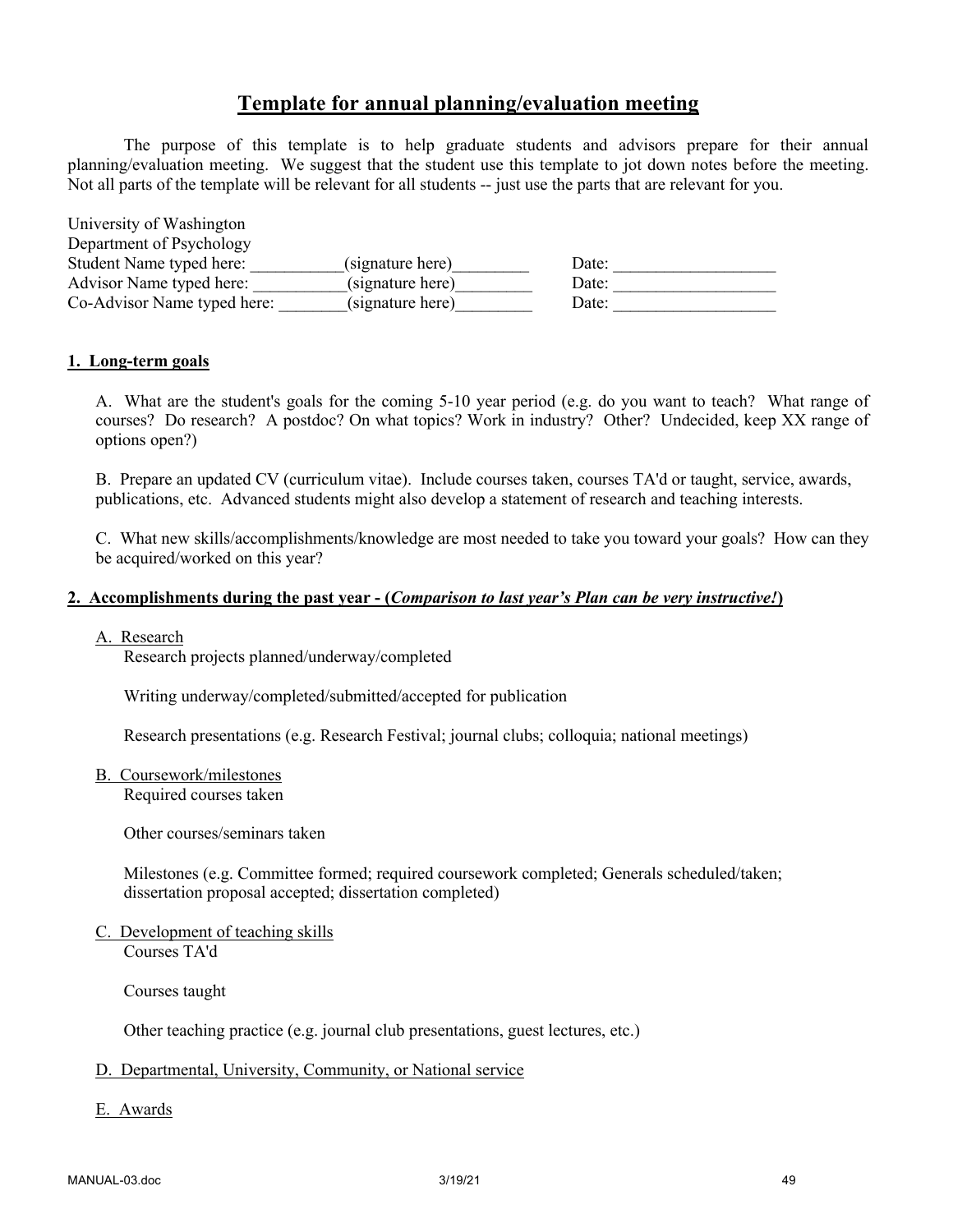#### **3. Plans for the coming year**

#### A. Research

Research projects to be initiated/completed

Writing to be initiated/completed

Research presentations planned (e.g. colloquia; talks at national meetings)

#### B. Coursework/milestones

Required courses to be taken

Other courses/seminars to be taken

Milestones and dates (e.g. form Committee; complete required coursework; take Generals; develop dissertation proposal; complete dissertation)

#### C. Application for outside funding? (see attached list)

D. Development of teaching skills Courses you hope to TA

Courses you hope to teach

Other teaching practice (e.g. journal club presentations, guest lectures, etc.)

E. Departmental, University or National service (optional, but start thinking about this)

### **4. Advisor/co-advisor/committee**

Given your goals, are you in the right research group with the right advisor? If you need to change, how and when could it be done gracefully?

(Before you have a Committee) What about your co-advisor? Any change needed?

(When you have a Committee): Is your Committee still functional given your goals? Any changes needed?

Will any faculty sabbaticals/leaves interfere with your time plan?

#### **5. Writing up the annual plan**

**After consultation with your advisor and co-advisor, you should write up your annual plan. You should review it with your advisor and co-advisor, and come to agreement on a final draft. The final draft should be signed by all three of you. It needs to go forward with your advisor's draft of your feedback/evaluation letter, in time to be reviewed by the Area in early June. So please get it to your Advisor by May 23.**

Summary: Deadline – May 23 – Annual Plan to Advisor Signaures required on Annual Plan – THREE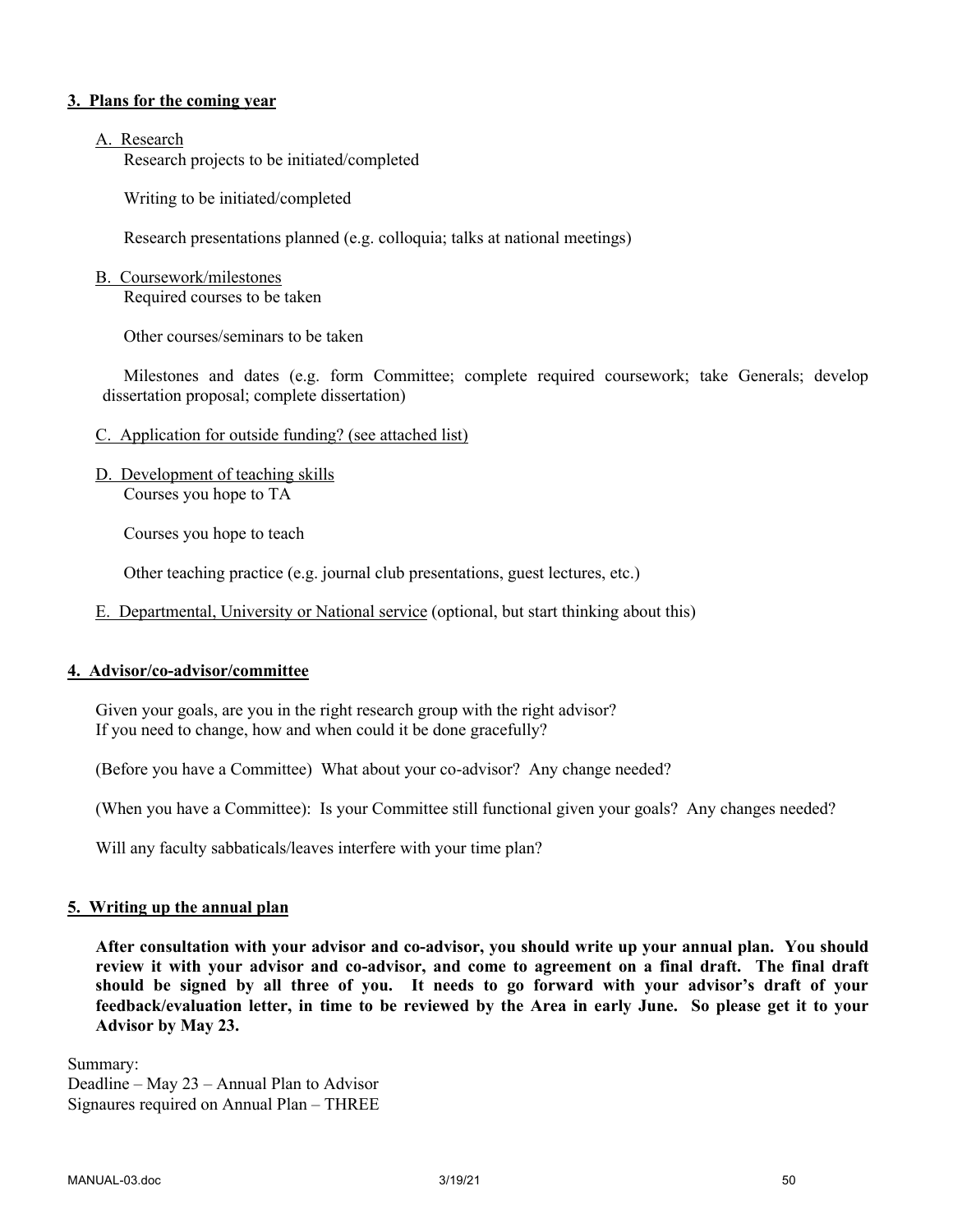## **Template for faculty feedback/evaluation letter**

The purpose of this template is to assist faculty members in preparing annual evaluation letters for graduate students. The template should be used selectively -- Not all topics need to be included for every student every year. Please ignore anything irrelevant.

| University of Washington    |                  |       |  |
|-----------------------------|------------------|-------|--|
| Department of Psychology    |                  |       |  |
| Student Name typed here:    |                  | Date: |  |
| Advisor Name typed here:    | (signature here) | Date: |  |
| Co-Advisor Name typed here: | (signature here) | Date: |  |

#### **1. Long-term goals**

*What are the student's goals? Has his/her activity served his/her goals well? What new skills are most needed to move toward these goals?*

e.g. "We understand that your career goal is to teach and do research in a University Psychology department. If this is so, you will need to fill in a broader background in Psychology, and gain some teaching experience....

"We understand that your career goal is to gain a position at a major neurobiology research institute. If this is so, you will need to fill in a broader range of neurobiological techniques....a lab rotation with XX is recommended....

"We understand that your goal is to return to your position at Microsoft full time. Given this goal, you might want to expand your knowledge of XX, and/or develop a minor in the Business School....

#### **2. Progress this year**

#### A. Research progress and time line

*What has the student accomplished? Is it more or less than what was expected? If less, what obstacles were overcome or continue to stand in the way? How will these be addressed in the future? Do his/her accomplishments serve his/her goals? Be sure to emphasize positive accomplishments.*

e.g. "We are pleased to hear that your first year project will result in a first-authored publication, and we encourage you to write it up and submit it in a timely fashion....

"We are pleased that you made a presentation at XX meeting, and that it was well received. We are also very pleased to know that one of your papers has been accepted by XX journal. These are noteworthy accomplishments, and you are rapidly building the kind of *vita* that should stand you in good stead for the academic job market....

"Over the last year we understand that your research has gone more slowly than expected because of problems with XX. We are optimistic that your new subject recruitment strategy will lead to more rapid progress. We understand that you now hope to complete data collection by XX and that you are planning to defend in June....

#### B. Coursework/milestones

Is required coursework on track? Is the student taking/participating in additional seminars/coursework that will serve his/her goals? What departmental/grad school milestones have been accomplished?

e.g. "We are pleased to see that you have completed all of your required courses, and have continued your training in statistical and quantitative methods consistent with your goal of research in social psychology....